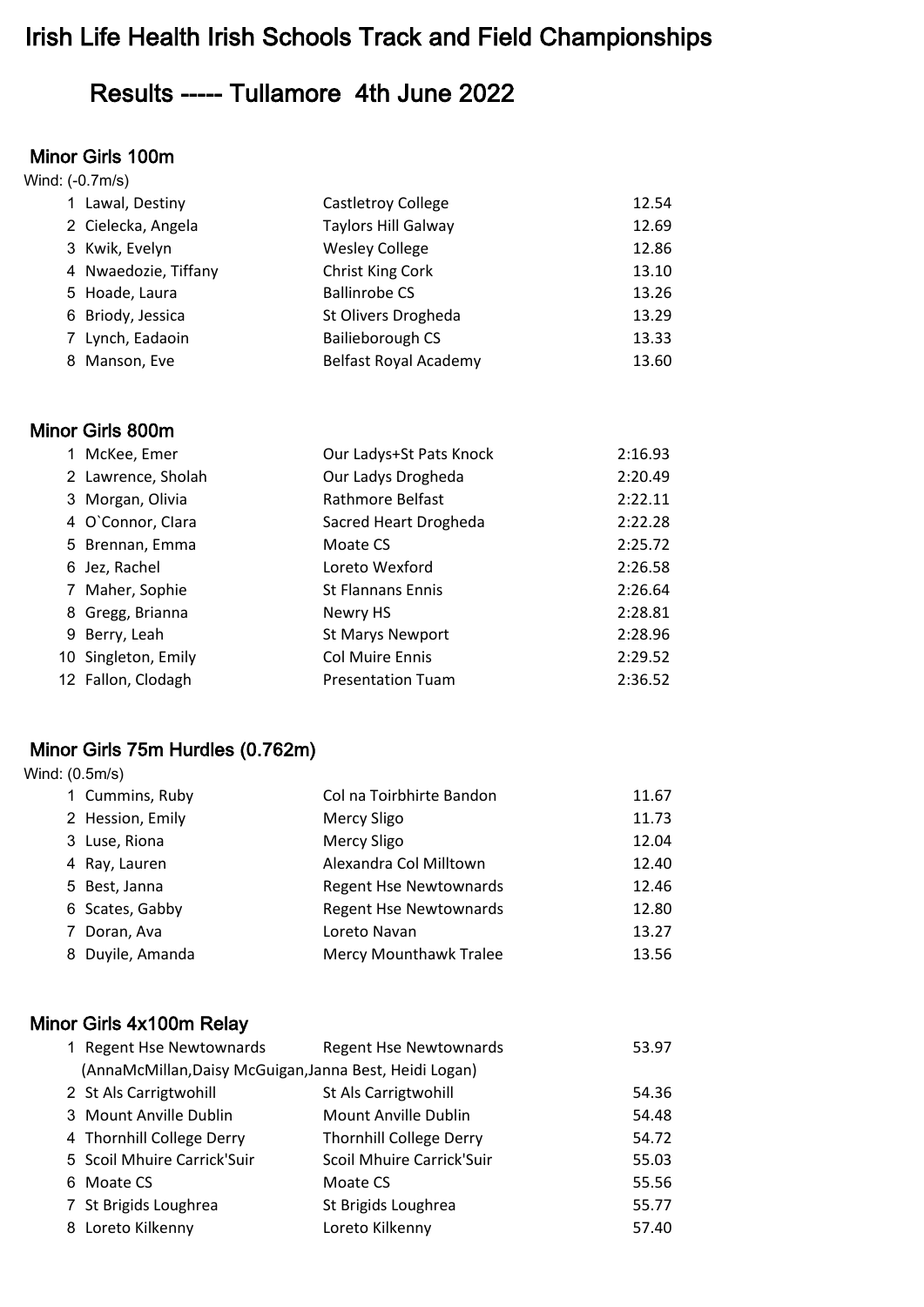# Minor Girls Long Jump

| 1 Munnelly, Eva      | Loreto Foxrock               | 5.28       |
|----------------------|------------------------------|------------|
| 2 Mooney, Lucy       | <b>Scoil Mhuire Trim</b>     | 5.11       |
| 3 Cielecka, Angela   | Taylors Hill Galway          | 5.06       |
| 4 Nwaedozie, Tiffany | Christ King Cork             | 4.87       |
| 5 Ni Risteard, Una   | Gweedore CS                  | 4.84       |
| 6 Lynch, Eadaoin     | Bailieborough CS             | 4.68       |
| 7 Coughlan, Ava      | <b>St Marys Midleton</b>     | 4.63       |
| 8 OMeara, Lily Anne  | Col Phobail Ros Cre          | 4.54       |
| 9 Fielding, Laura    | <b>Muckross Park College</b> | 4.39       |
| 10 Kinane, Emily     | Calasanctius Oranmore        | 4.23       |
| 11 Kajuga, Amy       | Methodist Col Belfast        | 4.03       |
| Morgan, Lauren       | St Raphaels Loughrea         | <b>DNS</b> |
|                      |                              |            |

# Minor Girls Shot Put (2.72kg)

| 1 Anderson, Alannah     | Abbey VS Donegal             | 11.08      |
|-------------------------|------------------------------|------------|
| 2 O'Connell, Meabh      | St Angelas Cork              | 9.97       |
| 3 Cummins, Ruby         | Col na Toirbhirte Bandon     | 9.94       |
| 4 Carragher, Blaithin   | Sacred Heart GS Newry        | 9.26       |
| 5 Sinova, Emma          | Col Chraobh Abhann Kilcoole  | 9.25       |
| 6 Rossa, Maya           | <b>Blackwater CS Lismore</b> | 9.09       |
| 7 Wright, Ellie         | Dromore High School          | 8.06       |
| 8 Bolger, Lea           | Loreto Wexford               | 7.91       |
| 9 Kilraine, Mary        | St Marys Edenderry           | 7.33       |
| 10 Mooney, Ciara        | <b>HRC Mountbellew</b>       | 7.30       |
| 11 O'Shaughnessy, Grace | St Cuans Castleblakney       | 6.77       |
| Carey, Annie            | Clifden CS                   | <b>DNS</b> |

# Minor Boys 100m

| Wind: (1.9m/s) |                          |                               |            |
|----------------|--------------------------|-------------------------------|------------|
|                | 1 O'Connor, Jack         | St Michaels Enniskillen       | 11.75      |
|                | 2 Quaglia, Matias        | St Kierans Kilkenny           | 11.98      |
|                | 3 McClean, Finn          | <b>Regent Hse Newtownards</b> | 12.04      |
|                | 4 Diasonama, Christopher | St Josephs CBS Nenagh         | 12.30      |
|                | 5 Onyeka, Chucks         | <b>Bishopstown CS</b>         | 12.53      |
|                | 6 Sangodele, Daniel      | St Josephs Galway             | 12.68      |
|                | 7 Offorjama, Philip      | Athlone CC                    | 12.78      |
|                | Keogh, Rhys              | <b>Willow Park Blackrock</b>  | <b>DNS</b> |

# Minor Boys 800m

| 1 McNamara, Archie | St Annes Killaloe          | 2:05.31    |
|--------------------|----------------------------|------------|
| 2 McMenamin, Rohan | St Eunans Letterkenny      | 2:07.86    |
| 3 Downey, Daniel   | Portlaoise CBS             | 2:08.78    |
| 4 McKenzie, Harry  | Enniskillen Royal GS       | 2:11.28    |
| 5 Monaghan, Tom    | <b>Sutton Park College</b> | 2:11.81    |
| 6 Kelly, Matthew   | St Geralds Castlebar       | 2:11.86    |
| 7 Watt, Noah       | Campbell Col Belfast       | 2:12.01    |
| 8 Maher, Oisin     | Clifden CS                 | 2:14.98    |
| 9 Ruane, Stephen   | Calasanctius Oranmore      | 2:16.17    |
| 10 Commins, Noah   | St Augustines Dungarvan    | 2:16.39    |
| 11 Finn, Kevin     | St Josephs CBS Nenagh      | 2:19.93    |
| Kelly, Hugh        | <b>CBS Naas</b>            | <b>DNS</b> |
|                    |                            |            |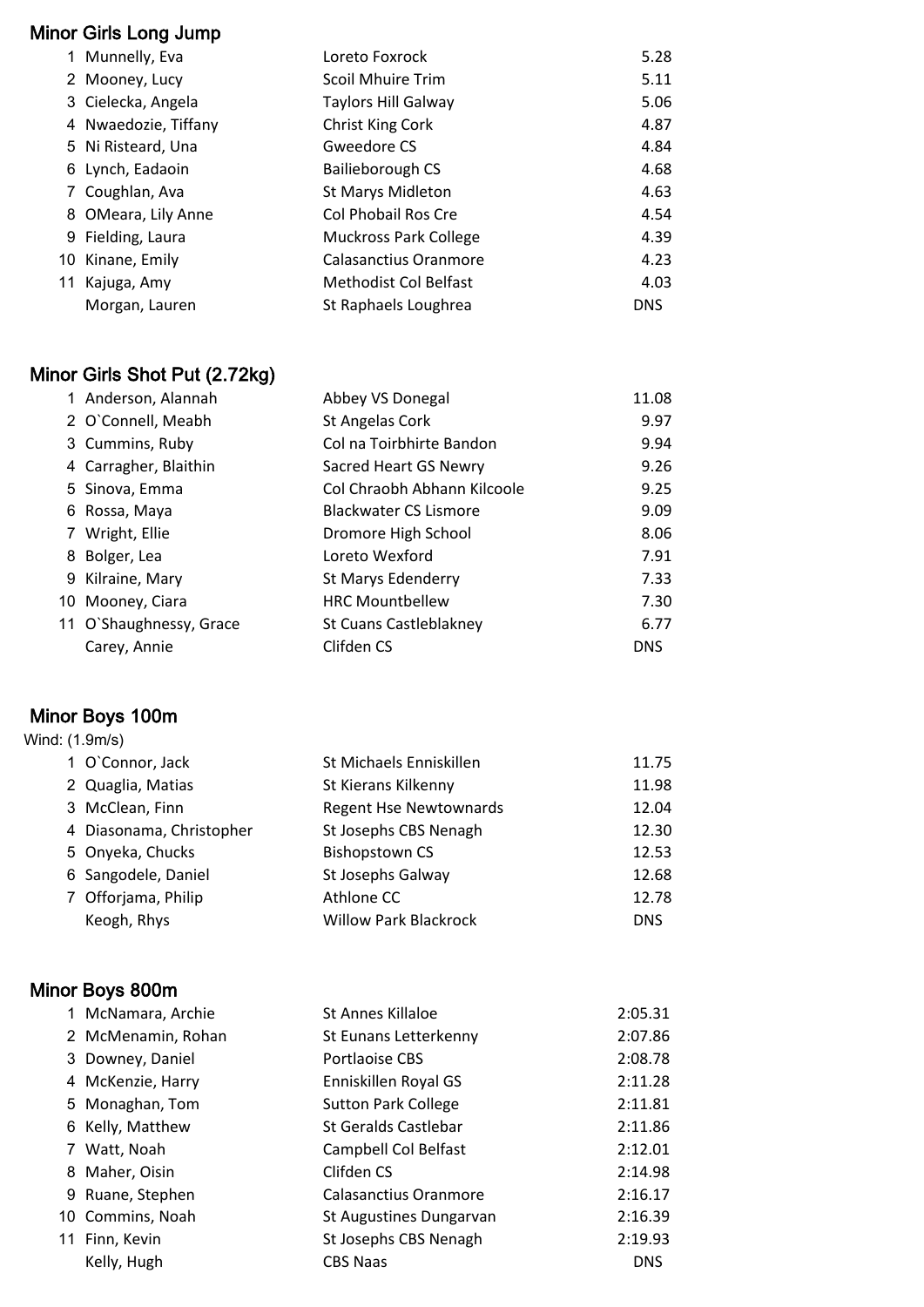# Minor Boys 75m Hurdles (0.762m)

Wind: (2.3m/s)

| 1 Hazlette, Mark    | Lough Allen College          | 11.70 |
|---------------------|------------------------------|-------|
| 2 Cullinan, Brian   | Summerhill Sligo             | 11.77 |
| 3 Clover, Max       | <b>Bandon Grammar</b>        | 11.94 |
| 4 Stone, Sean       | Cistercian Roscrea           | 12.23 |
| 5 Sweeney, Eden     | Abbey VS Donegal             | 12.34 |
| 6 Varghese, Joash   | <b>Methodist Col Belfast</b> | 12.82 |
| 7 Hainbach, Cillian | <b>Willow Park Blackrock</b> | 12.99 |
| 8 Smiddy, Oscar     | <b>Midleton CBS</b>          | 13.13 |

#### Minor Boys 4x100m Relay

| 1 | Summerhill Sligo                                                 | Summerhill Sligo              | 48.98      |
|---|------------------------------------------------------------------|-------------------------------|------------|
|   | (Briain McGauran, Adam Kenny, Briain Cullinan, Charlie Connolly) |                               |            |
|   | 2 Moyle Park                                                     | Moyle Park                    | 49.03      |
|   | 3 Bandon GS                                                      | <b>Bandon GS</b>              | 49.22      |
|   | 4 Regent Hse Newtownards                                         | <b>Regent Hse Newtownards</b> | 49.71      |
|   | 5 St Michaels Enniskillen                                        | St Michaels Enniskillen       | 49.82      |
|   | 6 Willow Park Blackrock                                          | <b>Willow Park Blackrock</b>  | 50.24      |
|   | 7 Calasanctius Oranmore                                          | <b>Calasanctius Oranmore</b>  | 52.26      |
|   | 8 St Annes Killaloe                                              | St Annes Killaloe             | 53.19      |
|   | Minor Boys Long Jump                                             |                               |            |
|   | 1 Onah, Ryan                                                     | <b>Ashton Cork</b>            | 5.92       |
|   | 2 McMullan, Rodger                                               | Regent Hse Newtownards        | 5.35       |
|   | 3 Doyle, Cian                                                    | St Peters Dunboyne            | 5.05       |
|   | 4 O'Connor, Jack                                                 | St Michaels Enniskillen       | 4.98       |
|   | 5 George, Toyosi                                                 | <b>Calasanctius Oranmore</b>  | 4.97       |
| 6 | Sangodele, Daniel                                                | St Josephs Galway             | 4.87       |
|   | Ogilby, Daniel                                                   | Belfast Royal Academy         | 4.73       |
|   | 8 Waters, Kai                                                    | Gort CS                       | 4.64       |
|   | 9 Quaglia, Matias                                                | St Kierans Kilkenny           | 4.50       |
|   | Sheridan, Ronan                                                  | St Michaels Listowel          | <b>DNS</b> |
|   | Jaworski, Alex                                                   | <b>Midleton CBS</b>           | <b>DNS</b> |
|   | Ciomek, Jacob                                                    | Holy Family Rathcoole         | <b>DNS</b> |

#### Minor Boys Shot Put (3kg)

| 1 O'Cathain, Kieran   | PS Chorca Dhuibhne           | 14.78      |
|-----------------------|------------------------------|------------|
| 2 Prendergast, James  | <b>Good Council New Ross</b> | 12.46      |
| 3 Onyeka, Chucks      | <b>Bishopstown CS</b>        | 11.28      |
| 4 Derezenski, Antoni  | Belfast Royal Academy        | 11.15      |
| 5 Coiley, Oscar       | Belfast Royal Academy        | 10.75      |
| 6 McNicholas, Cathal  | St Louis CS Kiltimagh        | 10.47      |
| 7 Stone, Sean         | Cistercian Roscrea           | 10.33      |
| 8 Joy O'Regan, Robert | <b>JTB CS Hospital</b>       | 10.32      |
| 9 O'Duilleain, Cian   | <b>Colaiste Naomh Einne</b>  | 9.67       |
| 10 Allen, Daniel      | Summerhill Sligo             | 9.26       |
| McCay, Oliver         | <b>Methodist Col Belfast</b> | <b>DNS</b> |
| Kayode, Isaac         | The Kings Hospital           | <b>DNS</b> |
|                       |                              |            |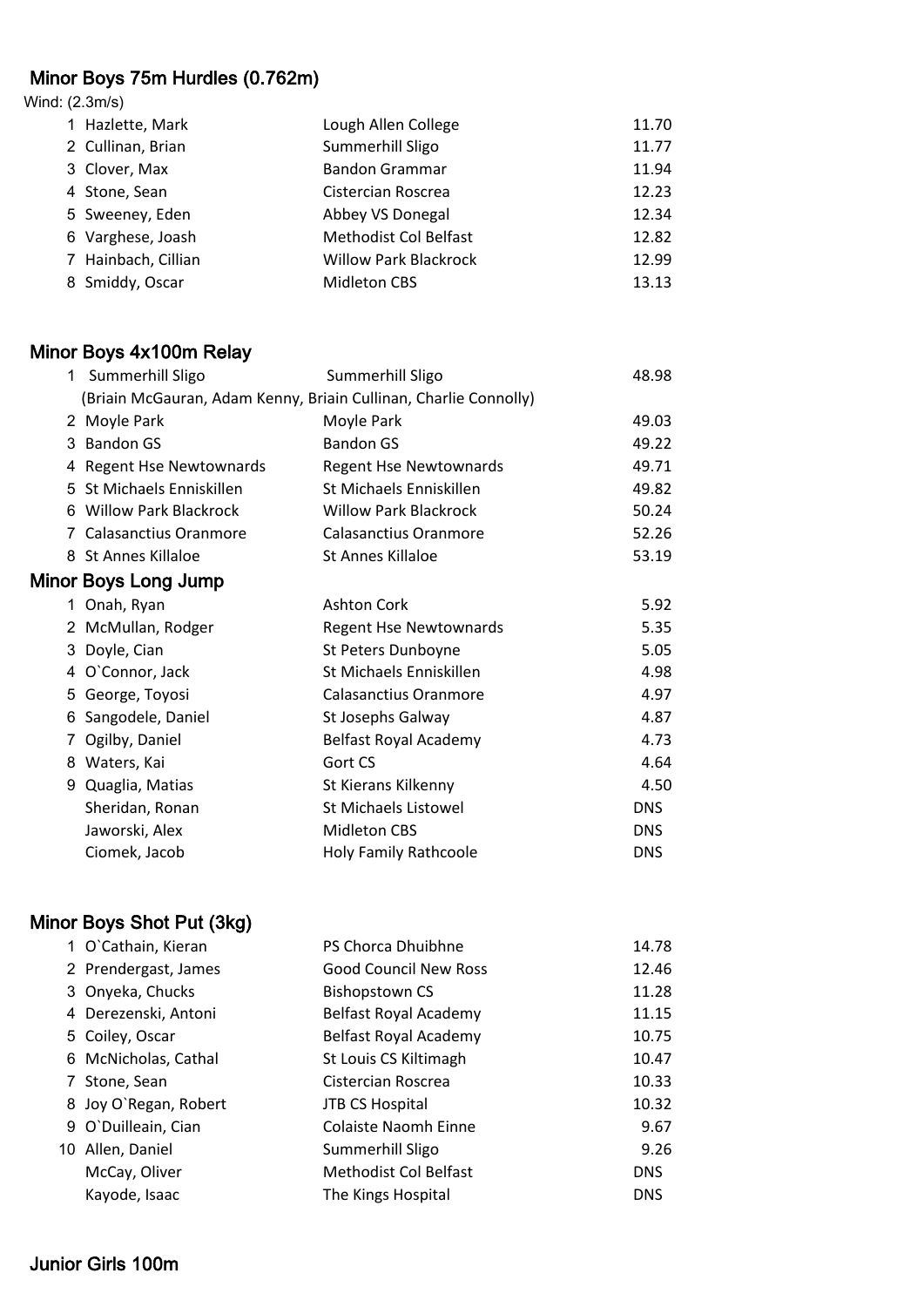| Wind: (-1.2m/s) |                      |                          |       |  |
|-----------------|----------------------|--------------------------|-------|--|
|                 | 1 Doherty, Katie     | Ratoath College          | 12.58 |  |
|                 | 2 O'Sullivan, Elena  | Regina Mundi Cork        | 12.60 |  |
|                 | 3 Lawlor, Emily      | <b>Tullow CS Carlow</b>  | 12.95 |  |
|                 | 4 Mulcahy, Sophie    | St Angelas Cork          | 13.02 |  |
|                 | 5 Boyce, Freya       | Down HS Downpatrick      | 13.18 |  |
|                 | 6 Friel, Erin        | Loreto Letterkenny       | 13.26 |  |
|                 | 7 Lomboto, Merveille | <b>Merlin Col Galway</b> | 13.30 |  |
|                 | 8 Okomah, Deborah    | <b>Merlin Col Galway</b> | 13.35 |  |

#### Junior Girls 200m

| Wind: (0.0m/s) |                    |                              |       |
|----------------|--------------------|------------------------------|-------|
|                | 1 Doherty, Katie   | Ratoath College              | 25.56 |
|                | 2 Golka, Natalia   | <b>GC Mhuire AG Cork</b>     | 26.03 |
|                | 3 Daly, Molly      | Loreto Kilkenny              | 26.30 |
|                | 4 Mulcahy, Sophie  | St Angelas Cork              | 26.50 |
|                | 5 Friel, Erin      | Loreto Letterkenny           | 26.77 |
|                | 6 Mannion, Orlaith | Seamount Kinvara             | 27.10 |
|                | 7 Kilduff, Lauren  | Gort CS                      | 27.24 |
|                | 8 Hogg, Anna       | <b>Methodist Col Belfast</b> | 27.42 |

# Junior Girls 800m

| 1 Bonar, Emma       | Loreto Letterkenny        | 2:16.24    |
|---------------------|---------------------------|------------|
| 2 Zakharenko, Maria | Avondale CC               | 2:16.84    |
| 3 Crowe, Eva        | <b>Edmund Rice Dublin</b> | 2:17.01    |
| 4 Foster, Jodi      | Down HS Downpatrick       | 2:17.53    |
| 5 McCarron, Isa     | Our Ladys+St Pats Knock   | 2:19.81    |
| 6 Buivydyte, Goda   | <b>St Dominics Cabra</b>  | 2:23.40    |
| 7 Podmore, Caitlin  | St Pauls Oughterard       | 2:25.94    |
| 8 Ruane, Eva        | St Brigids Loughrea       | 2:26.17    |
| 9 Barrett, Hayley   | <b>Col Muire Ennis</b>    | 2:30.42    |
| 10 Hunter, Saoirse  | Dunmore CS                | 2:31.82    |
| MaeMcGrath, Abbie   | St Marys Nenagh           | <b>DNS</b> |
| O'Halloran, Sarah   | Castletroy College        | <b>DNS</b> |
|                     |                           |            |

# Junior Girls 1500m

| 1 Bolton, Emily         | Mt Sackville Chapelizod        | 4:36.53    |
|-------------------------|--------------------------------|------------|
| 2 Scullion, Cora        | Loreto Omagh                   | 4:46.24    |
| 3 Smith, Molly          | <b>SCC Carraroe</b>            | 4:48.40    |
| 4 Cooney, Eimear        | Sacred Heart Drogheda          | 4:51.31    |
| 5 Rimmer, Lily          | Wallace HS Lisburn             | 4:53.14    |
| 6 Allen, Dearbhla       | St Marys Dundalk               | 4:54.67    |
| 7 O`Flynn, Rachel       | Loreto Fermoy                  | 4:59.38    |
| 8 Cunningham, Thea      | Victoria College Belfast       | 5:01.73    |
| 9 Carpendale, Charlotte | Abbey CC Ferrybank             | 5:15.46    |
| 10 Hartnett, Sarah      | Dunmore CS                     | 5:16.57    |
| 11 O'Driscoll, Erica    | Rice Col Westport              | 5:18.51    |
| O`Flynn, Olive          | <b>Sacred Heart Clonakilty</b> | <b>DNS</b> |

# Junior Girls 75m Hurdles (0.762m)

Wind: (-2.6m/s)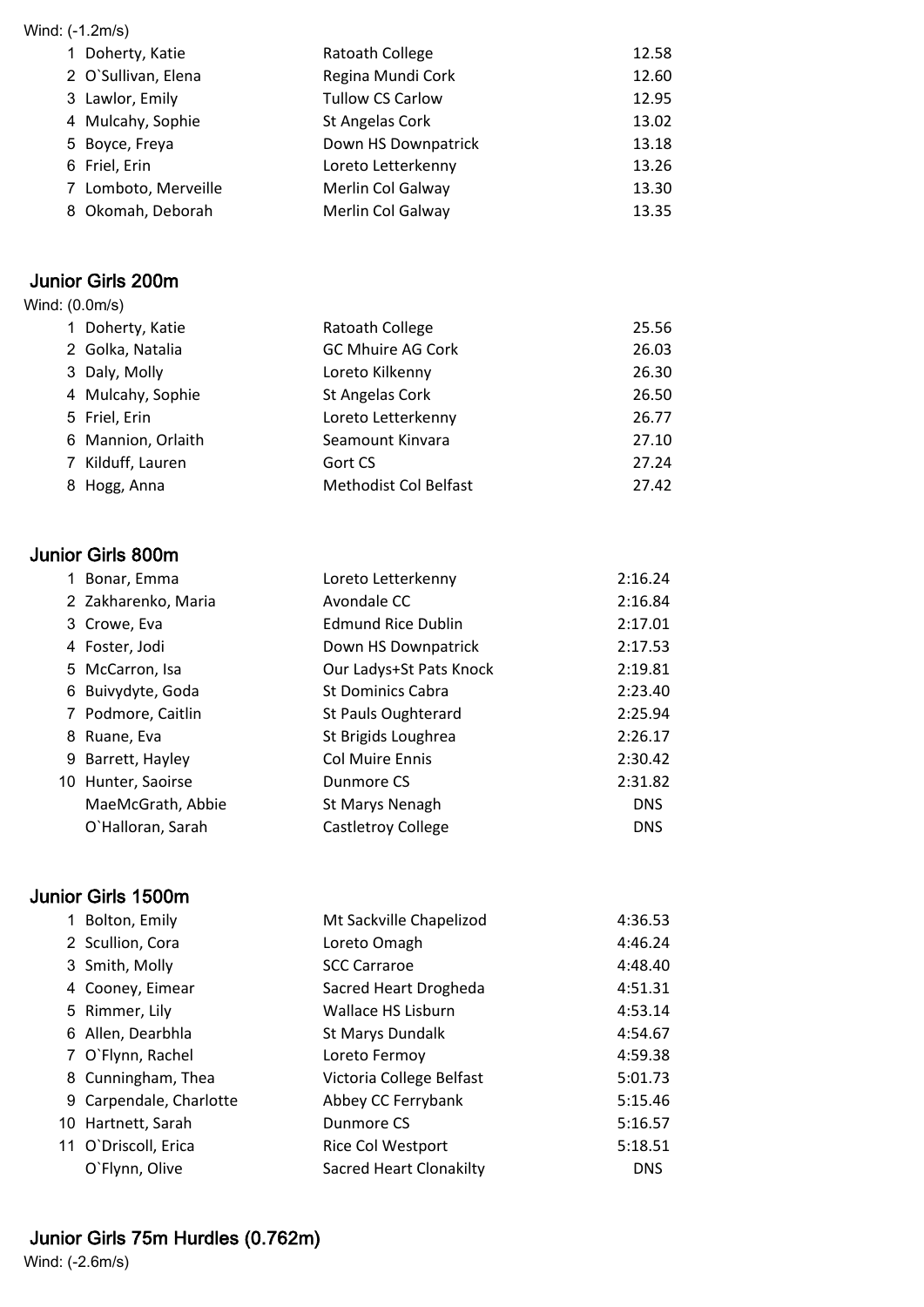| 1 Golka, Natalia   | <b>GC Mhuire AG Cork</b>      | 11.52 |
|--------------------|-------------------------------|-------|
| 2 Lawlor, Emily    | <b>Tullow CS Carlow</b>       | 11.58 |
| 3 Farrell, Abigail | The Kings Hospital            | 11.62 |
| 4 Mullins, Louise  | Pres Mitchelstown             | 11.64 |
| 5 Mannion, Orlaith | Seamount Kinvara              | 12.60 |
| 6 Elliot, Katie    | Loreto Letterkenny            | 12.74 |
| 7 Hounkponou, Lucy | <b>Colaiste Bhaile Chlair</b> | 13.34 |
| 8 Daniels, Hope    | Belfast Royal Academy         | 14.37 |

# Junior Girls 1200m Walk

|  | 1 Cunniffe, India       | <b>Presentation Tuam</b> | 5:30.05    |
|--|-------------------------|--------------------------|------------|
|  | 2 O'Callaghan, Savanagh | Mercy Tuam               | 5:30.20    |
|  | 3 Ryan, Lily            | OL of Lourdes New Ross   | 5:31.98    |
|  | 4 Martin, Aoife         | Col an Chroi Naofa       | 5:58.97    |
|  | 5 Phelan, Caoimhe       | <b>HRC Mountbellew</b>   | 6:07.37    |
|  | 6 Prina-Mello, Isabella | Stepaside ET             | 6:09.79    |
|  | 7 Nic Thomais, Ivy      | <b>CTI Clonmel</b>       | 6:42.25    |
|  | 8 Cooke, Clodagh        | Abbey CC Ferrybank       | 6:47.88    |
|  | Hayes, Juliana          | Clounagh Junior HS       | <b>DNS</b> |
|  | Montgomery, Nicole      | Mount Anville Dublin     | <b>DNS</b> |
|  |                         |                          |            |

# Junior Girls 4x100m Relay

| 1 St Dominics Cabra                                           | <b>St Dominics Cabra</b>     | 52.16 |
|---------------------------------------------------------------|------------------------------|-------|
| Aimee Ryan, Jocelyn Hanks, Goda Buivydyte, Chidinma Adikaibe) |                              |       |
| 2 Foyle College Londonderry,                                  | Foyle College Londonderry,   | 52.58 |
| 3 Mt Sackville Chapelizod                                     | Mt Sackville Chapelizod      | 53.43 |
| 4 Col Choilm Ballincollig                                     | Col Choilm Ballincollig      | 53.75 |
| 5 St Marys Newport                                            | <b>St Marys Newport</b>      | 54.29 |
| 6 St Brigids Loughrea                                         | St Brigids Loughrea          | 54.80 |
| 7 Merlin Col Galway                                           | Merlin Col Galway            | 54.92 |
| 8 Methodist Col Belfast                                       | <b>Methodist Col Belfast</b> | 58.46 |

# Junior Girls Long Jump

| 1 Daly, Caoimhe               | Col Choilm Ballincollig       | 5.22 |
|-------------------------------|-------------------------------|------|
| 2 O'Connor, Tara              | <b>St Vincents Dundalk</b>    | 5.06 |
| 3 Kilduff, Lauren             | Gort CS                       | 5.00 |
| 4 Nic Mhonagail, Katie Louise | Garm Scoil Chu Uladh          | 4.96 |
| 5 Silkena, Enya               | <b>St Louis Dundalk</b>       | 4.93 |
| 6 Costello, Chloe             | Crana College Buncrana        | 4.85 |
| 7 Dwyer-Carty, Brianna        | Newpark CS Blackrock          | 4.82 |
| 8 Kingston, Tzi               | <b>Bandon Grammar</b>         | 4.65 |
| 9 McCleary, Abigail           | Wallace HS Lisburn            | 4.49 |
| 10 Sellars, Olivia            | St Brigids Loughrea           | 4.47 |
| 11 Mulgrew, Lucy              | <b>Mercy Mounthawk Tralee</b> | 4.19 |
| O'Brien, Irene                | Calasanctius Oranmore         |      |

# Junior Girls High Jump

| 2 Moynihan, Danielle<br><b>HRC Mountbellew</b><br>3 McHugh, Ellis<br>Waterpark College |      |
|----------------------------------------------------------------------------------------|------|
|                                                                                        | 1.55 |
|                                                                                        | 1.55 |
| Col Choilm Ballincollig<br>4 Cussen, Aisling                                           | 1.50 |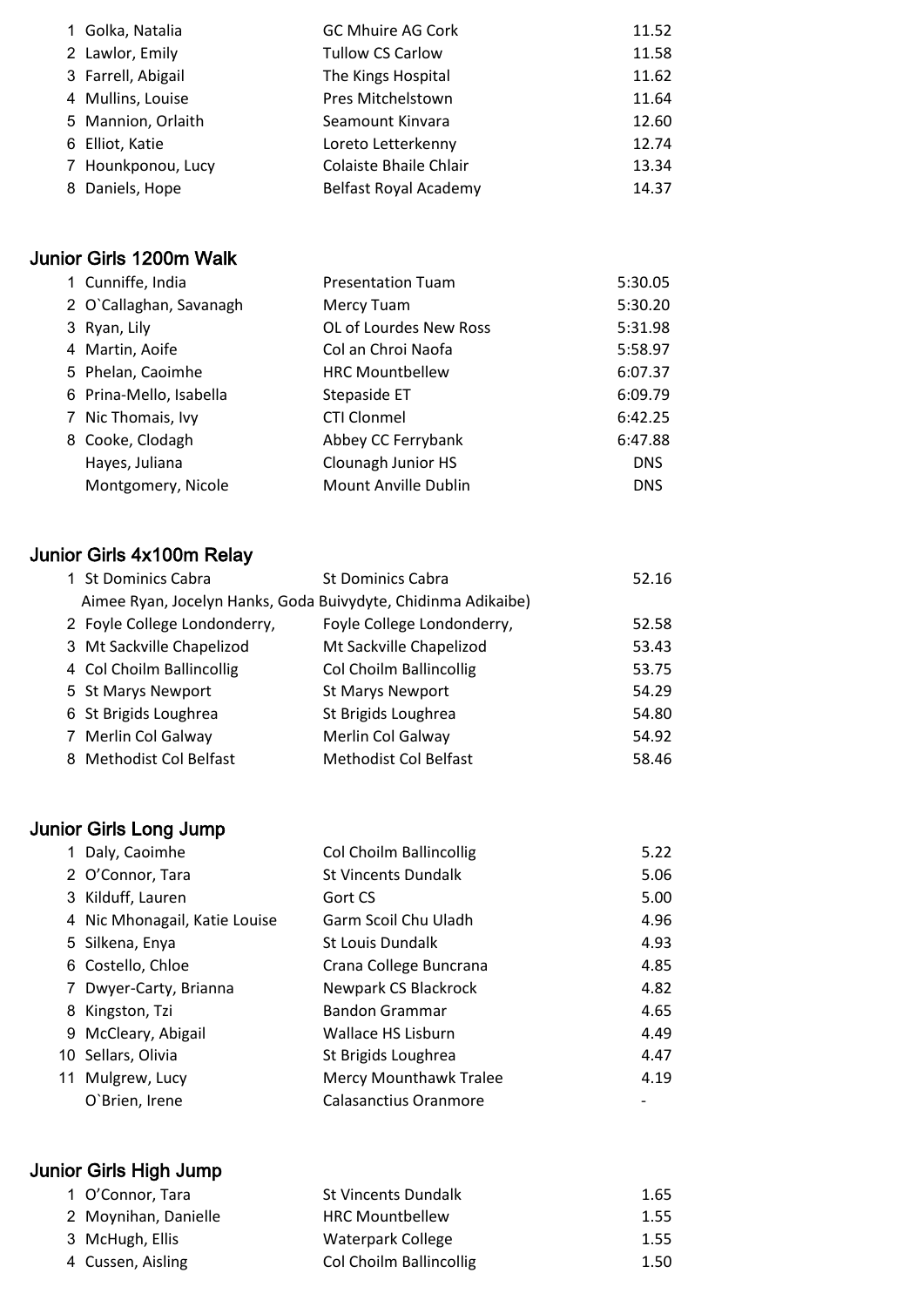| St Als Carrigtwohill                                                                                                                   | 1.50 |
|----------------------------------------------------------------------------------------------------------------------------------------|------|
| Our Ladys Templeogue                                                                                                                   | 1.50 |
| Loreto Letterkenny                                                                                                                     | 1.50 |
| St Brigids Loughrea                                                                                                                    | 1.45 |
| Loreto Kilkenny                                                                                                                        | 1.45 |
| Fort Hill Integrated Lisburn                                                                                                           | 1.40 |
| Ballymena Academy                                                                                                                      | 1.35 |
| 5 Lynch, Lucy<br>5 Giles, Alannah<br>7 Elliot, Katie<br>8 O'Donovan, Emma<br>9 Wall, Ella<br>10 Dickson, Charlotte<br>11 Patton, Ciara |      |

# Junior Girls Triple Jump

|    | Donoghue, Clodagh   | <b>St Marys Newport</b>      | 10.16      |
|----|---------------------|------------------------------|------------|
|    | 2 Steiger, Ailbhe   | St Marys New Ross            | 9.56       |
|    | 3 Meany, Abbie      | <b>Dominican College?</b>    | 9.40       |
|    | 4 Costello, Chloe   | Crana College Buncrana       | 9.40       |
|    | 5 Annett, Alexandra | Kilkeel HS Newry             | 9.21       |
|    | 6 Hayes, Juno       | Colaiste Einde Galway        | 8.96       |
|    | 7 Kerr, Emma        | Mount Anville Dublin         | 8.91       |
|    | 8 Morley, Ailbhe    | Ard Scoil Na nDeise          | 8.51       |
|    | 9 Cousley, Isabelle | <b>Bloomfield Collegiate</b> | 8.48       |
|    | 10 McCarthy, Isabel | <b>Bandon Grammar</b>        | 8.26       |
| 11 | Naughton, Ella      | St Brigids Loughrea          | 8.23       |
|    | Lopez, Lily         | St Brigids Loughrea          | <b>DNS</b> |

#### Junior Girls Pole Vault

| 1 Tully, Lile    | Loreto Balbriggan            | 2.55 |
|------------------|------------------------------|------|
| 2 Corkery, Meabh | <b>St Marys Midleton</b>     | 2.45 |
| 3 McBride, Eimer | Lusk CC                      | 2.25 |
| 4 Burger, Olive  | Mount Mercy Cork             | 2.10 |
| O'Donovan, Emma  | St Augustines Dungarvan      |      |
| Lynch, Chloe     | <b>Presentation Kilkenny</b> |      |

# Junior Girls Shot Put (2.72kg)

| 1 Gallen, Caoimhe     | St Columbas Stranorlar         | 12.14      |
|-----------------------|--------------------------------|------------|
| 2 Murray, Leah        | Ardscoil Rathangan             | 11.21      |
| 3 Ni Ghallchoir, Sile | Gweedore CS                    | 10.51      |
| 4 Walsh, Rebecca      | <b>St Declans Kilmacthomas</b> | 10.41      |
| 5 Healy-Bird, Zanne   | <b>Ashton Cork</b>             | 9.96       |
| 6 Puspure, Daniela    | Col Choilm Ballincollig        | 9.45       |
| 7 Wright, Cara        | St Kevins CC Dunlavin          | 8.98       |
| 8 Cusack, Laura       | <b>Ballinrobe CS</b>           | 8.69       |
| 9 Foley, Emma         | Gallen CS Ferbane              | 8.66       |
| 10 Okomah, Deborah    | Merlin Col Galway              | 8.37       |
| 11 Hayes, Juno        | Colaiste Einde Galway          | 8.09       |
| Colgan, Ava           | Oakgrove Int L'Derry           | <b>DNS</b> |

# Junior Girls Discus (0.75kg)

| 1 Coakley, Diana         | Skibbereen CS                 | 30.62 |
|--------------------------|-------------------------------|-------|
| 2 Wright, Cara           | St Kevins CC Dunlavin         | 30.17 |
| 3 O'Shea, Niamh          | <b>Mercy Mounthawk Tralee</b> | 29.80 |
| 4 Irvine, Ella           | Markethill HS                 | 26.63 |
| 5 Bowden, Caitlin        | The Kings Hospital            | 24.58 |
| 6 Tobin-Rehill, Kayleigh | St Josephs Lucan              | 23.51 |
|                          |                               |       |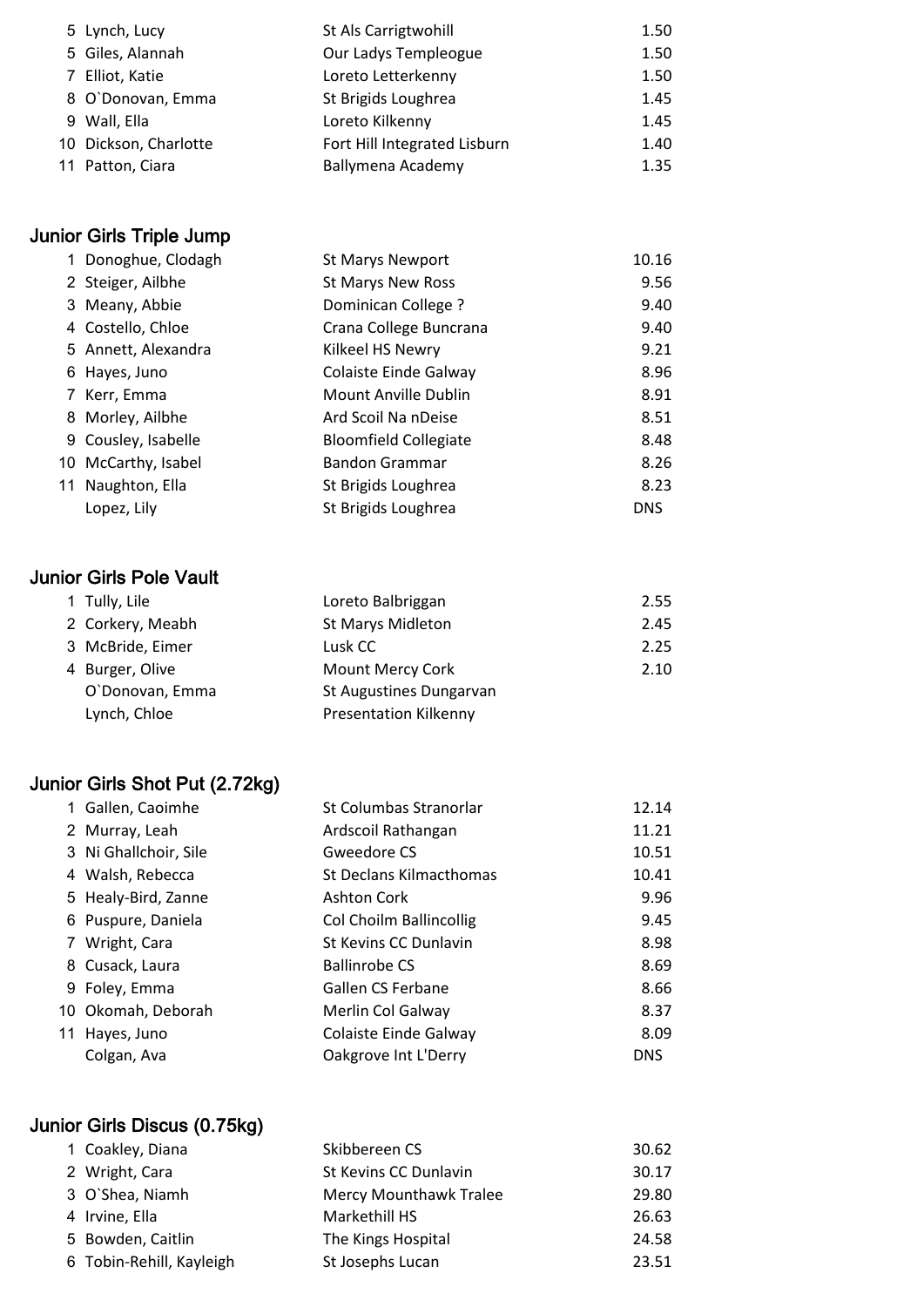| 7 Lyons, Erin      | <b>Bandon Grammar</b>         | 22.15      |
|--------------------|-------------------------------|------------|
| 8 Magee, Anna-Rose | <b>Ballyclare High School</b> | 20.53      |
| 9 Dorrian, Daisy   | <b>Strathearn School</b>      | 18.73      |
| 10 Coulton, Julia  | St Brigids Loughrea           | 18.38      |
| 11 Leahy, Ava      | <b>Galway ETSS</b>            | 14.97      |
| Bourke, Chloe      | <b>Galway ETSS</b>            | <b>DNS</b> |

# Junior Girls Javelin (400g)

| 1 Silkena, Enya       | <b>St Louis Dundalk</b>      | 39.62 |
|-----------------------|------------------------------|-------|
| 2 Moran, Rhianna      | <b>Ballinrobe CS</b>         | 35.42 |
| 3 Kearns, Isobel      | St Marys Naas                | 31.66 |
| 4 Rossa, Maya         | <b>Blackwater CS Lismore</b> | 30.43 |
| 5 McFadden, Emer      | Crana College Buncrana       | 30.40 |
| 6 Coogan, Hazel       | Loreto Kilkenny              | 28.88 |
| 7 Ryan, Eimear        | Salesian Col Pallaskenry     | 28.08 |
| 8 Carragher, Blaithin | Sacred Heart GS Newry        | 26.31 |
| 9 Puspure, Daniela    | Col Choilm Ballincollig      | 26.31 |
| 10 Steen, India       | Victoria College Belfast     | 24.58 |
| 11 Cusack, Laura      | <b>Ballinrobe CS</b>         | 21.22 |
| 12 Hughes, Caoimhe    | St Louis CS Kiltimagh        | 19.95 |
|                       |                              |       |

# Junior Girls Hammer (2.5kg)

|   | 1 Gallen, Caoimhe     | St Columbas Stranorlar  | 54.30      |
|---|-----------------------|-------------------------|------------|
|   | 2 McBride, Muireann   | Deele Col Raphoe        | 46.00      |
|   | 3 McBride, Eimer      | Lusk CC                 | 36.55      |
|   | 4 Morrissey, Aoife    | St Augustines Dungarvan | 31.17      |
|   | 5 Healy-Bird, Zanne   | <b>Ashton Cork</b>      | 30.48      |
|   | 6 Hearne, Chloe       | St Augustines Dungarvan | 29.58      |
| 7 | Magowan, Rosie        | Strathearn School       | 24.82      |
|   | 8 Bah, Hannah         | Col Muire Mathair       | 19.02      |
|   | 9 Connolly, Keisha    | Col Muire Mathair       | 9.64       |
|   | O'Neill-Mooney, Niamh | Stepaside ET            | <b>DNS</b> |
|   | Brennan, Orla         | Pres Kilkenny           | <b>DNS</b> |

# Junior Boys 100m

| <b>UWINDI DUYU IVUNI</b> |                              |            |
|--------------------------|------------------------------|------------|
| Wind: (-1.9m/s)          |                              |            |
| 1 Bryniarsson, Arnar     | Lurgan Junior HS             | 11.44      |
| 2 Lovo, Rus              | Campbell Col Belfast         | 11.56      |
| 3 Ukaga, Leon            | Merlin Col Galway            | 11.81      |
| 4 Gevero, Lawrence       | Oatlands College             | 11.83      |
| 5 Oji, Chinwendu         | Col Chriost Ri Cork          | 12.06      |
| 6 Stapleton, Liam        | <b>Calasanctius Oranmore</b> | 12.20      |
| 7 Carroll, Jayden        | Castleknock College          | 12.34      |
| Burke, Joe               | Our Ladys Templemore         | <b>DNS</b> |
|                          |                              |            |

# Junior Boys 200m

Wind: (0.0m/s)

| 1 Bryniarsson, Arnar | Lurgan Junior HS        | 23.63 |
|----------------------|-------------------------|-------|
| 2 Gevero, Lawrence   | Oatlands College        | 24.25 |
| 3 Carroll, Jayden    | Castleknock College     | 24.64 |
| 4 Jolaosho, Promise  | Ennis CC / GC an Chlair | 25.32 |
|                      |                         |       |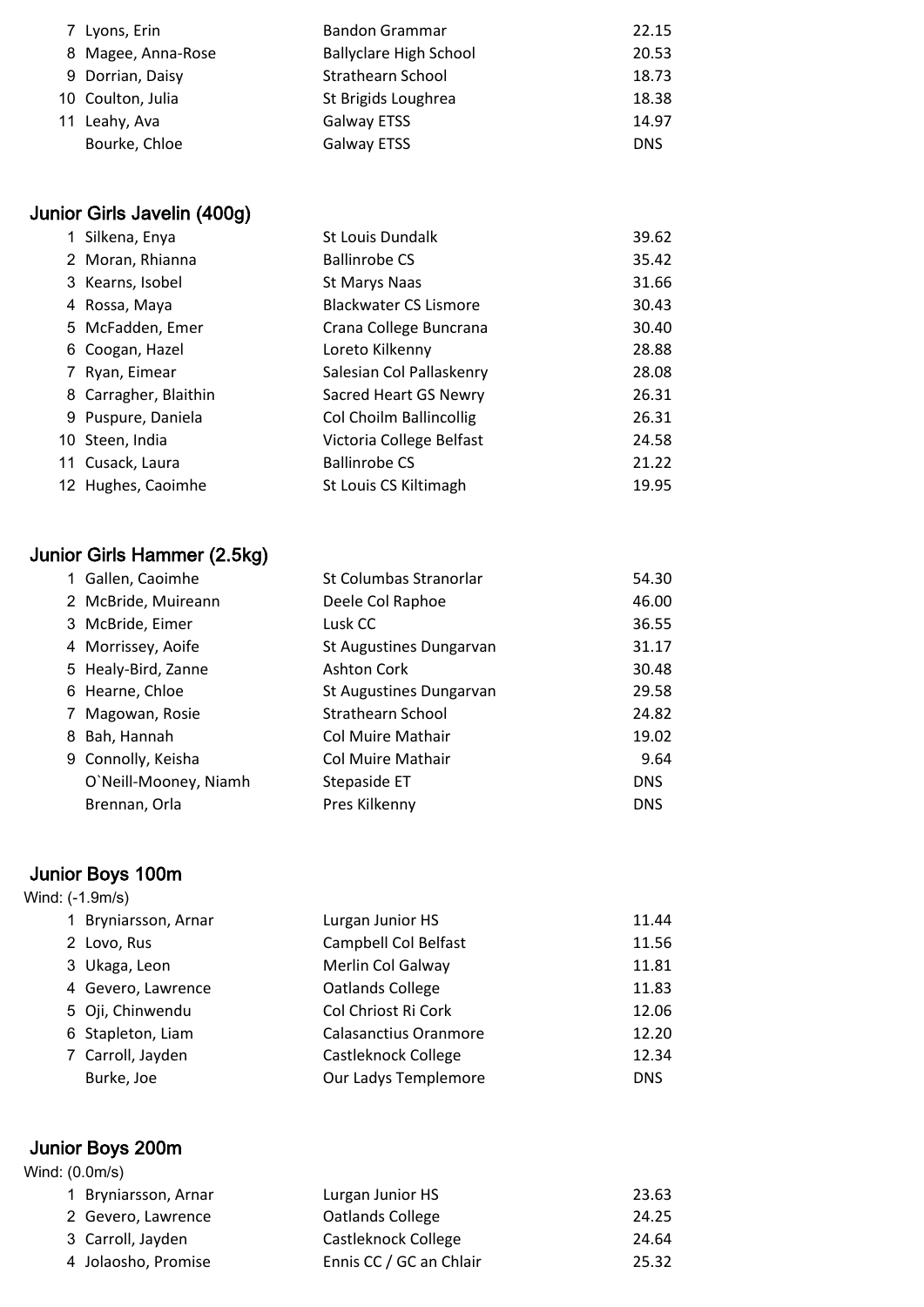| 5 Deegan, Ben    | St Josephs Borrisoleigh        | 25.37      |
|------------------|--------------------------------|------------|
| 6 Owede, Stephan | Merlin Col Galway              | 25.51      |
| 7 Thompson, Saul | <b>Blessed Trinity Belfast</b> | 25.65      |
| Ukaga, Leon      | Merlin Col Galway              | <b>DNS</b> |

# Junior Boys 800m

| 1 Corry, Sean        | St Michaels Enniskillen       | 2:02.07    |
|----------------------|-------------------------------|------------|
| 2 O'Donnell, Shay    | St Marys Drogheda             | 2:02.66    |
| 3 Delaney, John      | St Fergals Rathdowney         | 2:03.16    |
| 4 McCormack, Reuben  | St Patricks GS Dublin         | 2:06.84    |
| 5 Carey, Ryan        | Pres Milltown                 | 2:10.65    |
| 6 Holley, Seb        | <b>Bangor GS</b>              | 2:10.91    |
| 7 Hall, Zak          | Royal School Dungannon        | 2:10.95    |
| 8 Crowley, Jack      | <b>Limerick ETSS</b>          | 2:11.48    |
| 9 Gilholy, Cian      | Colaiste Chiarain Athlone     | 2:12.10    |
| 10 Moorehead, Keelan | <b>Presentation Athenry</b>   | 2:14.70    |
| 11 Hayes, Cillian    | <b>Rice College Ennis</b>     | 2:24.90    |
| Killeen, Sean        | <b>St Colmans Claremorris</b> | <b>DNS</b> |
|                      |                               |            |

# Junior Boys 1500m

| 1 Wallace, Jamie     | <b>Col Mhuire Mullingar</b> | 4:18.52    |
|----------------------|-----------------------------|------------|
| 2 O'Connell, Declan  | Clarin College Athenry      | 4:19.51    |
| 3 McCausland, Luke   | Royal Belfast Acad Inst     | 4:21.38    |
| 4 Brogan, Harry      | Ratoath College             | 4:26.49    |
| 5 Craig, Finn        | Knockbeg College            | 4:26.73    |
| 6 Coyle, Eamon       | <b>CBS Roscommon</b>        | 4:27.21    |
| 7 Murray, Leo        | Douglas CS Cork             | 4:30.94    |
| 8 Farrell, Simon     | <b>St Flannans Ennis</b>    | 4:32.22    |
| 9 McManus, Tarnan    | St Michaels Enniskillen     | 4:34.67    |
| 10 O'Connor, Darragh | Rochestown College          | 4:36.78    |
| 11 Mohan, Daithi     | St Michaels Enniskillen     | 4:41.20    |
| 12 Talty, Shane      | Colaiste an Eachreidh       | 4:45.55    |
| Johnson, Rhys        | Pipers Hill Naas            | <b>DNS</b> |

# Junior Boys 80m Hurdles (0.84m)

| Wind: (2.1m/s) |  |
|----------------|--|
|----------------|--|

|  | 1 Witter, Gavin   | Ratoath College              | 11.78      |
|--|-------------------|------------------------------|------------|
|  | 2 McKenna, Malacy | Ardscoil Ris Limerick        | 11.99      |
|  | 3 Herbert, Mathew | <b>CBC Cork</b>              | 12.20      |
|  | 4 Taheny, Adam    | Summerhill Sligo             | 12.90      |
|  | 5 Stapleton, Liam | Calasanctius Oranmore        | 13.83      |
|  | 6 McAlorum, Finn  | Belfast Royal Academy        | 15.00      |
|  | Kennedy, Ruari    | <b>Methodist Col Belfast</b> | <b>DNS</b> |
|  | O'Neill, Des      | <b>St Fintans Sutton</b>     | <b>DNS</b> |
|  |                   |                              |            |

# Junior Boys 1200m Walk

| 1 Newell, Matthew | Colaiste Bhaile Chlair      | 4:53.31 |
|-------------------|-----------------------------|---------|
| 2 Byrne, Shane    | Rochestown College          | 5:40.41 |
| 3 Glennon, John   | <b>St Finians Mullingar</b> | 5:51.05 |
| 4 Anith, Alister  | <b>St Fintans Sutton</b>    | 7:11.45 |
| 5 Darby, Keelan   | <b>Belvedere College</b>    | 7:22.32 |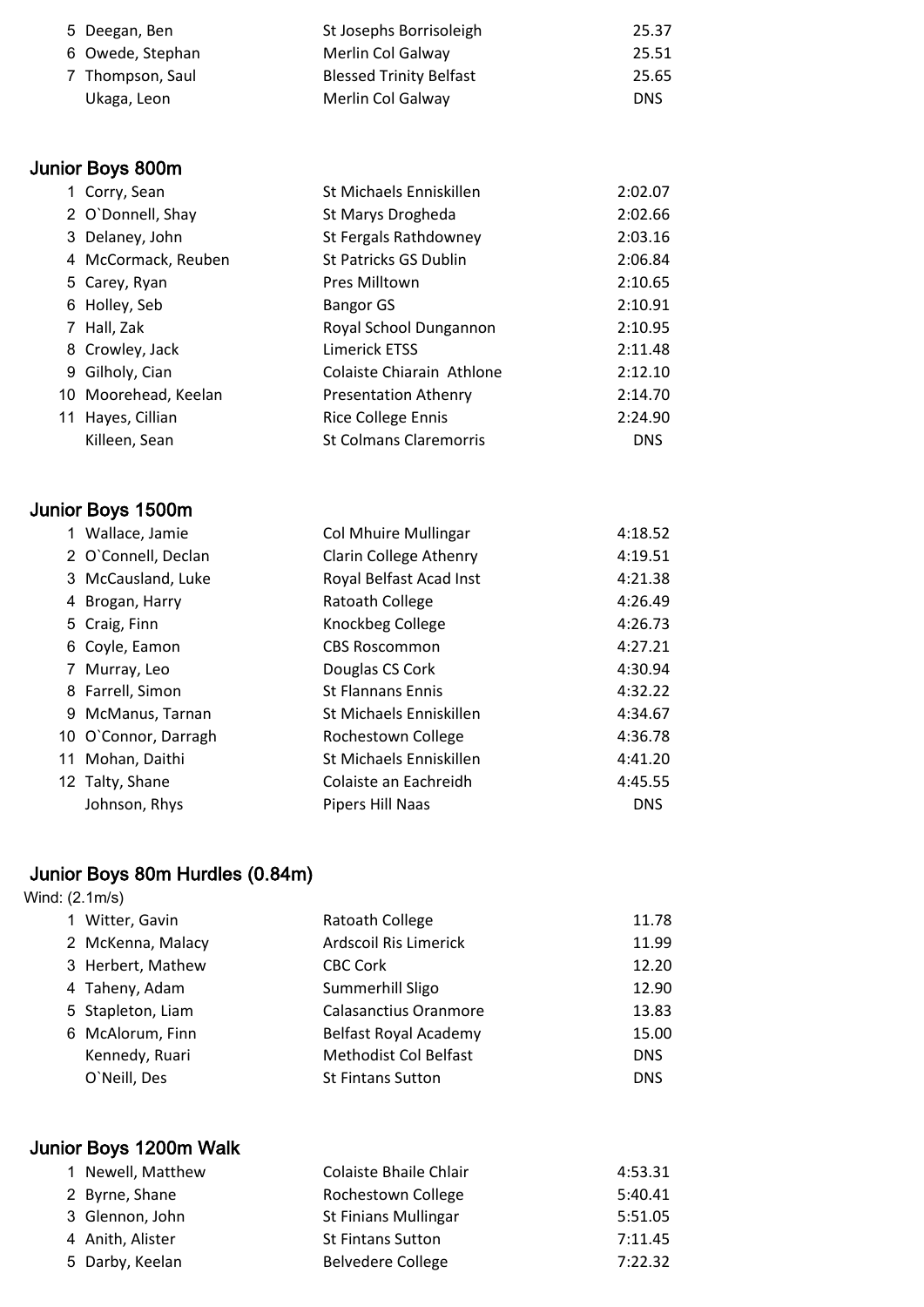| 6 Gleeson, Setanta | Drumshanbo VS     | 7:51.58 |
|--------------------|-------------------|---------|
| O'Reilly, Patrick  | J+M Gortnor Abbey | DNS     |

# Junior Boys 4x100m Relay

| 1 Lurgan Junior HS       | Lurgan Junior HS                                                 | 47.65 |
|--------------------------|------------------------------------------------------------------|-------|
|                          | Tom Hawthorne, Ben Maxwell, Callum Snodgrass, Arman Brymjarsson) |       |
| 2 Castleknock College    | Castleknock College                                              | 48.12 |
| 3 Campbell Col Belfast   | Campbell Col Belfast                                             | 48.20 |
| 4 Oatlands College       | Oatlands College                                                 | 48.34 |
| 5 Summerhill Sligo       | Summerhill Sligo                                                 | 49.63 |
| 6 Col Chriost Ri Cork    | Col Chriost Ri Cork                                              | 50.12 |
| 7 Merlin Col Galway      | Merlin Col Galway                                                | 50.57 |
| 8 Mercy Mounthawk Tralee | Mercy Mounthawk Tralee                                           | 53.03 |

# Junior Boys Long Jump

|    | 1 Onwuculumba, Franklin | Moyle Park Clondalkin         | 5.96       |
|----|-------------------------|-------------------------------|------------|
|    | 2 Conway, Daniel        | Oatlands College              | 5.79       |
|    | 3 Herbert, Mathew       | <b>CBC Cork</b>               | 5.67       |
|    | 4 Foley, Bao            | <b>Mercy Mounthawk Tralee</b> | 5.66       |
|    | 5 Watson, Alex          | Down HS Downpatrick           | 5.49       |
|    | 6 Finnan, Philip        | <b>Marist Athlone</b>         | 5.43       |
|    | 7 McClung, Matthew      | Omagh Academy                 | 5.35       |
|    | 8 White, Joshua         | Calasanctius Oranmore         | 5.28       |
|    | 9 Manning, Sean         | Col Choilm Tullamore          | 5.05       |
| 10 | Backari, Uzochukwu      | <b>Ashton Cork</b>            | 5.04       |
|    | 11 McLaughlin, Felix    | Royal Belfast Acad Inst       | 4.96       |
|    | Gill, Nathan            | <b>St Colmans Claremorris</b> | <b>DNS</b> |

# Junior Boys High Jump

| 1 Onah, Ryan              | <b>Ashton Cork</b>        | 1.75 |
|---------------------------|---------------------------|------|
| 2 Conway, Daniel          | Oatlands College          | 1.75 |
| 3 Heaney, Alex            | <b>Scoil Mhuire Clane</b> | 1.75 |
| 4 Quinn, Theo             | Belvedere College         | 1.70 |
| 5 Kelly, Daragh           | Clarin College Athenry    | 1.65 |
| 6 Proctor-English, Joseph | Friends School Lisburn    | 1.60 |
| 7 O'Brien, Adam           | PS na Trionoide Youghal   | 1.60 |
| 8 O'Leary, Oisin          | SP Sliabh Luchra          | 1.50 |
| 9 Foley, Bao              | Mercy Mounthawk Tralee    | 1.50 |
| 10 Kelly, Cillian         | Antrim Grammar            | 1.50 |
| 11 Flynn, Jake            | Athlone CC                | 1.45 |
| 12 Knipe, Brooklyn        | City of Armagh HS         | 1.45 |
| 13 McCabe, Brian          | Summerhill Sligo          | 1.40 |

# Junior Boys Triple Jump

| 1 Kent, Mikey        | <b>Good Council New Ross</b> | 11.89 |
|----------------------|------------------------------|-------|
| 2 McCalmont, Ethan   | <b>Belfast HS</b>            | 10.86 |
| 3 Harrower, Alex     | Royal Belfast Acad Inst      | 10.82 |
| 4 Beamish, Finn      | <b>Belvedere College</b>     | 10.79 |
| 5 Cochrane, Peter    | Ballymena Academy            | 10.56 |
| 6 Dowley, Jack       | <b>Belvedere College</b>     | 10.05 |
| 7 Maciorowski, Piotr | Summerhill Sligo             | 9.94  |
|                      |                              |       |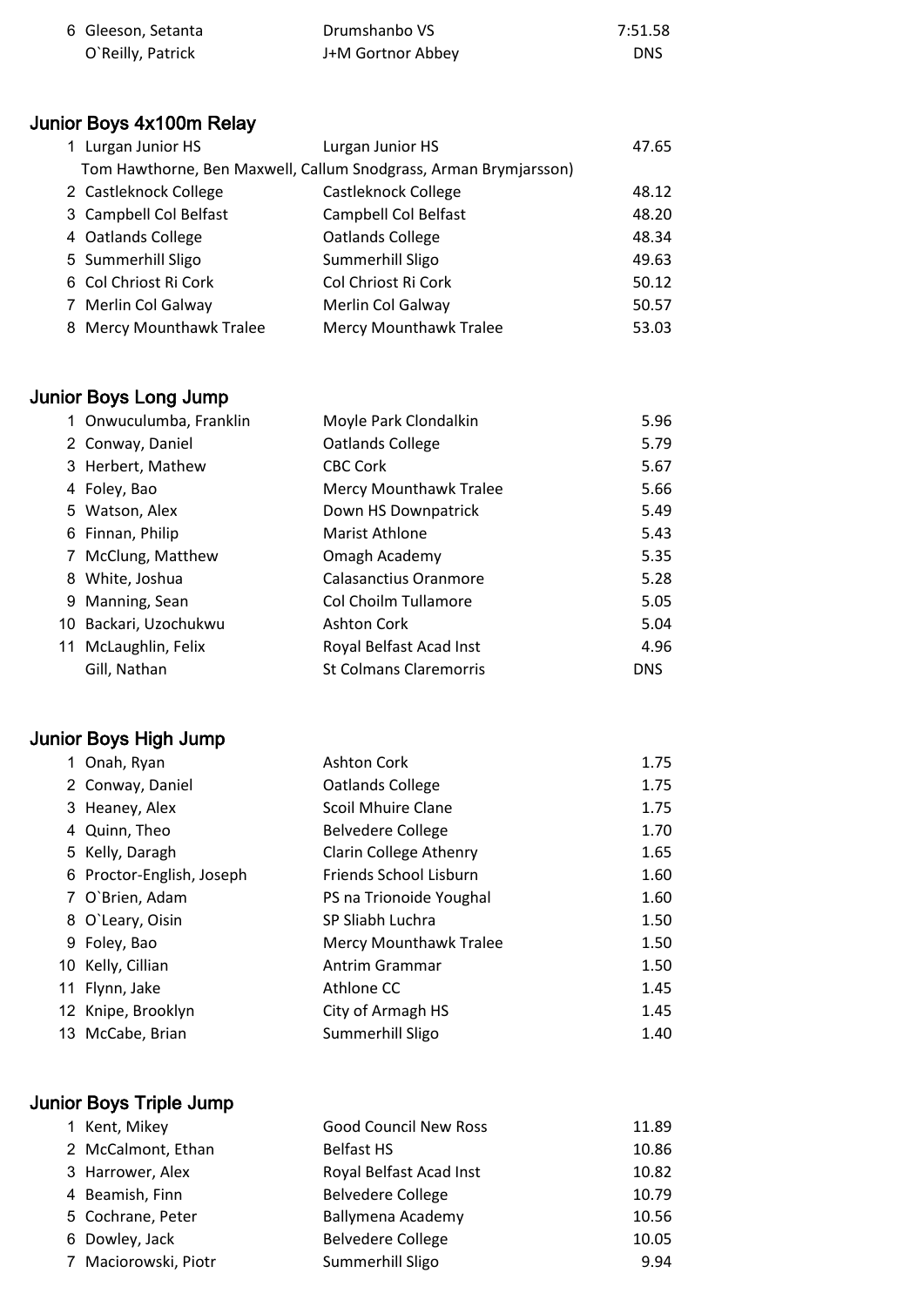| 8 Clover, Max           | Bandon Grammar           | 9.81       |
|-------------------------|--------------------------|------------|
| 9 O'Brien, Adam         | PS na Trionoide Youghal  | 9.81       |
| 10 Cannon, Evan         | St Brigids Loughrea      | 8.90       |
| 11 Tomczakjowski, Oskar | <b>Col Muire Mathair</b> | 8.17       |
| Boutenko, Vladimir      | PS na Trionoide Youghal  | <b>DNS</b> |

# Junior Boys Pole Vault

| 1 Kent, Mikey     | <b>Good Council New Ross</b> | 3.40       |
|-------------------|------------------------------|------------|
| 2 Rochford, James | <b>Rice College Ennis</b>    | 3.15       |
| 3 Hyland, Jamie   | <b>CBS Carlow</b>            | 3.15       |
| 4 Naughton, Oscar | <b>PBC Cork</b>              | 2.60       |
| 5 Maloney, Aaron  | Cistercian Roscrea           | 2.40       |
| Curran, Aaron     | St Augustines Dungarvan      | <b>DNS</b> |

# Junior Boys Shot Put (4kg)

| 1 Hanlon, Thomas      | Kildare Town CS          | 13.23 |
|-----------------------|--------------------------|-------|
| 2 O`Donovan, Adam     | Skibbereen CS            | 12.73 |
| 3 Quinn, Conor        | <b>Belvedere College</b> | 12.71 |
| 4 Corcoran, Darragh   | <b>Tullow CS Carlow</b>  | 11.13 |
| 5 Hargy, Charlie      | Ballymena Academy        | 11.09 |
| 6 McHugh, Tom         | Clifden CS               | 11.01 |
| 7 Hughes-Daly, Pearse | St Patricks Armagh       | 10.41 |
| 8 Gleeson, Bobbie     | Our Ladys Templemore     | 9.96  |
| 9 Ezema, Ezema        | Summerhill Sligo         | 9.85  |
| 10 Edmondson, Paul    | Sancta Maria Louisburgh  | 9.69  |
| 11 Peters, Yasha      | Belfast Royal Academy    | 9.66  |
| 12 Tutty, Jonathan    | St Augustines Dungarvan  | 8.89  |

# Junior Boys Discus (1kg)

|  | 1 Polak, Oliver       | Devenish College Kesh         | 39.52      |
|--|-----------------------|-------------------------------|------------|
|  | 2 Quinn, Conor        | <b>Belvedere College</b>      | 36.89      |
|  | 3 Naughton, Oscar     | <b>PBC Cork</b>               | 33.87      |
|  | 4 Judd, Josh          | <b>St Colmans CC Midleton</b> | 31.86      |
|  | 5 Conroy-Fahey, David | St Augustines Dungarvan       | 30.29      |
|  | 6 Archer, Zach        | Belfast Royal Academy         | 28.02      |
|  | 7 Corcoran, Darragh   | <b>Tullow CS Carlow</b>       | 27.50      |
|  | 8 Fulton, Rory        | <b>Bangor GS</b>              | 27.02      |
|  | 9 Coll, Nara          | <b>Col Muire Mathair</b>      | 23.29      |
|  | Travers, James        | Belvedere College             | <b>DNS</b> |
|  | Garvey, Sam           | Summerhill Sligo              | <b>DNS</b> |
|  | Conneely, Cian        | Clifden CS                    | <b>DNS</b> |
|  |                       |                               |            |

# Junior Boys Javelin (600g)

| <b>Strangford Int College</b> | 43.69 |
|-------------------------------|-------|
| Skibbereen CS                 | 37.53 |
| Abbey CC Ferrybank            | 34.55 |
| St Marys Drogheda             | 33.32 |
| St Marys CBS Tralee           | 32.47 |
| Castlederg HS                 | 28.19 |
| <b>Ballyclare High School</b> | 27.80 |
| Sancta Maria Louisburgh       | 26.25 |
|                               |       |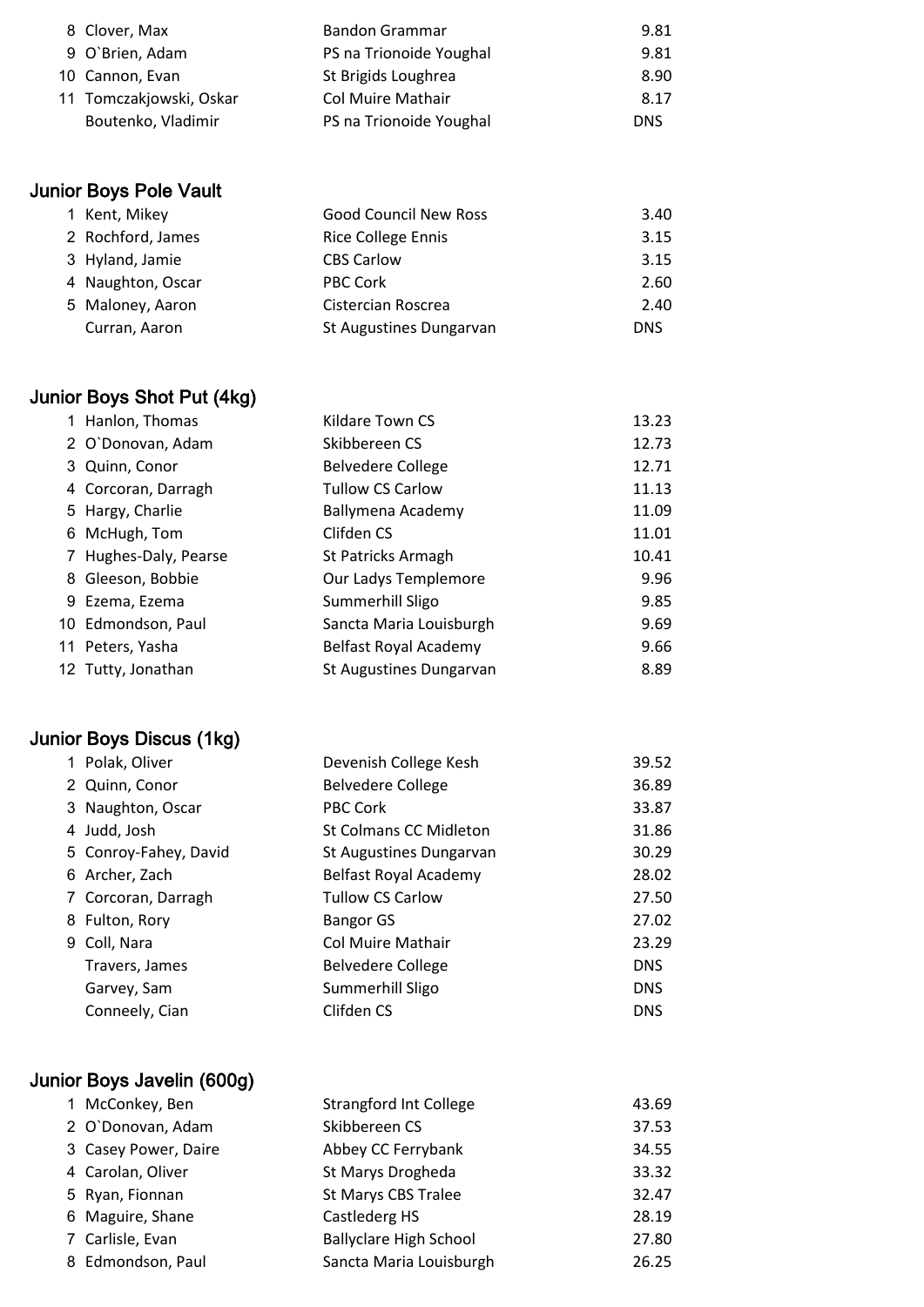| 9 Lally, George | St Louis CS Kiltimagh   | 22.68      |
|-----------------|-------------------------|------------|
| Nolan, Bryan    | <b>Tullow CS Carlow</b> | <b>DNS</b> |
| O'Reilly, Conor | Oatlands College        | x          |
| Conneely, Peter | Clifden CS              | <b>DNS</b> |

# Junior Boys Hammer (4kg)

|  | 1 Williams, Thomas    | Colaiste Dun an Ri Kingscourt | 57.51      |
|--|-----------------------|-------------------------------|------------|
|  | 2 Towey, Diarmuid     | Col an Chraoibhin             | 40.15      |
|  | 3 Wall, Geoffrey      | <b>Blackrock College</b>      | 38.95      |
|  | 4 Grant, Ryan         | <b>Belvedere College</b>      | 35.92      |
|  | 5 Joy O'Regan, Robert | <b>JTB CS Hospital</b>        | 34.11      |
|  | 6 Judd, Josh          | <b>St Colmans CC Midleton</b> | 29.29      |
|  | 7 Peters, Yasha       | Belfast Royal Academy         | 21.86      |
|  | Ambroziak, Olivier    | Col Muire Mathair             |            |
|  | Gbinige, Nathan       | Col Muire Mathair             | <b>DNS</b> |
|  | O'Torna, Cuan         | Lough Allen College           | <b>DNS</b> |
|  | Godfrey, Callum       | <b>Methodist Col Belfast</b>  | <b>DNS</b> |
|  | White, Bernard        | <b>Blackrock College</b>      |            |

#### Intermediate Girls 100m

| Wind: (1.3m/s) |                             |                             |       |
|----------------|-----------------------------|-----------------------------|-------|
|                | 1 Colfer, Leila             | <b>Tullow CS Carlow</b>     | 12.45 |
|                | 2 Amusa, Fatima             | <b>Bishopstown CS</b>       | 12.55 |
|                | 3 Backari, Okwu             | <b>Ashton Cork</b>          | 12.57 |
|                | 4 Olfunmilayo Talabi, Maria | Ardscoil Phadraig Granard   | 12.63 |
|                | 5 Hannon, Lucy              | Newbridge College           | 12.88 |
|                | 6 Ferguson, Mia             | <b>Grosvenor GS Belfast</b> | 12.95 |
|                | 7 McClenaghan, Lucy         | Cookstown HS                | 12.98 |
|                | 8 Nnadi, Margaret           | <b>Taylors Hill Galway</b>  | 13.23 |

#### Intermediate Girls 200m

| Wind: (2.4m/s) |                          |                         |       |
|----------------|--------------------------|-------------------------|-------|
|                | 1 Falvey, Hannah         | <b>SMGS Blarney</b>     | 25.85 |
|                | 2 Amusa, Fatima          | <b>Bishopstown CS</b>   | 25.86 |
|                | 3 Colfer, Leila          | <b>Tullow CS Carlow</b> | 25.93 |
|                | 4 Kelly, Laura           | Ratoath College         | 26.22 |
|                | 5 Champ, Lucy            | Moate CS                | 26.89 |
|                | 6 Duffy, Fern            | Loreto Letterkenny      | 27.31 |
|                | 7 Brynjarsdottir, Brynja | Laurelhill CC Lisburn   | 27.35 |
|                | 8 Kilkenny, Caoimhe      | AS Mhuire Ballinasloe   | 27.63 |

# Intermediate Girls 300m

| 1 Kierans, AmyJo      | Largy College Clones      | 40.10      |
|-----------------------|---------------------------|------------|
| 2 Amidamaen, Victoria | <b>Castletroy College</b> | 40.20      |
| 3 Falvey, Hannah      | <b>SMGS Blarney</b>       | 40.20      |
| 4 Walker, Daisy       | St Louis Monaghan         | 40.80      |
| 5 Kelly, Laura        | Ratoath College           | 41.10      |
| 6 Colleran, Lianna    | J+M Salerno               | 43.70      |
| Murray, Niamh         | Loreto Dalkey             | <b>DNS</b> |
| Kilroe, Hollie        | <b>Mercy Roscommon</b>    | <b>DNS</b> |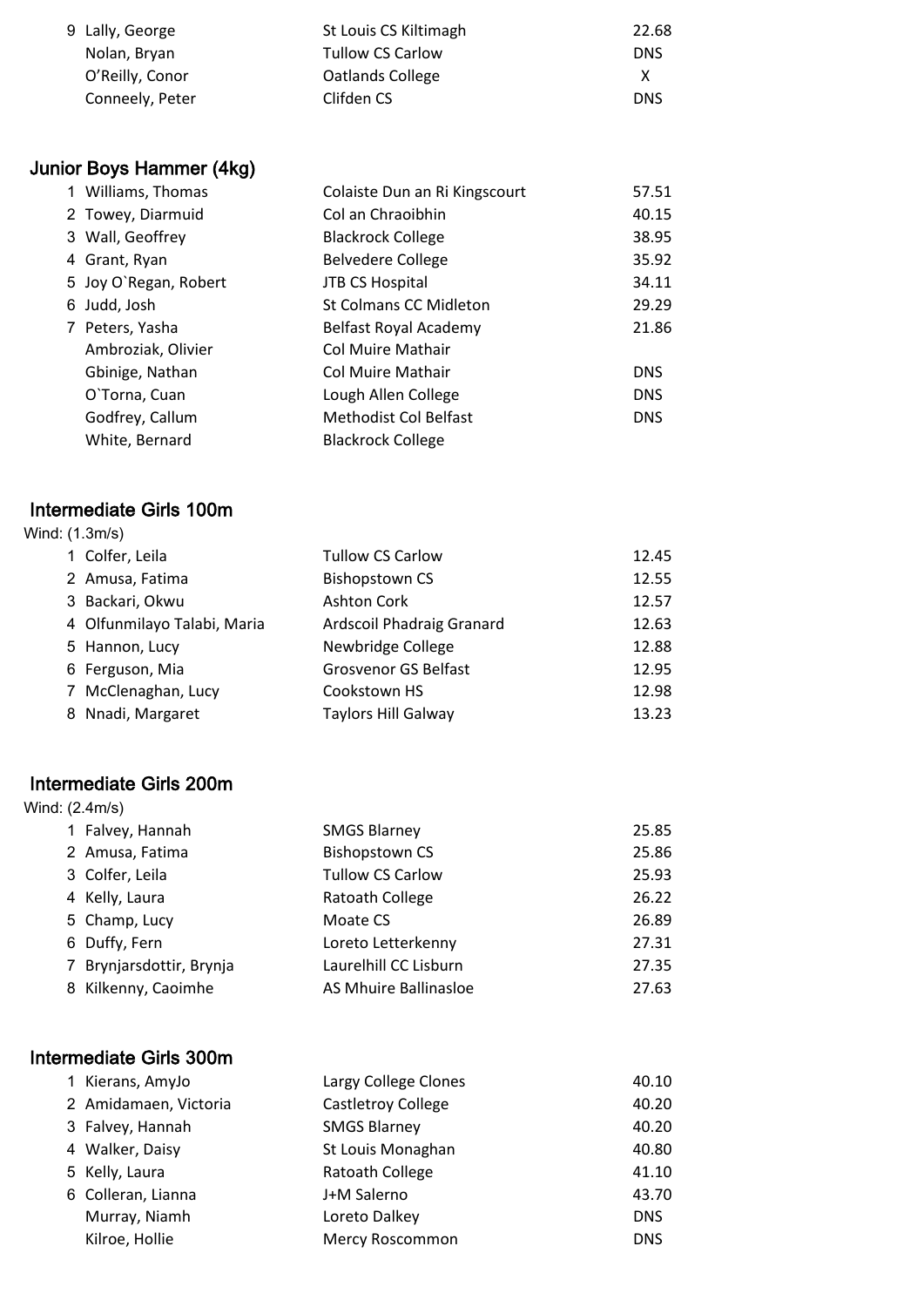#### Intermediate Girls 800m

|  | 1 Fitzgerald, Saoirse | Loreto Wexford             | 2:13.21    |
|--|-----------------------|----------------------------|------------|
|  | 2 Galvin, Gemma       | St Michaels Kilmihil       | 2:14.21    |
|  | 3 Hughes, Hazel       | Our Ladys Castleblayney    | 2:14.32    |
|  | 4 Ritchie, Zoie       | The Teresian Sch Dublin    | 2:15.06    |
|  | 5 Dinan, Nicole       | St Angelas Cork            | 2:16.05    |
|  | 6 Leavy, Erinn        | <b>St Vincents Dundalk</b> | 2:16.37    |
|  | 7 NicCormaic, Aoibhín | Colaiste Oiriall Monaghan  | 2:16.77    |
|  | 8 O'Boyle, Holly      | <b>St Flannans Ennis</b>   | 2:19.15    |
|  | Burke, Isabella       | Calasanctius Oranmore      | <b>DNS</b> |
|  | Kilroe, Hollie        | Mercy Roscommon            | <b>DNS</b> |
|  | Moore, Rebecca        | Victoria College Belfast   | <b>DNS</b> |
|  | Redington, Aoibhinn   | <b>Presentation Tuam</b>   | <b>DNS</b> |

#### Intermediate Girls 1500m

|  | 1 O'Leary, Jennifer    | St Marys Nenagh             | 4:38.97    |
|--|------------------------|-----------------------------|------------|
|  | 2 Foster, Lucy         | Down HS Downpatrick         | 4:39.11    |
|  | 3 Downey, Ava          | Sullivan Upp Holywood       | 4:43.15    |
|  | 4 Jez, Maggie          | Loreto Wexford              | 4:49.39    |
|  | 5 Morrison, Annabele   | Enniskillen Royal GS        | 4:50.75    |
|  | 6 Fitzpatrick, Aisling | Confey CC Leixlip           | 4:53.48    |
|  | 7 Carolan, Caoimhe     | St Als Carrigtwohill        | 5:05.57    |
|  | 8 Hughes, Caitlin      | St Louis CS Kiltimagh       | 5:07.78    |
|  | 9 Gilholy, Aine        | Colaiste Chiarain Athlone   | 5:24.83    |
|  | Galvin, Gemma          | <b>St Michaels Kilmihil</b> | <b>DNS</b> |
|  | Foott, Eleanor         | Loreto Dalkey               | <b>DNS</b> |
|  | Gallagher, Myah        | <b>Presentation Tuam</b>    | <b>DNS</b> |

#### Intermediate Girls 3000m

| 1 Gill, Clodagh      | St Marys Ballina               | 9:50.21  |
|----------------------|--------------------------------|----------|
| 2 O'Mahony, Louise   | <b>Col Muire Ennis</b>         | 9:58.59  |
| 3 Watson, Anna       | St Joseph of Cluny Killiney    | 10:03.92 |
| 4 Crowley, Claire    | Kinsale CS                     | 10:17.50 |
| 5 Morrison, Annabele | Enniskillen Royal GS           | 10:17.91 |
| 6 O'Brien, Holly     | <b>St Andrews Blackrock</b>    | 10:27.66 |
| 7 Hughes, Eimear     | St Josephs Castlebar           | 10:31.69 |
| 8 Cleary, Julie      | Loreto Stephens Green          | 10:41.04 |
| 9 O'Brien, Gracie    | St Josephs Castlebar           | 10:43.31 |
| 10 Wade, Hannah      | <b>Thornhill College Derry</b> | 10:45.47 |
| 11 Phelan, Caoimhe   | Abbey CC Ferrybank             | 10:45.49 |
| 12 Graham, Katie     | Portadown College              | 10:58.63 |

#### Intermediate Girls 80m Hurdles (0.762m)

| Wind: (-2.2m/s) |                          |                        |       |
|-----------------|--------------------------|------------------------|-------|
|                 | 1 Backari, Okwu          | <b>Ashton Cork</b>     | 11.64 |
|                 | 2 Maloney, Leah          | Gaelcholaiste Luimnigh | 12.01 |
|                 | 3 Costello, Ella         | Crana College Buncrana | 12.20 |
|                 | 4 Fitzsimons, Caoimhe    | Ratoath College        | 12.32 |
|                 | 5 Brynjarsdottir, Brynja | Laurelhill CC Lisburn  | 12.46 |
|                 | 6 Rose Kelly, Amy        | Gort CS                | 12.54 |
|                 | 7 Farrell, Caoimhe       | Mercy Woodford         | 12.69 |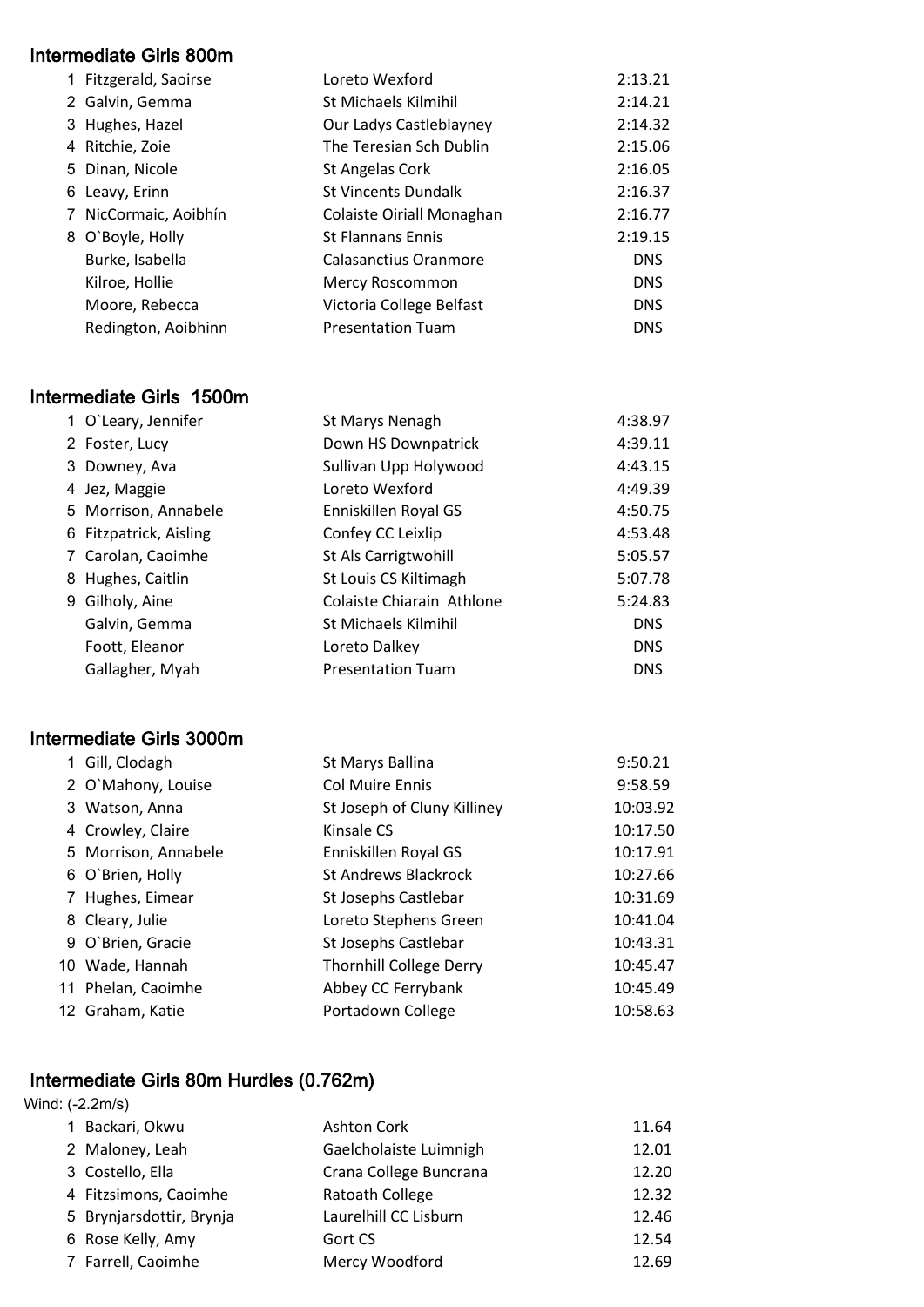| 8 Doherty-Vaucheret, Sarah | Rathdown School | 12.97 |
|----------------------------|-----------------|-------|
|                            |                 |       |

# Intermediate Girls 300m Hurdles (0.762m)

| 1 Rose Kelly, Amy   | Gort CS                      | 45.07 |
|---------------------|------------------------------|-------|
| 2 Lynch, Rachel     | <b>Muckross Park</b>         | 46.14 |
| 3 Galvin, Eimear    | Hazelwood Col Dromcollogher  | 46.60 |
| 4 Mooney, Eve       | Scoil Mhuire Trim            | 46.61 |
| 5 Timoney, Amy      | Rosses CS Dungloe            | 47.80 |
| 6 O'Riordan, Mollie | <b>Tarbert Comprehensive</b> | 48.55 |
| 7 McArdle, Ashleigh | <b>Holy Cross Strabane</b>   | 48.85 |
| 8 Power, Thea       | Col lognaid Galway           | 49.06 |

#### Intermediate Girls 1500m S/C

| 1 Foott, Eleanor     | Loreto Dalkey              | 5:11.24    |
|----------------------|----------------------------|------------|
| 2 Walsh, Sinead      | Sacred Heart, Tullamore    | 5:17.66    |
| 3 Flannery, Caoimhe  | Skibbereen CS              | 5:25.40    |
| 4 Collins, Ella      | Col na Toirbhirte Bandon   | 5:28.64    |
| 5 McCarroll, Eimear  | Loreto Omagh               | 5:31.56    |
| 6 Kelleher, Isabelle | <b>St Marys Mallow</b>     | 5:43.54    |
| 7 Miney, Lauren      | Loreto Cavan               | 5:44.22    |
| 8 Cheatley, Lucy     | Glenlola Collegiate Bangor | 5:50.64    |
| 9 Mahon, Clodagh     | Calasanctius Oranmore      | 8:06.04    |
| Jez, Maggie          | Loreto Wexford             | <b>DNF</b> |

#### Intermediate Girls 2000m Walk

| 1 Lane, Aisling     | Mercy Ballymahon            | 9:47.74    |
|---------------------|-----------------------------|------------|
| 2 Maher, Sinead     | Gort CS                     | 10:14.09   |
| 3 Ni hlci, Doireann | <b>MS San Nioclas Ring</b>  | 10:42.80   |
| 4 O`Reilly, Siobhan | St Marys Ballina            | 10:52.23   |
| 5 Tuthill, Aoife    | Col na Toirbhirte Bandon    | 10:55.81   |
| 6 Duggan, Keelin    | Abbey CC Ferrybank          | 11:20.44   |
| 7 Kennedy, Saoirse  | St Wolstans Celbridge       | 11:29.95   |
| 8 Masterson, Grace  | Abbey VS Donegal            | 11:55.30   |
| 9 Connors, Ava      | St Wolstans Celbridge       | 11:56.74   |
| 10 Davy, Lucy       | Mount Anville Dublin        | 14:43.42   |
| Quinn, Sadbh        | <b>St Catherines Armagh</b> | <b>DNS</b> |
| deBlaine, Bridin    | St Catherines Armagh        | <b>DNS</b> |
|                     |                             |            |

# Intermediate Girls 4x100m Relay

| 1 Ratoath College                                           | Ratoath College             | 49.46 |
|-------------------------------------------------------------|-----------------------------|-------|
| Laura Kelly, Aobh Forde, Caoimhe Fitzsimons, Katie Doherty) |                             |       |
| 2 Newbridge College                                         | Newbridge College           | 49.99 |
| 3 Grosvenor GS Belfast                                      | <b>Grosvenor GS Belfast</b> | 50.73 |
| 4 St Angelas Waterford                                      | <b>St Angelas Waterford</b> | 51.59 |
| 5 Col Choilm Ballincollig,                                  | Col Choilm Ballincollig,    | 51.65 |
| 6 Ursuline Sligo                                            | <b>Ursuline Sligo</b>       | 52.46 |
| 7 Strathearn School                                         | Strathearn School           | 53.30 |
| 8 Gort CS                                                   | Gort CS                     | 53.51 |

#### Intermediate Girls Long Jump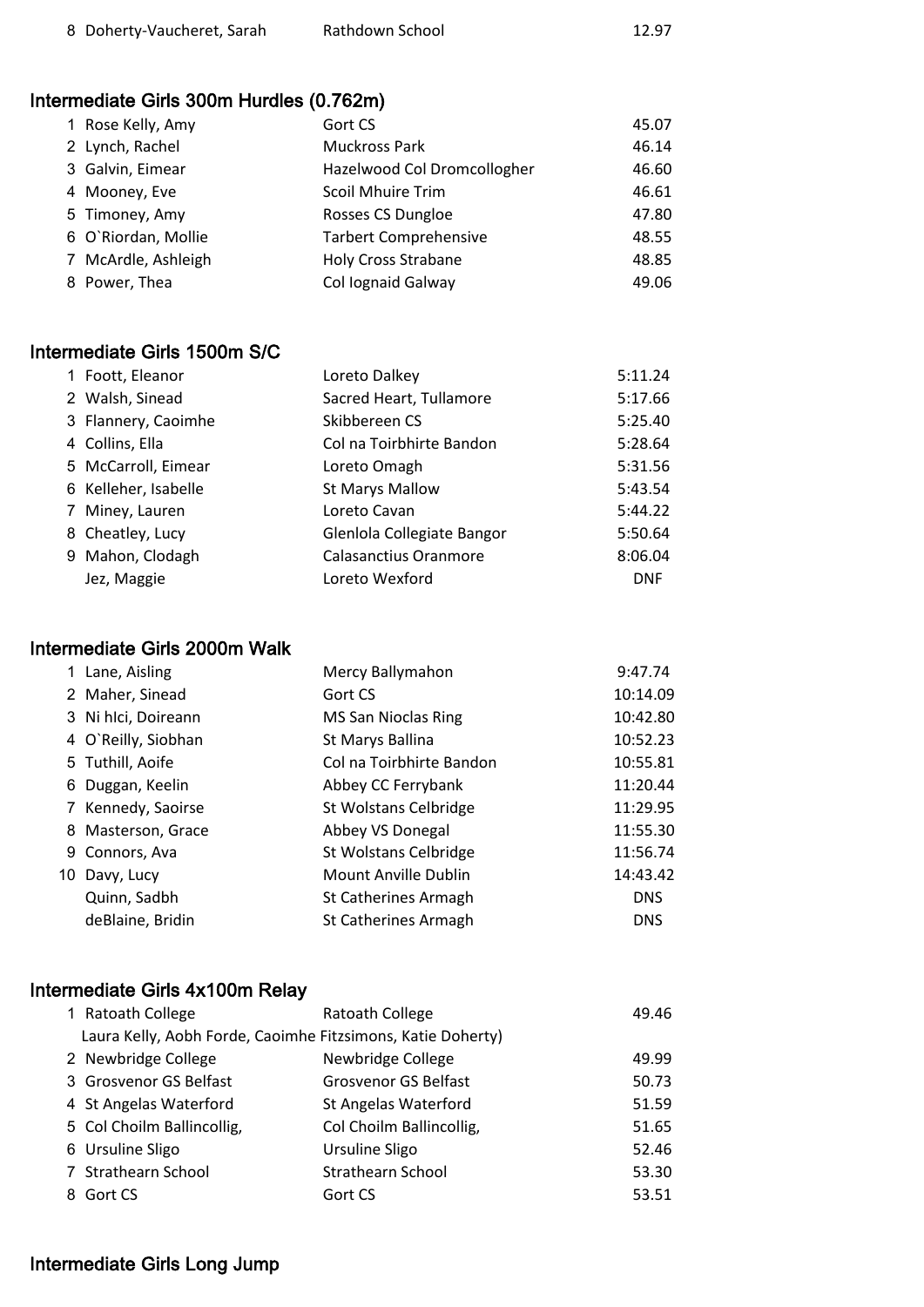| 1 Maloney, Leah    | Gaelcholaiste Luimnigh        | 5.39       |
|--------------------|-------------------------------|------------|
| 2 O'Connor, Maebh  | <b>St Vincents Dundalk</b>    | 5.28       |
| 3 Murphy, Orna     | Ursuline Sligo                | 5.19       |
| 4 Cullen, Amy      | Loreto Milford                | 5.10       |
| 5 Davidson, Emily  | Ursuline Thurles              | 5.08       |
| 6 Brady, Ellie     | Loreto Cavan                  | 5.03       |
| 7 Ni Neill, Emma   | <b>CTI Clonmel</b>            | 4.99       |
| 8 Cotter, Aisling  | Killina Pres Tullamore        | 4.93       |
| 9 Flatherty, Katie | Gort CS                       | 4.92       |
| 10 Kiernan, Sarah  | Our Ladys Templeogue          | 4.88       |
| 11 Mongey, Sarah   | <b>Colaiste Bhaile Chlair</b> | 4.80       |
| Kierans, AmyJo     | Largy College Clones          | <b>DNS</b> |
|                    |                               |            |

# Intermediate Girls High Jump

| 1 Rochford, Ava    | Rice College Ennis           | 1.71       |
|--------------------|------------------------------|------------|
| 2 Fleming, Maeve   | <b>Scoil Mhuire Cork</b>     | 1.68       |
| 3 Quinn, Cara      | St Colmcille Knocklyon       | 1.60       |
| 4 Walsh, Annabelle | Newtown School               | 1.55       |
| 4 Diamond, Erin    | <b>Belfast HS</b>            | 1.55       |
| 6 Murchan, Tori    | Abbey VS Donegal             | 1.55       |
| 7 Hanrattty, Ella  | <b>Methodist Col Belfast</b> | 1.50       |
| 8 Kelleher, Eva    | <b>Galway ETSS</b>           | 1.45       |
| 9 Duffy, Lauren    | St Josephs Navan             | 1.40       |
| 10 Church, Leonore | <b>Presentation Athenry</b>  | 1.40       |
| Dempsey, Alison    | St Marys Naas                | <b>DNS</b> |
| Power, Thea        | Col lognaid Galway           | <b>DNS</b> |

# Intermediate Girls Triple Jump

| 1 Byrne, Sophie    | Newbridge College               | 11.50      |
|--------------------|---------------------------------|------------|
| 2 Ni Neill, Emma   | <b>CTI Clonmel</b>              | 10.77      |
| 3 O'Sullivan, Orla | Regina Mundi Cork               | 10.70      |
| 4 Hanrattty, Ella  | Methodist Col Belfast           | 10.55      |
| 5 Kiernan, Sarah   | Our Ladys Templeogue            | 10.52      |
| 6 Fitzgerald, Lucy | <b>St Annes Tipperary</b>       | 10.43      |
| 7 Hogan, Georgia   | <b>Temple Carrig Greystones</b> | 10.33      |
| 8 Anderson, Ava    | Abbey VS Donegal                | 9.86       |
| 9 Davey, Shannon   | St Attractas Tubbercurry        | 9.34       |
| Kelly, Maria       | St Columbas Stranorlar          | <b>DNS</b> |
| Kelly, Erin        | <b>Presentation Athenry</b>     | <b>DNS</b> |

#### Intermediate Girls Pole Vault

| 1 Rochford, Ava     | <b>Rice College Ennis</b>     | 3.20 |
|---------------------|-------------------------------|------|
| 2 Devereux, Poppi   | PS na Trionoide Youghal       | 2.90 |
| 3 Kilgannon, Sorcha | PS na Trionoide Youghal       | 2.75 |
| 4 Seaton, Megan     | Lusk CC                       | 2.40 |
| 5 Wilson, Morgan    | <b>Strangford Int College</b> | 2.20 |
| Brown, McKenzie     | Lusk CC                       |      |

# Intermediate Girls Shot Put (3kg)

| 1 Onoh. Briana  | Ashton Cork           | 12.28 |
|-----------------|-----------------------|-------|
| 2 Wright, Holly | St Kevins CC Dunlavin | 12.07 |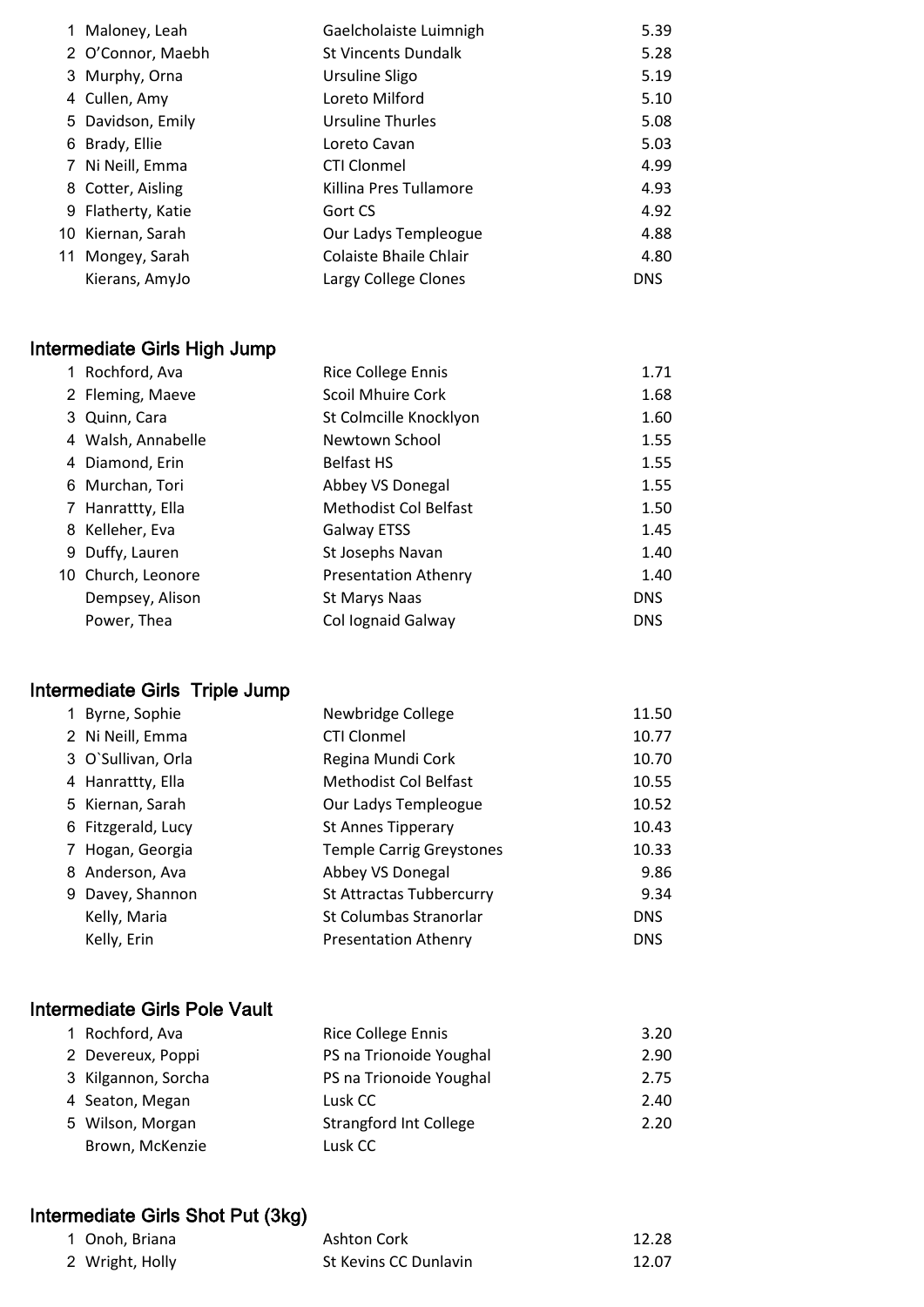| 3 McArdle, Ashleigh | <b>Holy Cross Strabane</b> | 11.17      |
|---------------------|----------------------------|------------|
| 4 Murphy, Libby     | St Angelas Waterford       | 11.15      |
| 5 Anderson, Ava     | Abbey VS Donegal           | 11.14      |
| 6 Miniter, Clara    | Kilrush CS                 | 10.15      |
| 7 Gordon, Ailbhe    | St Gerards Bray            | 10.02      |
| 8 Fenlon, Niamh     | Sullivan Upp Holywood      | 9.92       |
| 9 Tunney, Maeve     | St Josephs Castlebar       | 8.81       |
| 10 Omasakin, Angel  | <b>Col Muire Mathair</b>   | 8.66       |
| 11 Touhy, Maeve     | St Louis CS Kiltimagh      | 8.37       |
| Mothiram, Kya       | <b>St Vincents Dundalk</b> | <b>DNS</b> |
|                     |                            |            |

# Intermediate Girls Discus (1kg)

| 1 Wright, Holly      | St Kevins CC Dunlavin         | 34.71 |
|----------------------|-------------------------------|-------|
| 2 Quinn, Saoirse     | St Augustines Dungarvan       | 29.64 |
| 3 Kingston, Katie    | Skibbereen CS                 | 28.77 |
| 4 Ryan, Chloe        | <b>Pres Carlow</b>            | 26.95 |
| 5 Cochrane, Erin     | <b>Ballyclare High School</b> | 26.79 |
| 6 Gormley, Grace     | Bailieborough CS              | 24.70 |
| 7 Mothiram, Kya      | <b>St Vincents Dundalk</b>    | 23.74 |
| 8 Bhreathnach, Rhian | <b>Taylors Hill Galway</b>    | 23.66 |
| 9 Corrigan, Casie    | St Josephs Castlebar          | 23.53 |
| 10 McBride, Grace    | Kilkeel HS Newry              | 23.45 |
| 11 Horan, Leah       | <b>Belfast HS</b>             | 21.70 |
| 12 Buckley, Averil   | Ard Scoil Na nDeise           | 21.47 |
| Tunney, Maeve        | St Josephs Castlebar          | x     |
|                      |                               |       |

# Intermediate Girls Javelin (500g)

| 1 Pendergast, Lara  | Newbridge College          | 39.94      |
|---------------------|----------------------------|------------|
| 2 Gordon, Ailbhe    | St Gerards Bray            | 36.46      |
| 3 McCurdy, Ellie    | <b>Holy Cross Strabane</b> | 36.45      |
| 4 Kingston, Katie   | Skibbereen CS              | 34.64      |
| 5 Barry, Jade       | Scoil Mhuire Carrick'Suir  | 32.38      |
| 6 McLoughlin, Eva   | Colaiste Einde Galway      | 29.87      |
| 7 McAllister, Grace | Belfast Royal Academy      | 26.08      |
| 8 Lawden, Hannah    | Sullivan Upp Holywood      | 25.68      |
| 9 Touhy, Maeve      | St Louis CS Kiltimagh      | 21.59      |
| 10 Omasakin, Angel  | <b>Col Muire Mathair</b>   | 20.83      |
| Callan, Aoife       | St Brogans Bandon          | <b>DNS</b> |
| O'Connor, Maebh     | <b>St Vincents Dundalk</b> | <b>DNS</b> |

# Intermediate Girls Hammer (3kg)

| 1 Dunphy, Laura     | Athboy CS                     | 39.88 |
|---------------------|-------------------------------|-------|
| 2 Buckley, Averil   | Ard Scoil Na nDeise           | 38.59 |
| 3 Ryan, Chloe       | <b>Pres Carlow</b>            | 38.20 |
| 4 Quinn, Saoirse    | St Augustines Dungarvan       | 36.00 |
| 5 Barr, Abigail     | <b>Ballyclare High School</b> | 35.55 |
| 6 Galvin, Katie     | Athboy CS                     | 35.03 |
| 7 Towey, Eadaoin    | Col an Chraoibhin             | 34.06 |
| 8 Corrigan, Casie   | St Josephs Castlebar          | 31.65 |
| 9 McFadden, Madison | <b>Belfast HS</b>             | 29.80 |
| 10 Gormley, Grace   | Bailieborough CS              | 26.47 |
| Donoghue, Rachel    | <b>HRC Mountbellew</b>        | DNS.  |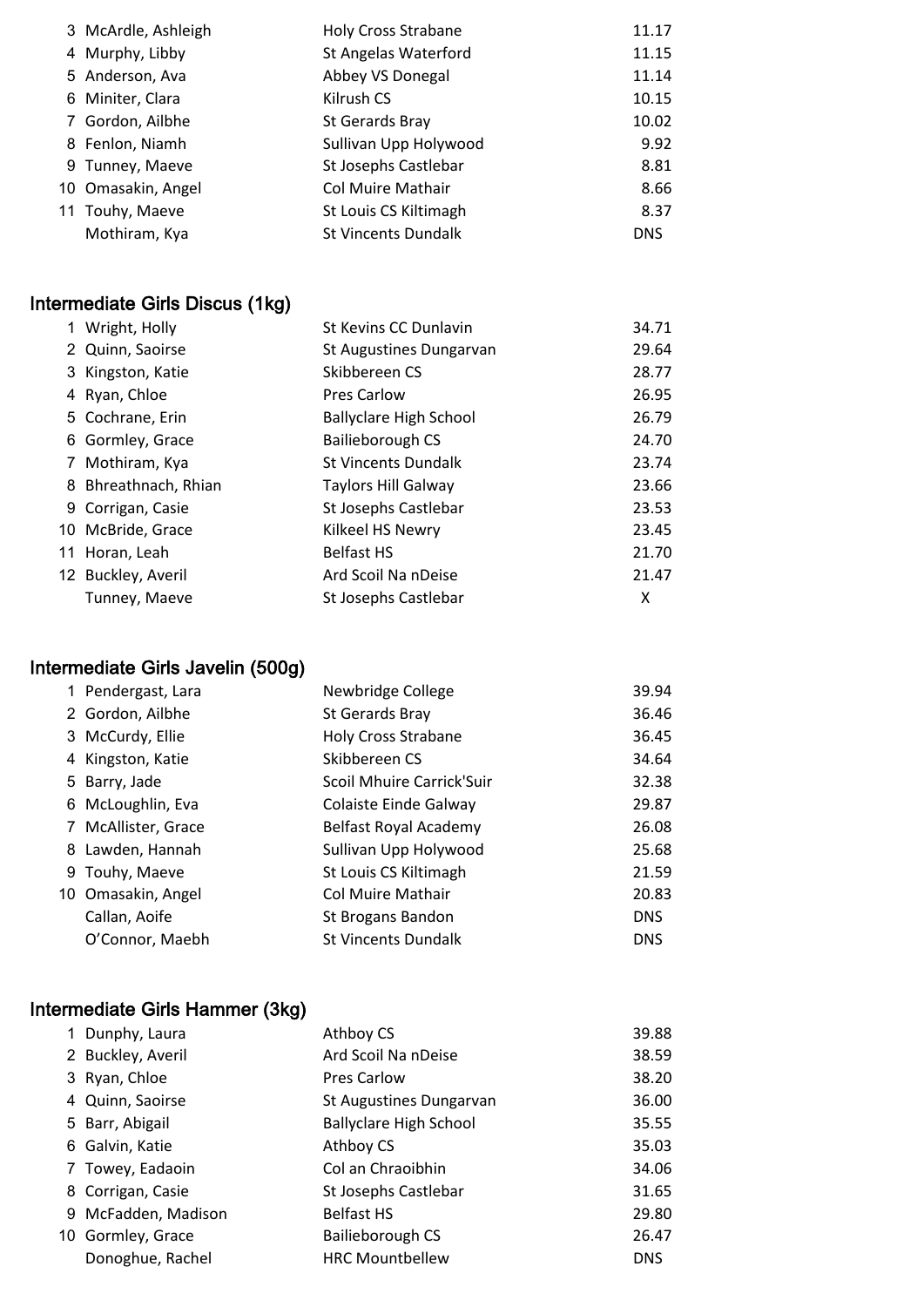#### Intermediate Boys 100m

| Wind: (1.2m/s)           |                          |       |
|--------------------------|--------------------------|-------|
| 1 Osas, Jessy            | Dunshaughlin CC          | 11.04 |
| 2 O'Reilly, Max          | Carrigaline CS           | 11.07 |
| 3 Aigboboh, Sean         | The High School Rathgar  | 11.24 |
| 4 Thompson, Toby         | Campbell Col Belfast     | 11.41 |
| 5 Boyera, Michael        | Laurelhill CC Lisburn    | 11.44 |
| 6 Luciano Gabriel, Lemar | <b>Col Muire Mathair</b> | 11.45 |
| 7 Ukaga, Nick            | Merlin Col Galway        | 11.52 |
| 8 Quarry, Ethan          | Kinsale CS               | 11.99 |
|                          |                          |       |

#### Intermediate Boys 200m Wind: (0.6m/s)

| 1 Dewhirst, Fintan       | <b>St Columbas Glenties</b> | 22.55 |
|--------------------------|-----------------------------|-------|
| 2 O'Reilly, Max          | Carrigaline CS              | 22.63 |
| 3 Long, Dannon           | <b>FCJ Bunclody</b>         | 22.81 |
| 4 Thompson, Toby         | Campbell Col Belfast        | 22.97 |
| 5 Lopez Navarro, Javier  | Col Chu Chulainn Dundalk    | 23.09 |
| 6 Luciano Gabriel, Lemar | Col Muire Mathair           | 23.68 |
| 7 Gui, Aaron             | Carrigaline CS              | 23.70 |
| 8 Duggan, Ronan          | Colaiste Bhaile Chlair      | 24.78 |

# Intermediate Boys 400m

| 1 Wenegieme, Praise | Col Muire Crosshaven   | 51.17 |
|---------------------|------------------------|-------|
| 2 Kiely, Sam        | Kinsale CS             | 51.95 |
| 3 Campbell, Joe     | Summerhill Sligo       | 52.32 |
| 4 McHugh, Daniel    | St Columbas Stranorlar | 53.66 |
| 5 Robinson, Oliver  | Down HS Downpatrick    | 54.10 |
| 6 Hayes, Robert     | Oatlands College       | 54.12 |
| 7 Kelly, JD         | St Josephs Rush        | 54.87 |
| 8 Phelan, Oisin     | <b>HRC Mountbellew</b> | 55.50 |
|                     |                        |       |

# Intermediate Boys 800m

| 1 O'Reilly, Senan      | <b>St Colmans Fermoy</b>    | 1:57.82    |
|------------------------|-----------------------------|------------|
| 2 Kelly, JD            | St Josephs Rush             | 1:58.34    |
| 3 Lynch, Oisin         | St Brendans College         | 1:58.87    |
| 4 Clavin, Ben          | St Attractas Tubbercurry    | 1:59.32    |
| 5 O'Donnell, Cathal    | <b>St Columbas Glenties</b> | 1:59.82    |
| 6 McFadden, Caolan     | Loreto Milford              | 2:00.87    |
| 7 Warnock, Ben         | St Kevins Lisnaskea         | 2:01.68    |
| 8 Halley, Tom          | Ardscoil na Mara Tramore    | 2:02.43    |
| 9 Fitzsimons, Jonathan | St Kevins Ballygall         | 2:03.04    |
| 10 Nolan, Sean         | SM+P Swinford               | 2:05.75    |
| Reilly, Sean           | Col Chu Chulainn Dundalk    | <b>DNS</b> |
| Sanchez, Arturo        | Colaiste Chiarain Athlone   | <b>DNS</b> |

# Intermediate Boys 1500m

| 1 Hopkins, Oliver  | St Declans Cabra   | 4:05.24 |
|--------------------|--------------------|---------|
| 2 O'Connor, Eoghan | Rochestown College | 4:10.97 |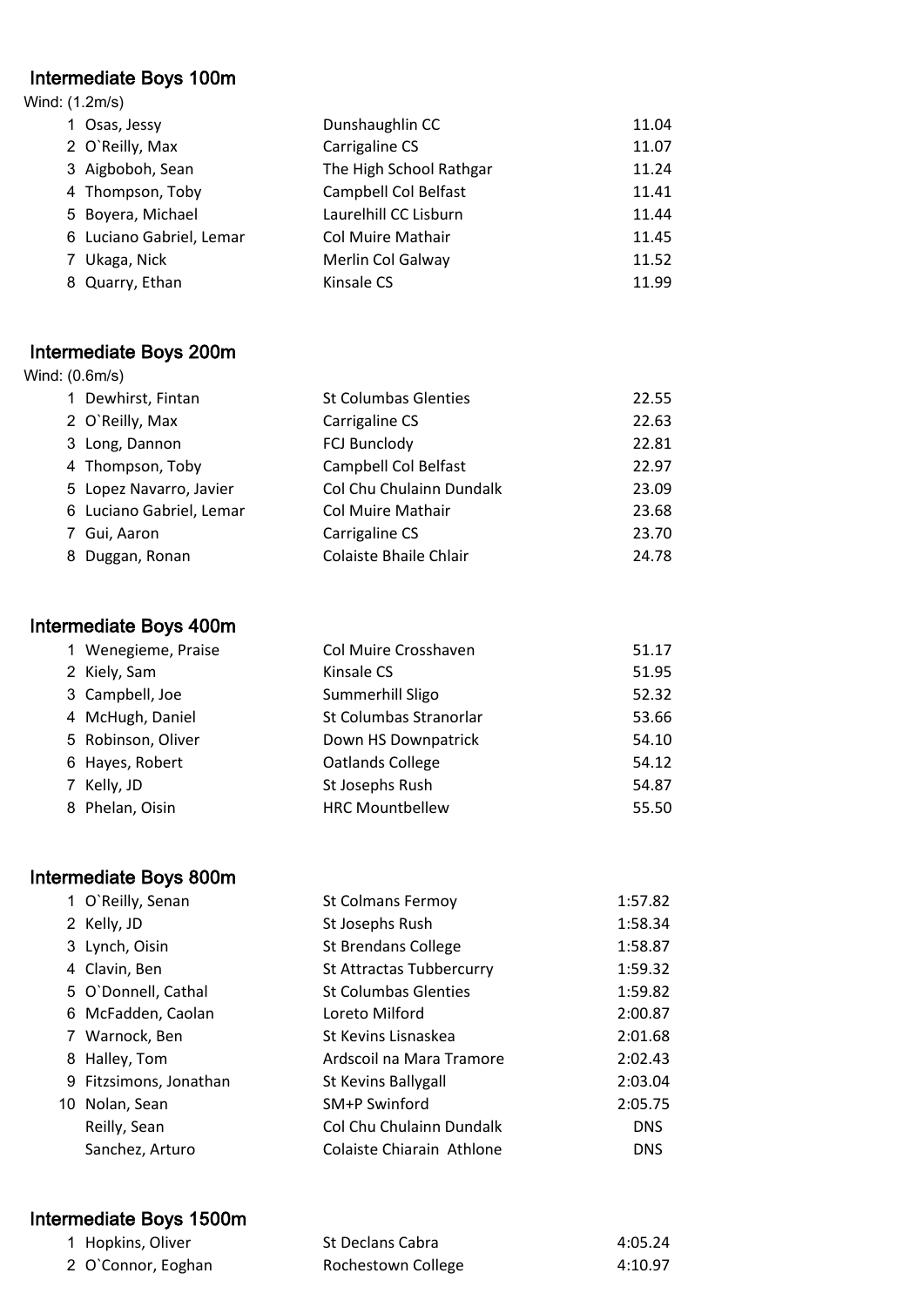| 3 Sanchez, Arturo   | Colaiste Chiarain Athlone     | 4:11.95    |
|---------------------|-------------------------------|------------|
| 4 O'Donnell, Cathal | <b>St Columbas Glenties</b>   | 4:12.17    |
| 5 Nugent, Danny     | St Josephs CBS Drogheda       | 4:16.83    |
| 6 O'Donnell, Daire  | Cashel CS                     | 4:18.82    |
| 7 Farrell, Peter    | <b>St Flannans Ennis</b>      | 4:23.11    |
| 8 Corduff, Padraig  | Rice Col Westport             | 4:27.64    |
| 9 McClements, Sam   | <b>Regent Hse Newtownards</b> | 4:34.12    |
| 10 King, Gearoid    | Colaiste Bhaile Chlair        | 4:35.42    |
| Buchanan, Frank     | St Michaels Enniskillen       | <b>DNS</b> |
| Dixon, Cormac       | <b>Holy Family Rathcoole</b>  | <b>DNS</b> |

# Intermediate Boys 3000m

| 1 Dixon, Cormac      | <b>Holy Family Rathcoole</b> | 8:55.02  |
|----------------------|------------------------------|----------|
| 2 Mulrooney, Darragh | J+M Enniscrone               | 8:55.38  |
| 3 Lawton, Sean       | Col Pobail Bantry            | 8:58.69  |
| 4 McGloin, Oisin     | Rathmore Belfast             | 9:00.04  |
| 5 Long, Gearoid      | Abbey CC Ferrybank           | 9:01.50  |
| 6 Corduff, Padraig   | Rice Col Westport            | 9:09.99  |
| 7 Doherty, Ethan     | Rice Col Westport            | 9:10.95  |
| 8 Killalea, Ross     | <b>Col Mhuire Mullingar</b>  | 9:12.32  |
| 9 Dunne, Gerard      | Kilrush CS                   | 9:16.81  |
| 10 Buchanan, Frank   | St Michaels Enniskillen      | 9:22.75  |
| 11 Byrne, Jamie      | <b>Wesley College</b>        | 9:39.09  |
| 12 Moran, Conor      | St Colms HS Draperstown      | 10:22.00 |

# Intermediate Boys 100m Hurdles (0.914m)

#### Wind: (1.3m/s)

|  | 1 O'Neil, Finn   | Limavady GS              | 13.44      |
|--|------------------|--------------------------|------------|
|  | 2 Hayes, Robert  | <b>Oatlands College</b>  | 14.33      |
|  | 3 Tobin, Stuart  | Castletroy College       | 14.41      |
|  | 4 Owens, Sean    | Col Eanna Ballyroan      | 14.64      |
|  | 5 Golden, Conor  | <b>DLS Waterford</b>     | 15.11      |
|  | 6 Flynn, Cian    | St Attractas Tubbercurry | 15.86      |
|  | 7 Kennedy, Jamie | Abbey VS Donegal         | 16.55      |
|  | Coll, Dachan     | Col Muire Mathair        | <b>DNS</b> |
|  |                  |                          |            |

# Intermediate Boys 400m Hurdles (0.84m)

| 1 Dewhirst, Fintan  | <b>St Columbas Glenties</b> | 57.33   |
|---------------------|-----------------------------|---------|
| 2 MacMuiris, Eoghan | Gonzaga College             | 58.82   |
| 3 Phelan, Oisin     | <b>HRC Mountbellew</b>      | 1:00.29 |
| 4 Flynn, Cian       | St Attractas Tubbercurry    | 1:01.94 |
| 5 O'Connell, Oisin  | Carrigaline CS              | 1:02.68 |
| 6 Quinn, Adam       | Kildare Town CS             | 1:03.19 |
| 7 Gladysz, Alan     | Col Mhicil CBS Limerick     | 1:03.37 |
| 8 O'Hanlon, Thomas  | Beech Hill Monaghan         | 1:12.16 |

# Intermediate Boys 1500m S/C

| 4:41.32 |
|---------|
| 4:45.37 |
| 4:50.02 |
|         |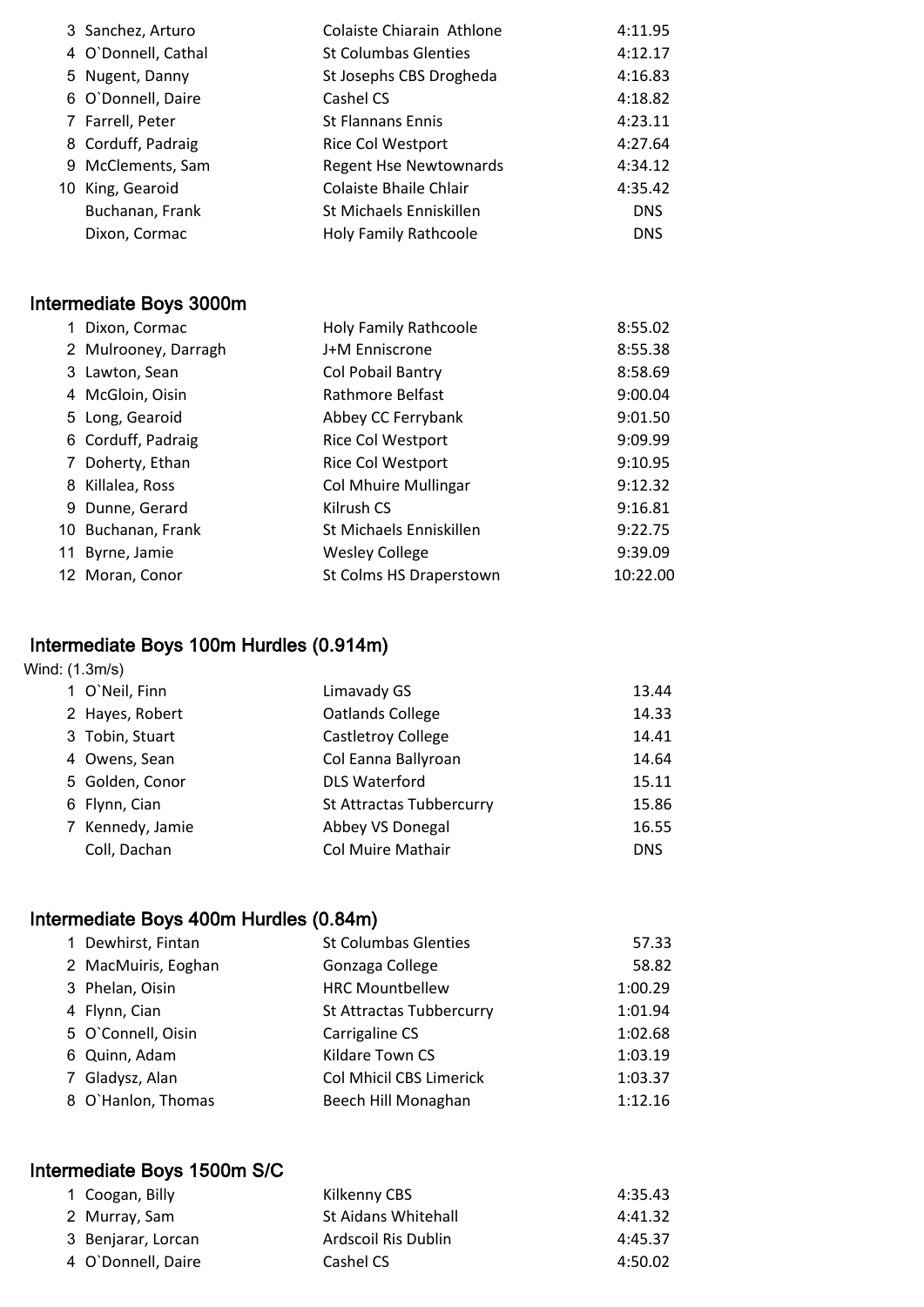|  | 5 Doherty, Ethan | Rice Col Westport             | 4:53.09    |
|--|------------------|-------------------------------|------------|
|  | 6 Acheson, Ben   | Campbell Col Belfast          | 4:56.85    |
|  | 7 Arthur, Tommy  | PS Inbhear Sceine             | 5:01.58    |
|  | 8 Smith, Odhran  | Our Ladys Castleblayney       | 5:19.82    |
|  | 9 Mayne, Rudy    | <b>Regent Hse Newtownards</b> | 5:25.17    |
|  | Troy, Robert     | Charleville CBS               | <b>DNS</b> |
|  | Boussafa, Riad   | <b>Col Muire Mathair</b>      | <b>DNS</b> |
|  | Wyer, Luke       | <b>Col Muire Mathair</b>      | <b>DNS</b> |
|  |                  |                               |            |

# Intermediate Boys 2000m Walk

| 1 Glennon, Andrew        | <b>St Finians Mullingar</b> | 8:54.46  |
|--------------------------|-----------------------------|----------|
| 2 Hyland, Patrick        | St Attractas Tubbercurry    | 8:59.69  |
| 3 Clarke, Seamus         | St Muredachs Ballina        | 9:08.48  |
| 4 Fitzmaurice, Luke      | Lough Allen College         | 9:50.80  |
| 5 Entrialgo-Bayon, Aidan | Salesian Celbridge          | 10:37.69 |
| 6 O'Keeffe, Jim          | <b>Belvedere College</b>    | 11:46.25 |

# Intermediate Boys 4x100m Relay

| 1 Merlin Col Galway                                            | Merlin Col Galway        | 44.94 |
|----------------------------------------------------------------|--------------------------|-------|
| (Mathieu Madden, Christian Ogbemundia, Leon Ukaga, Nick Ukaga) |                          |       |
| 2 Campbell Col Belfast                                         | Campbell Col Belfast     | 45.09 |
| 3 Summerhill Sligo                                             | Summerhill Sligo         | 45.55 |
| 4 Col Chu Chulainn Dundalk                                     | Col Chu Chulainn Dundalk | 45.90 |
| 5 Clongowes Wood                                               | Clongowes Wood           | 45.94 |
| 6 Crescent Col Comp SJ,                                        | Crescent Col Comp SJ,    | 46.88 |
| 7 Royal Belfast Acad Inst,                                     | Royal Belfast Acad Inst, | 47.20 |
| 8 Col Muire Crosshaven                                         | Col Muire Crosshaven     | 49.05 |

# Intermediate Boys Long Jump

| 1 Quirk, Daniel     | <b>Temple Carrig Greystones</b> | 6.44       |
|---------------------|---------------------------------|------------|
| 2 King, Harvey      | Omagh Academy                   | 6.21       |
| 3 McCabe, Sean      | Summerhill Sligo                | 6.20       |
| 4 Roche, Keelin     | Abbey CC Ferrybank              | 6.17       |
| 5 Booth, Jayden     | <b>Regent Hse Newtownards</b>   | 5.88       |
| 6 Wilkins, Matthew  | PBC Cork                        | 5.79       |
| 7 Yebanez, Ryne     | <b>Mercy Mounthawk Tralee</b>   | 5.78       |
| 8 Boyle, Eoin       | <b>St Columbas Glenties</b>     | 5.75       |
| 9 McCulloch, Ola    | Kildare Town CS                 | 5.73       |
| 10 Bablola, Mubarak | Clifden CS                      | 5.58       |
| Puiu, Alex          | Clonkeen Col Dublin             | <b>DNS</b> |
| Quinn, Evan         | St Brigids Loughrea             | <b>DNS</b> |

# Intermediate Boys High Jump

| 1 Long, Dannon   | <b>FCJ Bunclody</b>         | 1.85 |
|------------------|-----------------------------|------|
| 2 Ryan, Cathal   | Our Ladys Templemore        | 1.80 |
| 3 Boyle, Eoin    | <b>St Columbas Glenties</b> | 1.75 |
| 4 O'Connor, Liam | <b>CBC Monkstown</b>        | 1.75 |
| 5 Gray, Peter    | Methodist Col Belfast       | 1.75 |
| 6 Puiu, Alex     | Clonkeen Col Dublin         | 1.75 |
| 7 McCrea, Leo    | <b>Belfast HS</b>           | 1.70 |
| 8 Carney, Fionn  | Cistercian Roscrea          | 1.70 |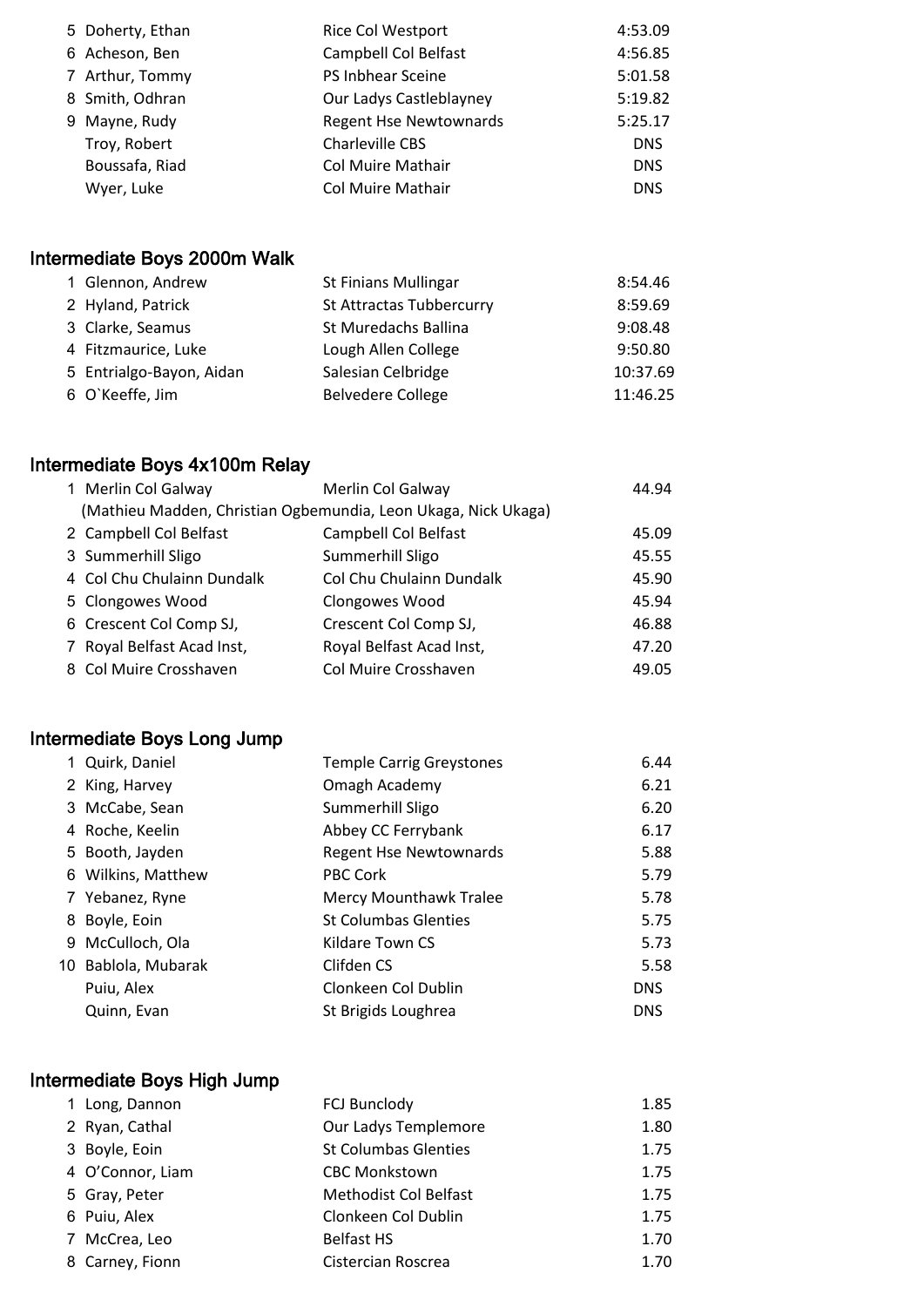| 9 Marrey, David | <b>Ballinrobe CS</b> | 1.65 |
|-----------------|----------------------|------|
| 10 McCabe, Sean | Summerhill Sligo     | 1.65 |
| Feerick, Tom    | <b>CBS Dungarvan</b> |      |
| Liston, Sean    | St Raphaels Loughrea |      |

# Intermediate Boys Triple Jump

| 1 Quirk, Daniel    | <b>Temple Carrig Greystones</b>  | 13.09      |
|--------------------|----------------------------------|------------|
| 2 Wilkins, Matthew | PBC Cork                         | 12.23      |
| 3 Gray, Peter      | <b>Methodist Col Belfast</b>     | 11.84      |
| 4 McDevitt, Dáire  | Colaiste Cholmcille Ballyshannon | 11.70      |
| 5 Adair, Quinn     | <b>Ballyclare High School</b>    | 11.38      |
| 6 Quinn, Tom       | <b>Belvedere College</b>         | 11.16      |
| 7 Hayes, Billy     | Cistercian Roscrea               | 11.16      |
| 8 Roche, Keelin    | Abbey CC Ferrybank               | 11.04      |
| 9 Tatol, Bartek    | Col Muire Mathair                | 9.83       |
| 10 Lee, Seojin     | Col Muire Mathair                | 8.73       |
| Conway, Matthew    | <b>St Flannans Ennis</b>         | <b>DNS</b> |
| Quinn, Evan        | St Brigids Loughrea              | <b>DNS</b> |

# Intermediate Boys Pole Vault

|  | 1 Fitzgerald, Josh | Col Muire Crosshaven          | 3.70       |
|--|--------------------|-------------------------------|------------|
|  | 2 O'Neil, Finn     | Limavady GS                   | 3.60       |
|  | 2 Neff, Alex       | GC Charraig Ui Leighin        | 3.60       |
|  | 4 O'Murchu, Fionn  | St Augustines Dungarvan       | 3.00       |
|  | 5 Prendergast, Lee | <b>Tyndall College Carlow</b> | 2.60       |
|  | 5 MaCarthy, Reuben | <b>Tullow CS Carlow</b>       | 2.60       |
|  | 7 Brown, Andrew    | <b>Bangor GS</b>              | 2.20       |
|  | Ryan, Padraig      | Lusk CC                       | <b>DNS</b> |
|  |                    |                               |            |

# Intermediate Boys Shot Put (5kg)

|   | 1 Shaw, Liam               | <b>Presentation Athenry</b> | 16.10      |
|---|----------------------------|-----------------------------|------------|
|   | 2 Shorten, Callum          | <b>CBS Carlow</b>           | 13.93      |
|   | 3 Crampton, Cian           | Oaklands CC Edenderry       | 13.79      |
|   | 4 Scanlon, Corey           | St Augustines Dungarvan     | 13.63      |
|   | 5 Usanov, Alex             | <b>Belvedere College</b>    | 12.82      |
|   | 6 Cahoon, Matthew          | Ballymena Academy           | 12.14      |
| 7 | McKenna, Cian              | St Macartans Monaghan       | 11.35      |
|   | 8 Almanzar Cordero, Jaynel | <b>Col Muire Mathair</b>    | 11.13      |
|   | 9 Tasnadi, Beni            | Larne GS                    | 10.78      |
|   | 10 Williams, Dean          | Lough Allen College         | 10.20      |
|   | 11 Holewa, Dawid           | C.I.I. Abbeyfeale           | 9.90       |
|   | Fleming, Dylan             | <b>Boherbue CS</b>          | <b>DNS</b> |

# Intermediate Boys Discus (1.5kg)

| 1 Crampton, Cian | Oaklands CC Edenderry       | 48.22 |
|------------------|-----------------------------|-------|
| 2 Scanlon, Corey | St Augustines Dungarvan     | 46.50 |
| 3 Shaw, Liam     | <b>Presentation Athenry</b> | 39.17 |
| 4 Walsh, Michael | <b>Blackrock College</b>    | 37.26 |
| 5 McKenna, Cian  | St Macartans Monaghan       | 34.64 |
| 6 Feerick, Tom   | <b>CBS Dungarvan</b>        | 32.24 |
| 7 Tasnadi, Beni  | Larne GS                    | 31.42 |
|                  |                             |       |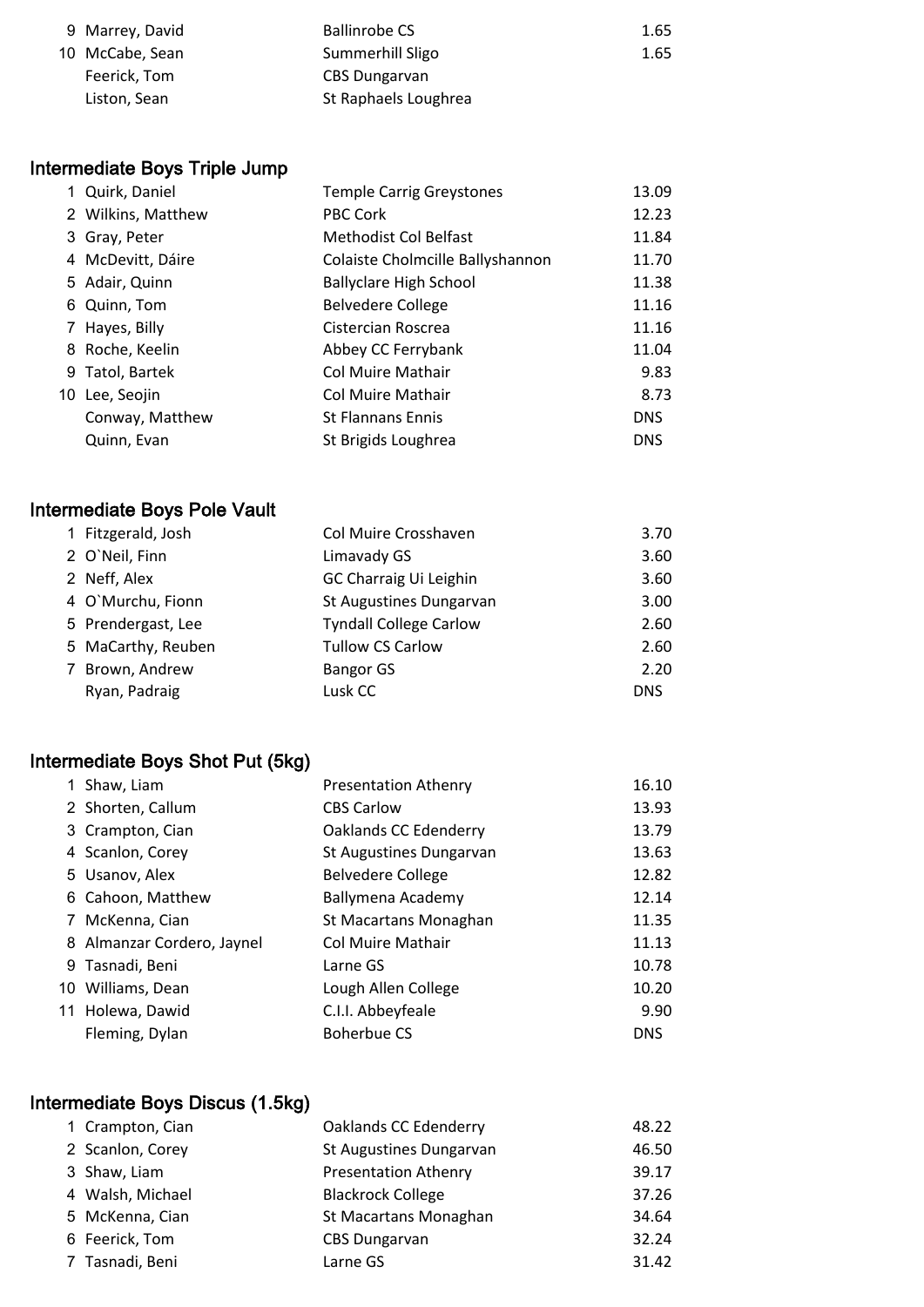| 8 Almanzar Cordero, Jaynel | <b>Col Muire Mathair</b>    | 30.60 |
|----------------------------|-----------------------------|-------|
| 9 Powell, Robert           | Kilkenny College            | 29.08 |
| 10 Ward, Luke              | <b>St Columbas Glenties</b> | 28.14 |
| 11 Williams, Dean          | Lough Allen College         | 26.38 |
| 12 Holewa, Dawid           | C.I.I. Abbeyfeale           | 23.73 |

# Intermediate Boys Javelin (700g)

| 1 Walsh, Conor      | <b>Scoil Mhuire Clane</b> | 53.03      |
|---------------------|---------------------------|------------|
| 2 Scanlon, Andrew   | St Declans Kilmacthomas   | 52.91      |
| 3 Lawden, Charlie   | Campbell Col Belfast      | 49.72      |
| 4 Lynch, Liam       | <b>Ballinrobe CS</b>      | 45.39      |
| 5 Leeper, Dean      | St Columbas Stranorlar    | 44.94      |
| 6 Crowley, Aaron    | <b>Ballinrobe CS</b>      | 39.88      |
| 7 Colbert, Timmy    | Col an Chroi Naofa        | 38.24      |
| 8 Rosbotham, Andrew | St Marys Dundalk          | 37.25      |
| 9 Craig, Jason      | Saintfield HS             | 35.29      |
| 10 Tighe, Ultan     | <b>St Jarlaths Tuam</b>   | 24.84      |
| Fitzgerald, Josh    | Col Muire Crosshaven      | <b>DNS</b> |
| Fennell, Aaron      | St Marys Dundalk          | <b>DNS</b> |

# Intermediate Boys Hammer (5kg)

| 1 Bishti, Sami       | <b>Blackrock College</b>     | 48.20 |
|----------------------|------------------------------|-------|
| 2 Walsh, Brian       | <b>Blackrock College</b>     | 46.79 |
| 3 McDermott, Eoin    | <b>Belvedere College</b>     | 41.81 |
| 4 Cantwell, Donnacha | Our Ladys Templemore         | 38.51 |
| 5 Quinn, Brian       | Our Ladys Templemore         | 38.35 |
| 6 "Abolarin, Tyrese  | <b>Methodist Col Belfast</b> | 33.74 |
| 7 Ward, Luke         | <b>St Columbas Glenties</b>  | 29.96 |
| 8 "Lorimer, Patrick  | <b>Methodist Col Belfast</b> | 28.69 |
| 9 Sieradzan, Michael | Col Muire Mathair            | 22.73 |
| 10 Shomefon, Samuel  | Col Muire Mathair            | 17.49 |
| O`Neill, Emmet       | Abbey CC Ferrybank           | x     |

# U16 Girls Mile

|   | 1 Byrne, Grace     | Loreto Mullingar              | 5:16.04    |
|---|--------------------|-------------------------------|------------|
|   | 2 Ryan, Andrea     | <b>Sacred Heart Tullamore</b> | 5:19.68    |
|   | 3 Smith, Aisling   | Ballymena                     | 5:21.11    |
|   | 4 Dunphy, Eve      | Abbey CC Ferrybank            | 5:29.02    |
|   | 5 Young, Sophia    | Methodist Col Belfast         | 5:34.31    |
|   | 6 Kehoe, Sarah     | Loreto Kilkenny               | 5:43.87    |
| 7 | Dillon, Noelle     | <b>Pres Listowel</b>          | 5:48.11    |
|   | 8 Burke, Eva       | <b>Presentation Tuam</b>      | 5:48.42    |
|   | 9 Gardener, Anna   | Loreto Navan                  | 5:48.47    |
|   | O'Callaghan, Gemma | Mercy Sligo                   | <b>DNS</b> |
|   | Moran, Saoirse     | Davitt Col Castlebar          | <b>DNS</b> |
|   | Galvin, Keelin     | Sancta Maria Rathfarnam       | <b>DNS</b> |
|   | Spillane, Alanna   | <b>Ursuline Thurles</b>       | <b>DNS</b> |
|   | Morris, Emily      | Strathearn School             | <b>DNS</b> |
|   | Sullivan, Nicola   | <b>Ashton Cork</b>            | <b>DNS</b> |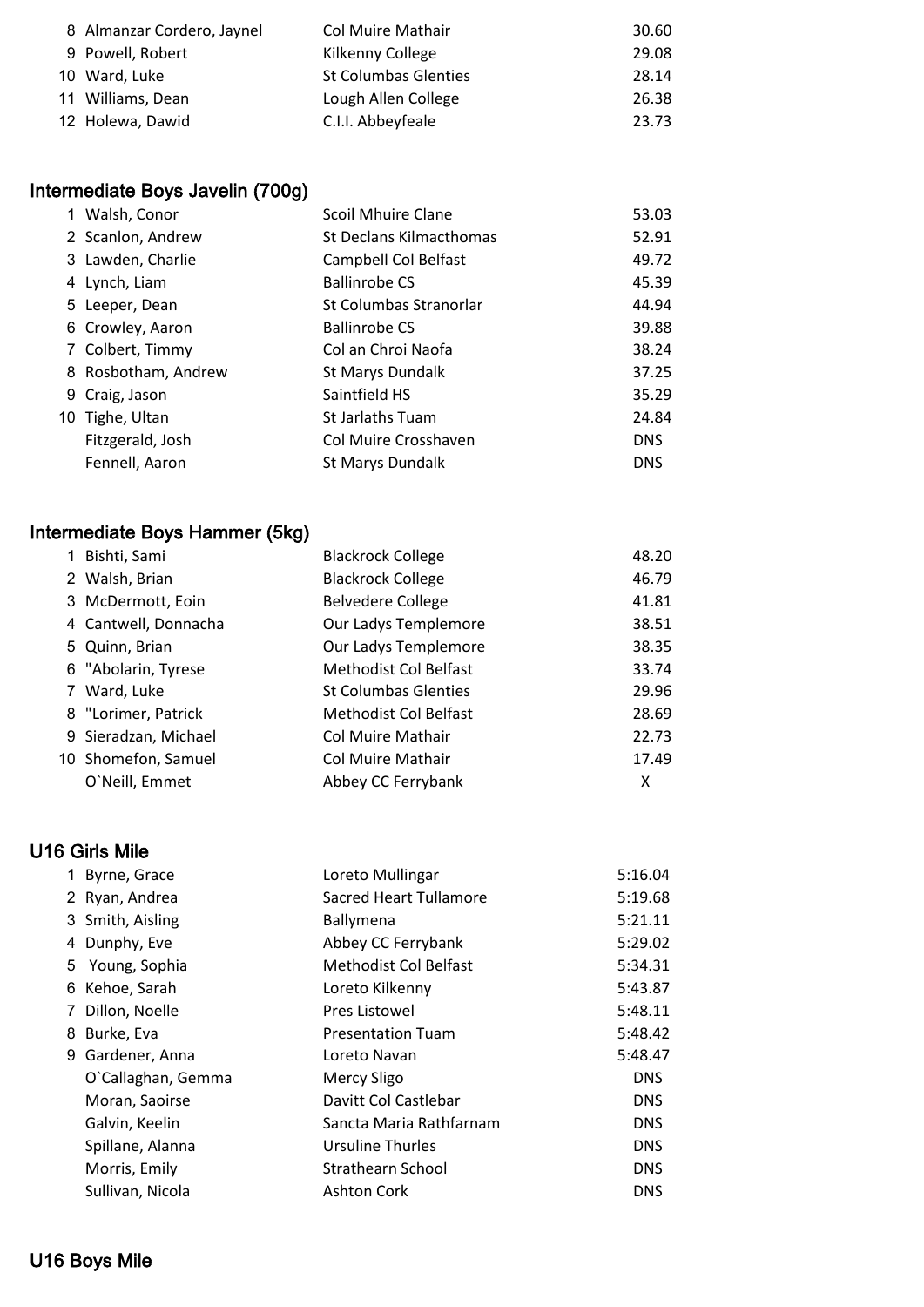|   | 1 Cronin, Sean      | Col Ghlor na Mara            | 4:29.24    |
|---|---------------------|------------------------------|------------|
|   | 2 Treacy, Max       | <b>St Pauls Monasterevin</b> | 4:30.44    |
|   | 3 Sherwin, Conor    | <b>Col Mhuire Mullingar</b>  | 4:34.65    |
|   | 4 Donoghue, Francis | Summerhill Sligo             | 4:38.29    |
| 5 | Diver, Finn         | St Malachys Belfast          | 4:40.36    |
|   | 6 Ursachi, Matei    | St Pauls Raheny              | 4:45.42    |
| 7 | Reihill, Charlie    | St Michaels Enniskillen      | 4:50.95    |
|   | 8 Walshe, Ben       | St Josephs CBS Nenagh        | 4:52.33    |
|   | 9 Maher, Aidan      | <b>St Colmans Fermoy</b>     | 4:54.26    |
|   | 10 Twomey, Conor    | <b>PBC Cork</b>              | 5:02.17    |
|   | 11 Miney, John      | Moyne CS                     | 5:17.00    |
|   | Cole, Louis         | Oakgrove Int L'Derry         | <b>DNS</b> |
|   | O'Sullivan, Odhran  | <b>CBC Cork</b>              | <b>DNS</b> |
|   | Rattigan, Daniel    | Summerhill Sligo             | <b>DNS</b> |

#### Senior Girls 100m

| Wind: (1.3m/s) |                         |                                |       |
|----------------|-------------------------|--------------------------------|-------|
|                | 1 Sleeman, Lucy-May     | <b>Bruce College Cork</b>      | 11.96 |
|                | 2 Parlour, Sophie       | <b>Thornhill College Derry</b> | 12.44 |
|                | 3 Millea, Sarah         | <b>Scoil Mhuire Clane</b>      | 12.53 |
|                | 4 O'Regan, Katie        | Kinsale CS                     | 12.58 |
|                | 5 McCrossan, Harriet    | <b>St Cecilias Derry</b>       | 12.63 |
|                | 6 Farrell, Sophie       | Seamount Kinvara               | 12.69 |
|                | 7 Quirke, Nicole        | Mercy Tuam                     | 12.75 |
|                | 8 Drakoulaki, Anastasia | Sacred Heart Drogheda          | 12.86 |

# Senior Girls 200m

|  | Wind: (0.7m/s) |
|--|----------------|
|--|----------------|

| 1 Sleeman, Lucy-May | <b>Bruce College Cork</b>   | 24.78 |
|---------------------|-----------------------------|-------|
| 2 Breen, Jenna      | <b>Grosvenor GS Belfast</b> | 25.55 |
| 3 Curran, Molly     | St Ciarans Ballygawley      | 25.74 |
| 4 Sawyer, Jenny     | <b>St Leos Carlow</b>       | 25.89 |
| 5 Millea, Sarah     | <b>Scoil Mhuire Clane</b>   | 26.36 |
| 6 Quirke, Nicole    | Mercy Tuam                  | 26.97 |
| 7 Lawal, Debbie     | <b>Castletroy College</b>   | 27.10 |
| 8 Boland, Amy       | <b>Mercy Sligo</b>          | 27.32 |

#### Senior Girls 400m

| 1 O'Connell, Kate | Mt Sackville Chapelizod      | 56.67   |
|-------------------|------------------------------|---------|
| 2 O'Neill, Maeve  | <b>MICC Dunmanway</b>        | 56.80   |
| 3 Crotty, Renee   | <b>Wesley College</b>        | 59.02   |
| 4 Thornton, Emmy  | <b>Strathearn School</b>     | 1:00.04 |
| 5 Joyce, Alix     | Mercy Tuam                   | 1:00.13 |
| 6 Crossan, Demi   | Loreto Letterkenny           | 1:04.15 |
| 7 Duffy, Sarah    | <b>Calasanctius Oranmore</b> | 1:05.75 |
| 8 O'Mahony, Ciara | Regina Mundi Cork            | 1:06.28 |

# Senior Girls 800m

| 1 O'Neill, Maeve | MICC Dunmanway                 | 2:09.97 |
|------------------|--------------------------------|---------|
| 2 Laverty, Cara  | <b>Thornhill College Derry</b> | 2:11.48 |
| 3 Thornton, Emmy | Strathearn School              | 2:13.67 |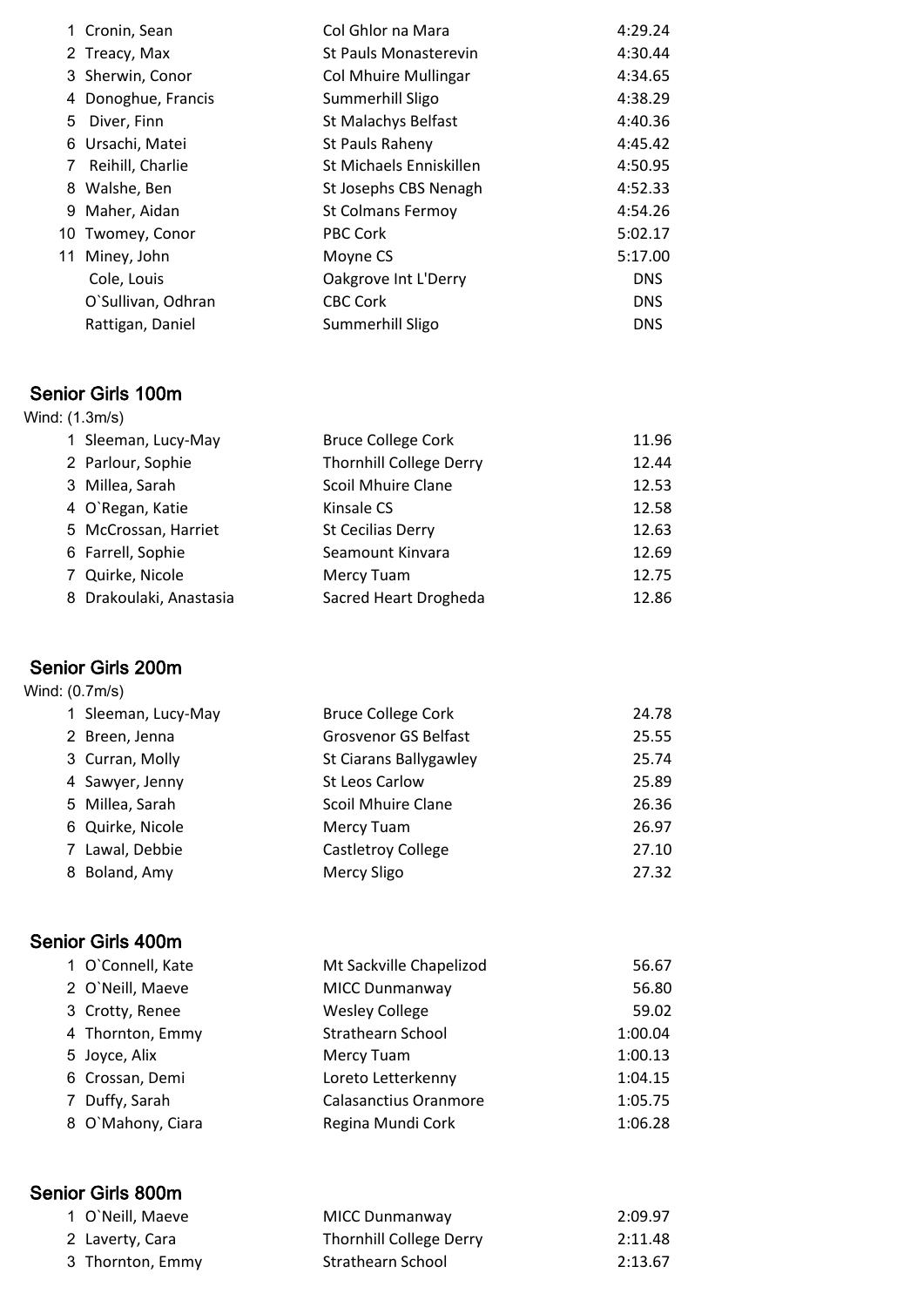| 4 Hosey, Sarah    | <b>Castletroy College</b> | 2:14.14    |
|-------------------|---------------------------|------------|
| 5 Streven, Ruby   | <b>St Marys Edenderry</b> | 2:16.26    |
| 6 O'Connor, Ella  | J+M Salerno               | 2:22.63    |
| 7 O'Connor, Clare | <b>St Dominics Cabra</b>  | 2:31.50    |
| Duffy, Sarah      | Calasanctius Oranmore     | <b>DNS</b> |
| Furey, Cecelia    | Calasanctius Oranmore     | <b>DNS</b> |
| Richie, Lucie     | The Teresian Sch Dublin   | <b>DNS</b> |
| Erwin, Maia       | Belfast Royal Academy     | <b>DNS</b> |
| O'Keefe, Katie    | <b>Scoil Mhuire Cork</b>  | <b>DNS</b> |

#### Senior Girls 1500m

| 1 Kehoe, Hannah      | Loreto Kilkenny          | 4:31.27    |
|----------------------|--------------------------|------------|
| 2 Rossiter, Rebecca  | Down HS Downpatrick      | 4:31.77    |
| 3 Foster, Kirsti     | Down HS Downpatrick      | 4:33.19    |
| 4 Ni Ainifein, Neasa | Ennis CC / GC an Chlair  | 4:42.60    |
| 5 O'Brien, Roisin    | <b>Rice Col Westport</b> | 4:50.39    |
| 6 Duffy, Muireann    | Loreto Clonmel           | 4:52.87    |
| 7 Murray, Emma       | <b>Pres Ballingarry</b>  | 4:56.73    |
| 8 NiGhibne, Caer     | Drogheda GS              | 4:57.57    |
| 9 Bradley, Sarah     | Loreto Letterkenny       | 5:03.51    |
| 10 Geaney, Roisin    | Seamount Kinvara         | 5:16.65    |
| Hosey, Sarah         | Castletroy College       | <b>DNS</b> |
| Streven, Ruby        | St Marys Edenderry       | <b>DNS</b> |
| Conlon, Alannah      | Ursuline Sligo           | <b>DNS</b> |
|                      |                          |            |

#### Senior Girls 3000m

| 2 Millerick, Avril<br><b>St Marys Midleton</b><br>Dominican Col Belfast<br>3 Roberts, Roise<br>4 Landers, Emma<br>PS na Trionoide Youghal<br>5 Martin, Catherine<br>Down HS Downpatrick<br><b>Scoil Mhuire Trim</b><br>6 Costello, Ava<br>7 Larkin, Maebh<br><b>Ballymakenny College</b><br>8 Cosgrove, Tamara<br>Moate CS<br>Carr, Ciara<br>Mercy Roscommon<br>O'Brien, Roisin<br>Rice Col Westport<br>Rosses CS Dungloe<br>Greene, Amy<br>Pres Wexford | 1 Buckley, Jane | Col na Toirbhirte Bandon | 9:51.30    |
|----------------------------------------------------------------------------------------------------------------------------------------------------------------------------------------------------------------------------------------------------------------------------------------------------------------------------------------------------------------------------------------------------------------------------------------------------------|-----------------|--------------------------|------------|
|                                                                                                                                                                                                                                                                                                                                                                                                                                                          |                 |                          | 9:56.26    |
|                                                                                                                                                                                                                                                                                                                                                                                                                                                          |                 |                          | 9:59.63    |
|                                                                                                                                                                                                                                                                                                                                                                                                                                                          |                 |                          | 10:01.22   |
|                                                                                                                                                                                                                                                                                                                                                                                                                                                          |                 |                          | 10:15.57   |
|                                                                                                                                                                                                                                                                                                                                                                                                                                                          |                 |                          | 10:15.85   |
|                                                                                                                                                                                                                                                                                                                                                                                                                                                          |                 |                          | 10:25.56   |
|                                                                                                                                                                                                                                                                                                                                                                                                                                                          |                 |                          | 12:48.37   |
|                                                                                                                                                                                                                                                                                                                                                                                                                                                          |                 |                          | <b>DNS</b> |
|                                                                                                                                                                                                                                                                                                                                                                                                                                                          |                 |                          | <b>DNS</b> |
|                                                                                                                                                                                                                                                                                                                                                                                                                                                          |                 |                          | <b>DNS</b> |
|                                                                                                                                                                                                                                                                                                                                                                                                                                                          | Keane, Claragh  |                          | <b>DNS</b> |

# Senior Girls 100m Hurdles (0.84m)

| Wind: (2.8m/s) |                     |                                  |       |
|----------------|---------------------|----------------------------------|-------|
|                | 1 McGlynn, Lucy     | Colaiste Cholmcille Ballyshannon | 14.35 |
|                | 2 Nolke, Katie      | <b>St Angelas Waterford</b>      | 14.92 |
|                | 3 Adekoya, Arabella | Col Lorcain Castledermot         | 14.95 |
|                | 4 McKeon, Ava       | AS Mhuire Ballinasloe            | 15.99 |
|                | 5 Gallagher, Rachel | Abbey VS Donegal                 | 16.10 |
|                | 6 Seaton, Kirsty    | Lusk CC                          | 16.52 |
|                | 7 Brennan, Grace    | St Marys Nenagh                  | 17.94 |
|                | 8 Farrell, Aoibhinn | Mercy Woodford                   | 19.02 |

# Senior Girls 400m Hurdles (0.762m)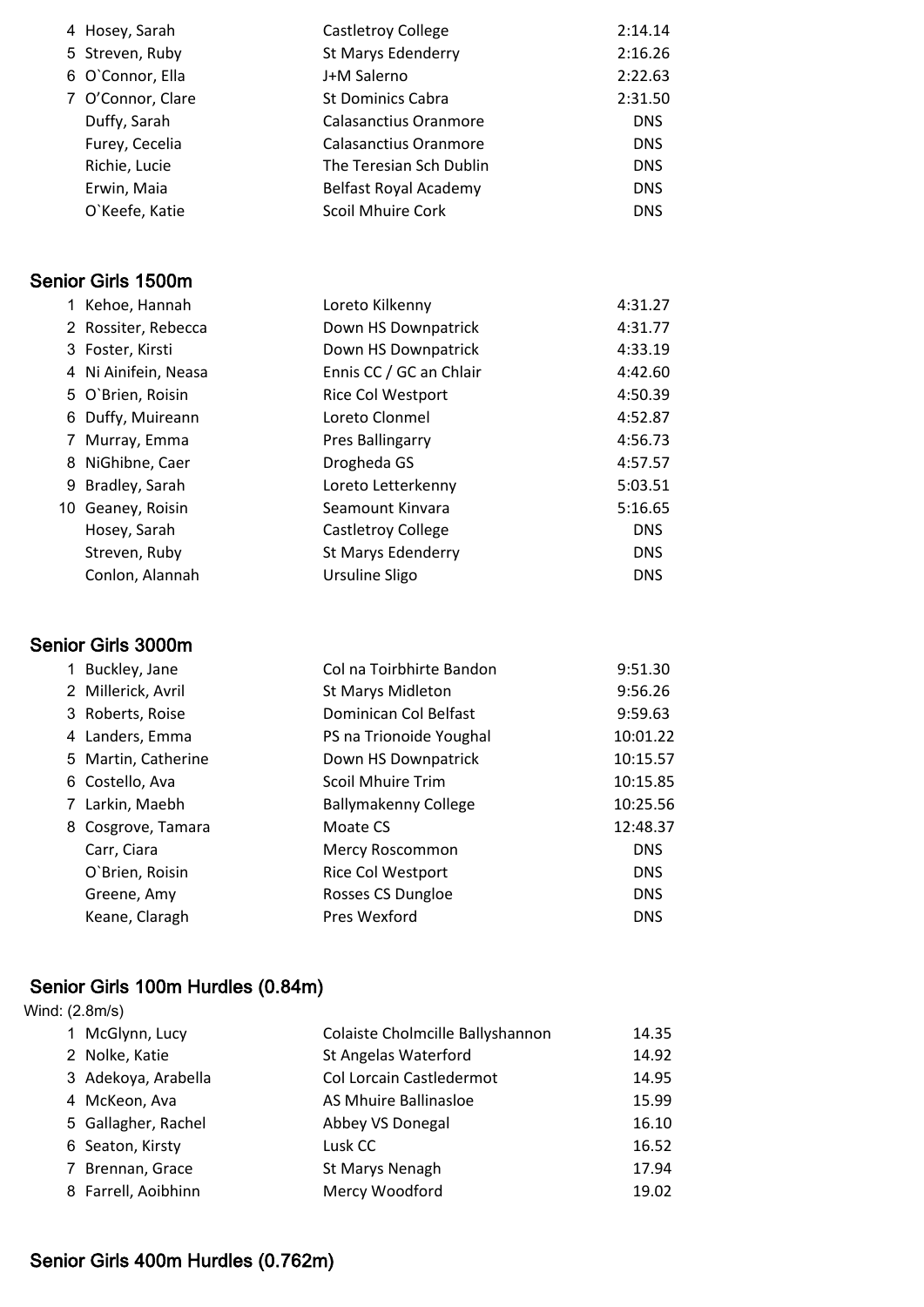| 1 McGlynn, Lucy | Colaiste Cholmcille Ballyshannon | 1:02.61 |
|-----------------|----------------------------------|---------|
| 2 Sawyer, Jenny | St Leos Carlow                   | 1:05.30 |
| 3 Joyce, Alix   | Mercy Tuam                       | 1:06.05 |
| 4 McKeon, Ava   | AS Mhuire Ballinasloe            | 1:06.96 |
| 5 Lynne, Emily  | Alexandra Col Milltown           | 1:08.32 |
| 6 Rooney, Grace | <b>St Marys Midleton</b>         | 1:11.70 |
| 7 Hanna, Connie | Strathearn School                | 1:13.53 |

# Senior Girls 1500m S/C

| 1 Greene, Amy    | Rosses CS Dungloe                | 5:17.55    |
|------------------|----------------------------------|------------|
| 2 Cashman, Avril | PS na Trionoide Youghal          | 5:23.04    |
| 3 McNally, Cara  | Lusk CC                          | 5:29.29    |
| 4 Keane, Claragh | Pres Wexford                     | 5:36.21    |
| 5 Geaney, Roisin | Seamount Kinvara                 | 5:37.43    |
| 6 Cunneen, Ellen | St Marys Nenagh                  | 5:48.72    |
| 7 O'Brien, Emer  | Colaiste Cholmcille Ballyshannon | 6:05.36    |
| Dunlop, Abbie    | PS Inbhear Sceine                | <b>DNS</b> |
| Campbell, Amelia | Ratoath College                  | <b>DNS</b> |
| Brady, Sarah     | <b>St Clares Manorhamilton</b>   | <b>DNS</b> |

#### Senior Girls 3000m Walk

|  | 1 OConnor, Meabh      | <b>Waterpark College</b>   | 15:52.86   |
|--|-----------------------|----------------------------|------------|
|  | 2 Ross, Ava           | St Louis Monaghan          | 15:55.75   |
|  | 3 Wilson-Bowen, Ciara | Stepaside ET               | 16:07.86   |
|  | 4 de Faoite, Eabha    | PS Inbhear Sceine          | 16:40.02   |
|  | 5 Montgomery, Maura   | Mount Anville Dublin       | 17:24.01   |
|  | Donnelly, Rheas       | <b>KW Educate Together</b> | <b>DNF</b> |
|  |                       |                            |            |

#### Senior Girls 4x100m Relay

|  | 1 Mercy Tuam                                                | Mercy Tuam                 | 51.28      |
|--|-------------------------------------------------------------|----------------------------|------------|
|  | (Alex Joyce, Aoibheann Costello, Abby Mahon, Nicole Quirke) |                            |            |
|  | 2 Mount Anville Dublin                                      | Mount Anville Dublin       | 51.79      |
|  | 3 Newbridge College                                         | Newbridge College          | 52.43      |
|  | 4 Ballymena Academy                                         | Ballymena Academy          | 52.76      |
|  | 5 St Marys Nenagh                                           | St Marys Nenagh            | 53.07      |
|  | 6 Glenlola Collegiate Bangor                                | Glenlola Collegiate Bangor | 53.40      |
|  | Ard Scoil na nDeise                                         | Ard Scoil na nDeise        | <b>DNS</b> |
|  | Seamount Kinvara                                            | Seamount Kinvara           | <b>DNS</b> |

# Senior Girls 4x300m Relay

| 1 Laurel Hill Secondary FCJ                             | Laurel Hill Secondary FCJ | 2:54.81    |
|---------------------------------------------------------|---------------------------|------------|
| (Vivian Amaeze, Emer Conroy, Sarah Meade, Sarah Butler) |                           |            |
| 2 Mount Anville Dublin                                  | Mount Anville Dublin      | 2:57.19    |
| 3 St Leos Carlow                                        | <b>St Leos Carlow</b>     | 2:57.99    |
| 4 Strathearn School                                     | Strathearn School         | 3:00.22    |
| 5 Pres Thurles                                          | <b>Pres Thurles</b>       | 3:13.40    |
| 6 St Cecilias Derry                                     | <b>St Cecilias Derry</b>  | 3:17.23    |
| Moate CS                                                | Moate CS                  | <b>DNS</b> |
| <b>Mercy Sligo</b>                                      | <b>Mercy Sligo</b>        | <b>DNS</b> |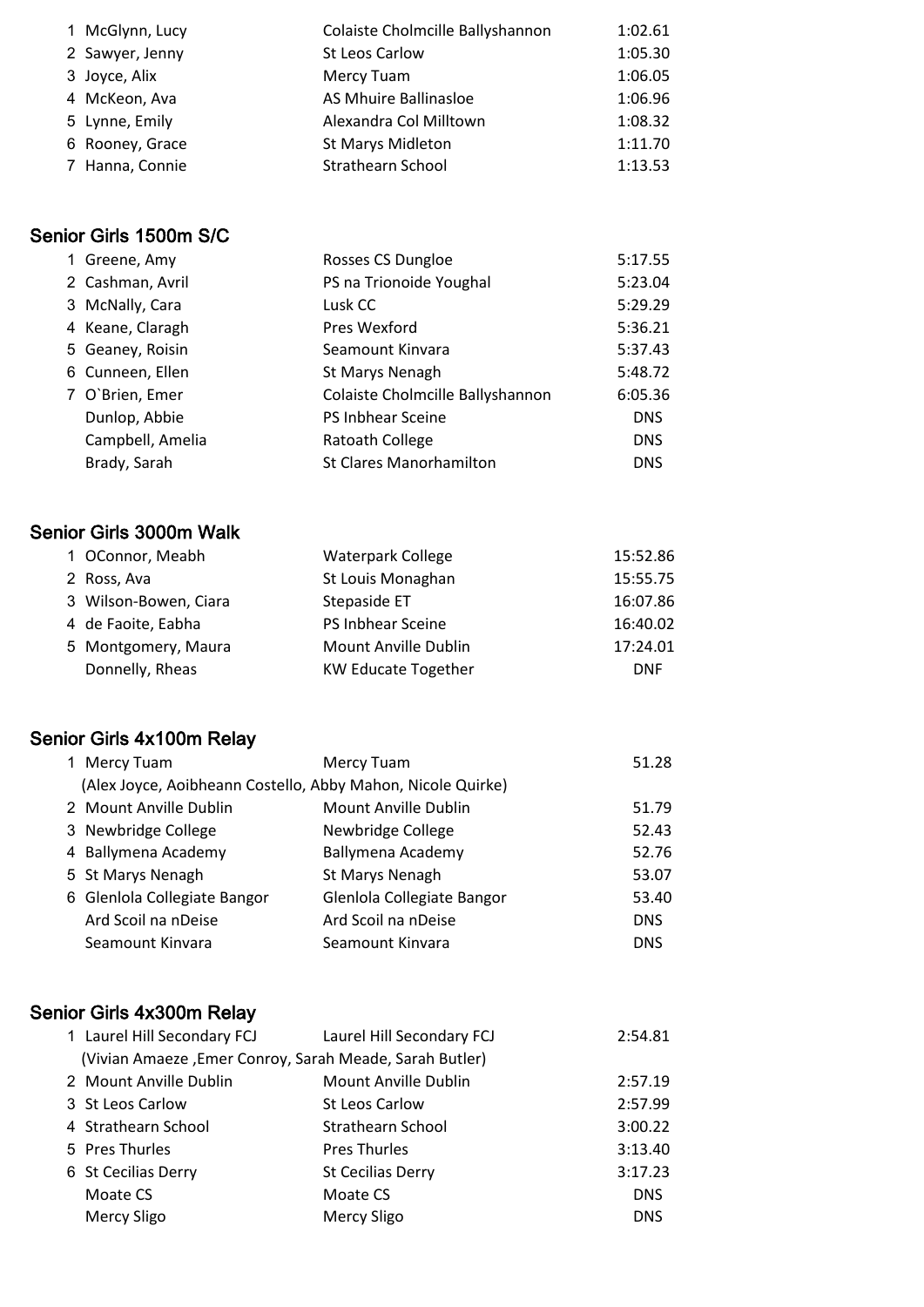#### Senior Girls Long Jump

| 1 Frawley, Laura    | <b>St Marys Charleville</b> | 5.88       |
|---------------------|-----------------------------|------------|
| 2 Nolke, Katie      | <b>St Angelas Waterford</b> | 5.70       |
| 3 Fitzgerald, Grace | <b>St Annes Tipperary</b>   | 5.67       |
| 4 Hosey, Kate       | St Attractas Tubbercurry    | 5.41       |
| 5 McKinty, Anna     | Strathearn School           | 5.23       |
| 6 Moore, Ciara      | <b>St Leos Carlow</b>       | 5.08       |
| 7 McNally, Ellen    | Holy Child Killiney         | 5.07       |
| 8 McDonagh, Caoimhe | St Attractas Tubbercurry    | 5.06       |
| 9 McMonagle, Leah   | St Columbas Stranorlar      | 4.83       |
| 10 Browne, Naimh    | St Columbas Stranorlar      | 4.74       |
| McHugh, Aisling     | <b>St Marys Naas</b>        | <b>DNS</b> |
| Wallace, Nina       | <b>MSM Claremorris</b>      | <b>DNS</b> |
|                     |                             |            |

# Senior Girls High Jump

|   | 1 Cashman, Michelle | Newbridge College           | 1.63 |
|---|---------------------|-----------------------------|------|
|   | 2 Frawley, Laura    | <b>St Marys Charleville</b> | 1.63 |
|   | 3 Moorhead, Jade    | <b>Presentation Athenry</b> | 1.60 |
|   | 4 O'Dwyer, Ellen    | St Marys Nenagh             | 1.55 |
|   | 5 Callaghan, Amy    | Our Ladys Drogheda          | 1.55 |
|   | 6 Campbell, Anna    | Larne GS                    | 1.55 |
| 7 | Leacy, Eve          | Col Chraobh Abhann Kilcoole | 1.50 |
|   | 8 Brennan, Grace    | St Marys Nenagh             | 1.50 |
|   | Kellegher, Roisin   | Loreto Cavan                |      |
|   | Diamond, Holly      | <b>Belfast HS</b>           |      |
|   | Davis, Siofra       | <b>Presentation Athenry</b> |      |

# Senior Girls Triple Jump

|   | 1 McHugh, Aisling    | St Marys Naas             | 11.47      |
|---|----------------------|---------------------------|------------|
|   | 2 Fitzgerald, Grace  | <b>St Annes Tipperary</b> | 11.39      |
|   | 3 McKinty, Anna      | <b>Strathearn School</b>  | 11.29      |
|   | 4 McDonagh, Caoimhe  | St Attractas Tubbercurry  | 11.18      |
|   | 5 McCrory, Natalie   | Portadown College         | 11.17      |
|   | 6 McNally, Ellen     | Holy Child Killiney       | 10.88      |
| 7 | Mullally, Molly      | Our Ladys Templeogue      | 10.71      |
|   | 8 Galvin, Michaela   | Loreto Letterkenny        | 10.34      |
|   | 9 Deasy, Louisa      | Borrisokane CC            | 9.70       |
|   | 10 Farrell, Aoibhinn | Mercy Woodford            | 9.43       |
|   | Commons, Aisling     | <b>MSM Claremorris</b>    | <b>DNS</b> |

#### Senior Girls Pole Vault

|  | 1 Brice, Una              | Mount Mercy Cork        | 3.50       |
|--|---------------------------|-------------------------|------------|
|  | 2 O'Neill, Abbie          | Belfast Royal Academy   | 3.35       |
|  | 3 McGrath, Jodie          | St Marys Nenagh         | 2.90       |
|  | 4 NicDomhnaill, Aoibhin   | <b>GC Cheartharlach</b> | 2.40       |
|  | 5 Angel, Isabelle         | The Kings Hospital      | 2.00       |
|  | StaffordSantana, Isabelle | <b>Belfast HS</b>       | <b>DNS</b> |
|  | Kilgrew, Kate             | St Augustines Dungarvan | <b>DNS</b> |
|  |                           |                         |            |

# Senior Girls Shot Put (4kg)

1 Pacerinskaite, Kotryna 1988 Pres Mitchelstown 11.04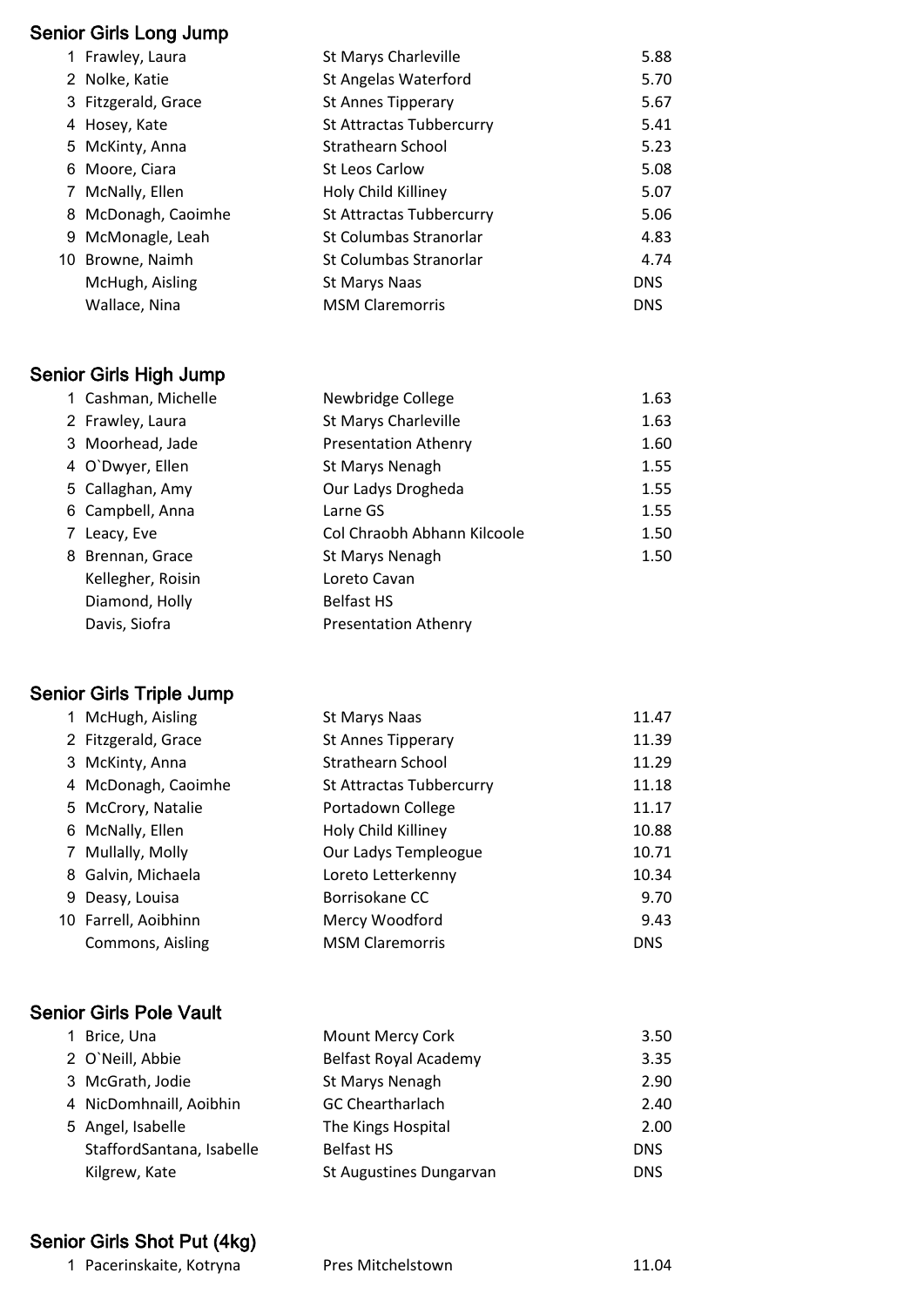|   | 2 Moore, Ciara     | St Leos Carlow                | 10.66      |
|---|--------------------|-------------------------------|------------|
|   | 3 Okwara, Chinonye | The Kings Hospital            | 10.46      |
|   | 4 Ryan, Kirby Anne | <b>Mercy Mounthawk Tralee</b> | 10.29      |
|   | 5 Gallen, Adrienne | St Columbas Stranorlar        | 9.68       |
|   | 6 Curran, Molly    | St Ciarans Ballygawley        | 9.54       |
| 7 | Giles, Aoife       | Loreto Milford                | 9.43       |
|   | 8 Gavigan, Anna    | Loreto Balbriggan             | 8.99       |
|   | 9 Wallace, Nina    | <b>MSM Claremorris</b>        | 8.93       |
|   | 10 Rafferty, Ella  | Mercy Tuam                    | 8.78       |
|   | 11 Kamara, Diana   | Merlin Col Galway             | 7.15       |
|   | Carolan, Emma      | <b>St Marys Newport</b>       | <b>DNS</b> |
|   |                    |                               |            |

# Senior Girls Discus (1kg)

| 1 Gavigan, Anna          | Loreto Balbriggan             | 47.95      |
|--------------------------|-------------------------------|------------|
| 2 Okwara, Chinonye       | The Kings Hospital            | 35.05      |
| 3 Coffey O'Connor, Molly | Largy College Clones          | 33.72      |
| 4 Kennedy, Claire        | <b>St Brendans Birr</b>       | 30.93      |
| 5 Ryan, Kirby Anne       | <b>Mercy Mounthawk Tralee</b> | 30.76      |
| 6 Giles, Aoife           | Loreto Milford                | 25.95      |
| 7 Rafferty, Ella         | Mercy Tuam                    | 24.98      |
| 8 Naughton, Kate         | <b>Scoil Mhuire Cork</b>      | 23.22      |
| 9 Millar, Melissa        | <b>Ballyclare High School</b> | 22.27      |
| 10 O'Shea, Aine          | <b>Mercy Mounthawk Tralee</b> | 21.70      |
| 11 Griffin, Caitlin      | St Raphaels Loughrea          | 20.64      |
| Carolan, Niamh           | Ursuline Sligo                | <b>DNS</b> |

# Senior Girls Javelin (600g)

| 1 Healy, Leanne    | <b>Col Muire Ennis</b>     | 41.24 |
|--------------------|----------------------------|-------|
| 2 Byrne, Sadhbh    | Col Bhríde Carnew          | 34.84 |
| 3 O'Riordan, Lily  | St Angelas Cork            | 31.11 |
| 4 Callaghan, Amy   | Our Ladys Drogheda         | 30.81 |
| 5 Cozens, Kaley    | St Fergals Rathdowney      | 26.86 |
| 6 Griffin, Caitlin | St Raphaels Loughrea       | 24.90 |
| 7 McNaught, Lucie  | Strathearn School          | 24.22 |
| 8 McKibben, Molly  | Glenlola Collegiate Bangor | 24.19 |
| 9 Wilkinson, Sasha | Down HS Downpatrick        | 22.81 |
| 10 Naughton, Kate  | <b>Scoil Mhuire Cork</b>   | 21.37 |
| 11 Shiel, Fiona    | Sc Mhuire Strokestown      | 21.12 |
| 12 Macken, Maria   | <b>Ballinrobe CS</b>       | 17.90 |
|                    |                            |       |

# Senior Girls Hammer (4kg)

| 1 Gallen, Adrienne       | St Columbas Stranorlar    | 49.44      |
|--------------------------|---------------------------|------------|
| 2 Pacerinskaite, Kotryna | Pres Mitchelstown         | 42.46      |
| 3 Kennedy, Claire        | <b>St Brendans Birr</b>   | 37.82      |
| 4 Parker, Leah           | St Als Carrigtwohill      | 36.90      |
| 5 Cozens, Kaley          | St Fergals Rathdowney     | 35.94      |
| 6 Burns, Cora            | St Columbas Stranorlar    | 35.77      |
| 7 O'Donnell, Una         | Loreto Letterkenny        | 33.56      |
| 8 Kelly, Julia           | <b>St Pauls Waterford</b> | 31.49      |
| 9 Gahan, Ellen           | Loreto Balbriggan         | 28.21      |
| 10 Harrison, Ashlee      | <b>Col Muire Mathair</b>  | 14.92      |
| Donoghue, Anna           | <b>HRC Mountbellew</b>    | <b>DNS</b> |
|                          |                           |            |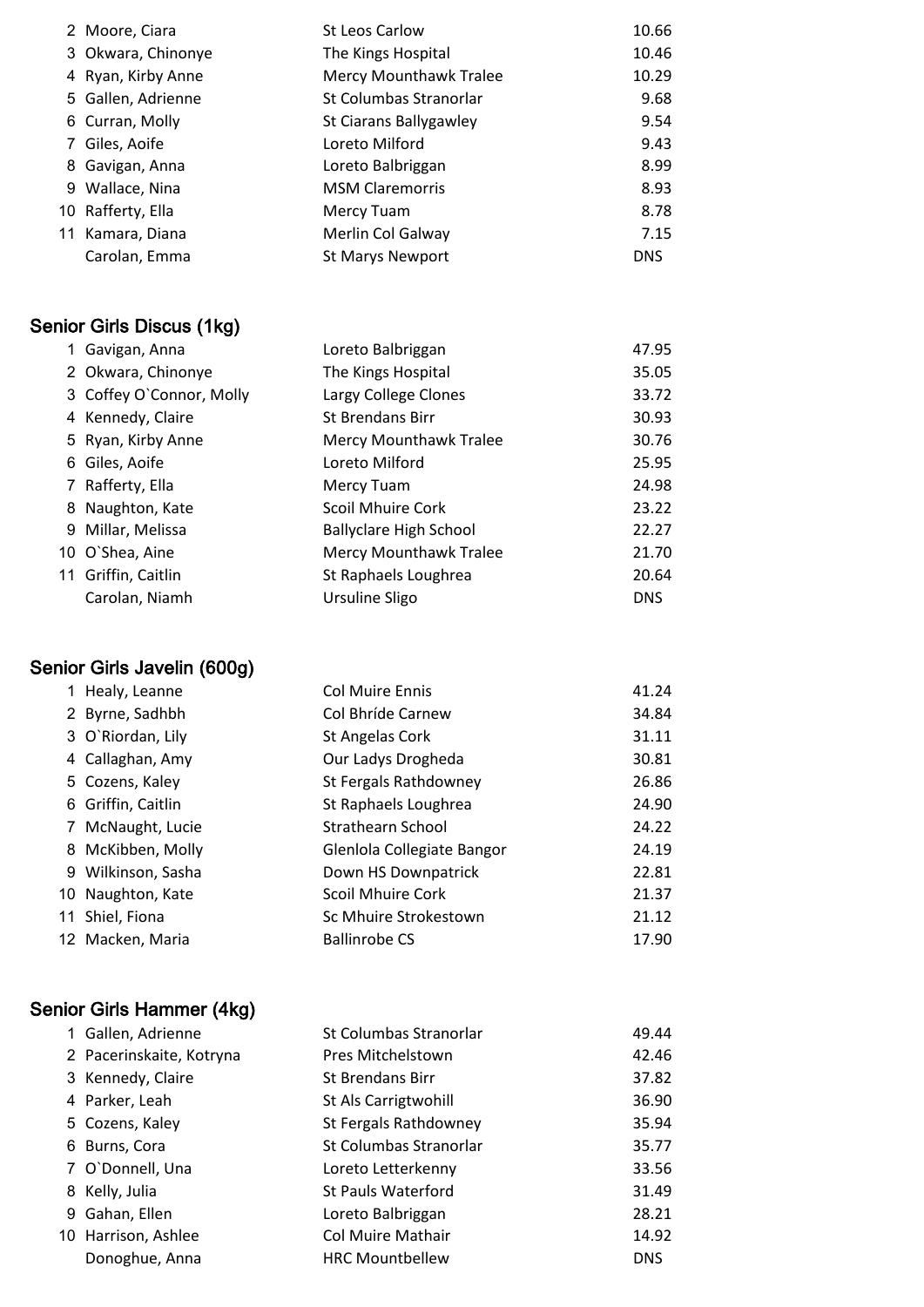#### Senior Boys 100m Wind: (1.5m/s)

| 1 Swinney, Oliver      | <b>Dominican Portstewart</b> | 10.59      |
|------------------------|------------------------------|------------|
| 2 Onwumereh, Nkemijika | St Declans Cabra             | 10.81      |
| 3 Hassett, Padraic     | <b>Glenstal Abbey School</b> | 10.96      |
| 4 Wenegieme, Glory     | Col Muire Crosshaven         | 11.31      |
| 5 Forkan, David        | SM+P Swinford                | 11.49      |
| 6 Booth, Sam           | Ballymena Academy            | 11.54      |
| 7 Kinnane, Jack        | <b>Calasanctius Oranmore</b> | 11.96      |
| Kingabor, Leon         | St Olivers Drogheda          | <b>DNS</b> |

# Senior Boys 200m

| Wind: (2.1m/s) |                        |                               |            |
|----------------|------------------------|-------------------------------|------------|
|                | 1 Hassett, Padraic     | <b>Glenstal Abbey School</b>  | 21.82      |
|                | 2 Onwumereh, Nkemijika | St Declans Cabra              | 21.97      |
|                | 3 Baird, Callum        | <b>Ballyclare High School</b> | 22.38      |
|                | 4 Murphy, Darragh      | <b>Castletroy College</b>     | 22.71      |
|                | 5 Chuka, Sean          | Colaiste Einde Galway         | 23.23      |
|                | 6 Forkan, David        | SM+P Swinford                 | 23.28      |
|                | Carson, Rory           | Sullivan Upp Holywood         | <b>DNS</b> |
|                | Kingabor, Leon         | St Olivers Drogheda           | <b>DNS</b> |

# Senior Boys 400m

|  | 1 Hamilton, Jakob       | Campbell Col Belfast      | 49.09      |
|--|-------------------------|---------------------------|------------|
|  | 2 Doody, Joe            | <b>CBC Monkstown</b>      | 50.83      |
|  | 3 Mannion, Stephen      | Seamount Kinvara          | 50.93      |
|  | 4 Sheehy Cremin, Nathan | <b>SMI Newcastlewest</b>  | 50.93      |
|  | 5 Long, Ronan           | St Colmcille Knocklyon    | 52.11      |
|  | 6 Falvey, Ruairi        | <b>Bandon Grammar</b>     | 52.22      |
|  | 7 Courtney, Adam        | Dunclug College Ballymena | 53.22      |
|  | Mannion, David          | Seamount Kinvara          | <b>DNS</b> |
|  |                         |                           |            |

# Senior Boys 800m

| 1 Kelly, Oisin          | Loreto Milford                | 1:54.57    |
|-------------------------|-------------------------------|------------|
| 2 Sheehy Cremin, Nathan | <b>SMI Newcastlewest</b>      | 1:54.58    |
| 3 Woodger, Finn         | Castleknock CC                | 1:55.10    |
| 4 Culhane, Neil         | St Olivers Drogheda           | 1:55.59    |
| 5 O'Boyle, Cian         | <b>St Flannans Ennis</b>      | 1:56.58    |
| 6 McBride, Dylan        | <b>SERC Lisburn</b>           | 1:57.41    |
| 7 Gilliland, James      | Down HS Downpatrick           | 1:58.08    |
| 8 Romano, Giulio        | <b>St Colmans Claremorris</b> | 1:59.94    |
| 9 McLoughlin, Rory      | <b>Marist Dundalk</b>         | 2:00.25    |
| 10 Falvey, Ruairi       | <b>Bandon Grammar</b>         | 2:01.86    |
| 11 Wamari, Leon         | Abbey CC Boyle                | 2:09.07    |
| Kilcommins, Daithi      | Colaiste Bhaile Chlair        | <b>DNS</b> |

# Senior Boys 1500m

| 1 McGinley, Sean | St Eunans Letterkenny      | 3:58.17 |
|------------------|----------------------------|---------|
| 2 Fenlon, Jack   | Col Iosagain Portarlington | 3:58.64 |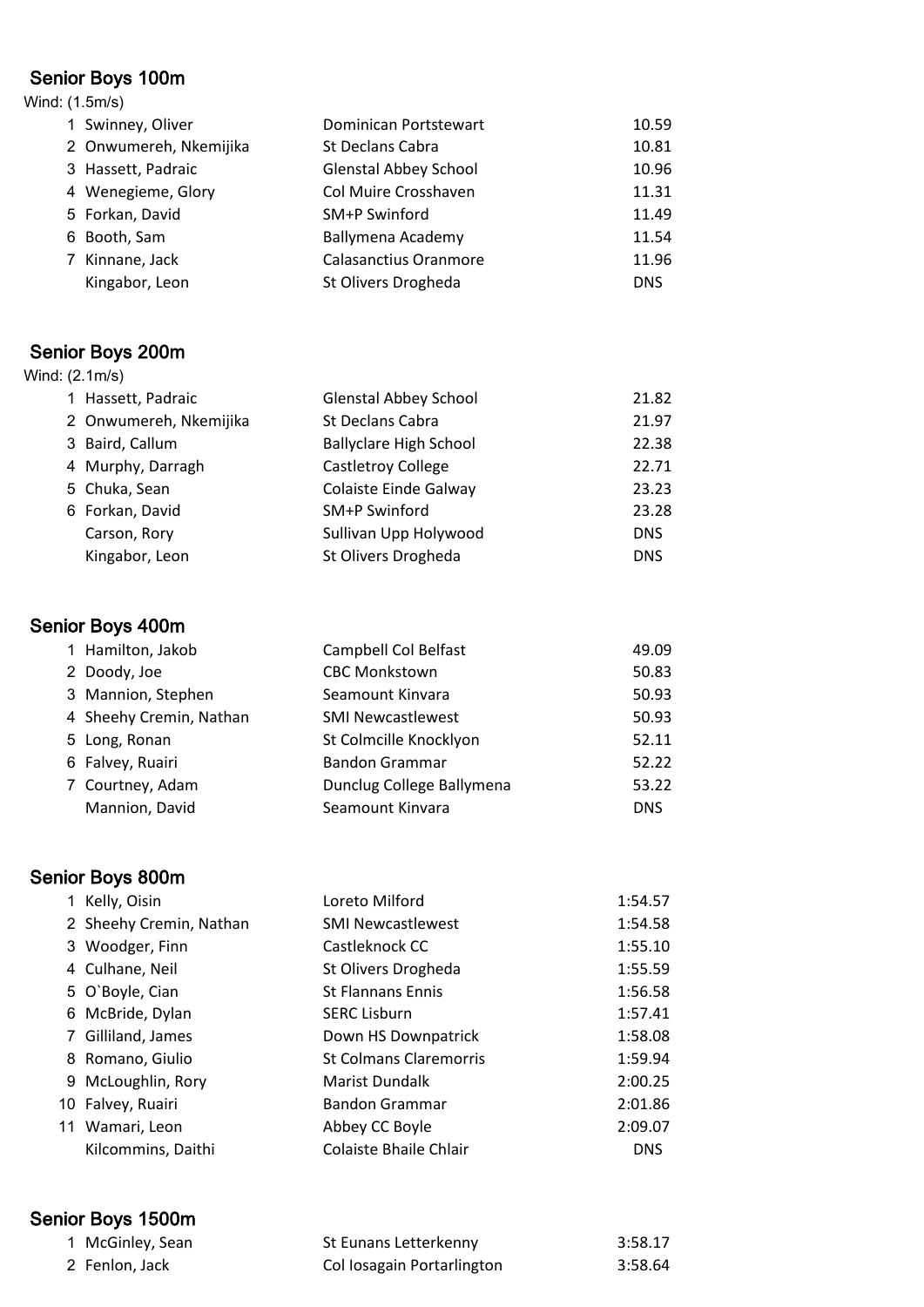|   | 3 Fagan, Scott    | Castleknock CC                | 3:59.97    |
|---|-------------------|-------------------------------|------------|
|   | 4 O'Boyle, Cian   | <b>St Flannans Ennis</b>      | 4:04.46    |
| 5 | Davis, Oisin      | <b>Presentation Athenry</b>   | 4:05.09    |
| 6 | Toye, Oisin       | Deele Col Raphoe              | 4:08.61    |
| 7 | Burke, Aidan      | <b>DLS Waterford</b>          | 4:09.38    |
| 8 | Hodgins, Cian     | St Josephs CBS Nenagh         | 4:13.94    |
|   | 9 Killen, Eoin    | St Josephs Galway             | 4:14.84    |
|   | Thompson, Kyle    | <b>Regent Hse Newtownards</b> | <b>DNS</b> |
|   | Collier, Benjamin | The Kings Hospital            | <b>DNS</b> |
|   | Miney, James      | Moate CS                      | <b>DNS</b> |
|   |                   |                               |            |
|   | Senior Boys 5000m |                               |            |
|   | 1 Fagan, Diarmuid | <b>Col Mhuire Mullingar</b>   | 15:18.10   |
|   | 2 Stafford, Jonas | East Glendalough              | 15:18.50   |
|   | 3 O'Muiri, Oisin  | Gaelcholaiste Chiarrai        | 15:18.53   |
|   | 4 Purcell, Luke   | St Josephs CBS Nenagh         | 15:19.90   |
|   | 5 Lavery, Matthew | St Malachys Belfast           | 15:30.44   |
|   | 6 Tanner, James   | Borrisokane CC                | 15:43.78   |
|   | 7 Donnellan, Jack | <b>CBS Roscommon</b>          | 17:14.76   |
|   | Joyce, Thomas     | <b>Presentation Athenry</b>   | <b>DNS</b> |
|   | Swift, Louis      | Davitt Col Castlebar          | <b>DNS</b> |
|   | Spring, Shane     | Ardscoil Ris Dublin           | <b>DNS</b> |
|   | Kelly, Luke       | St Malachys Belfast           | <b>DNS</b> |
|   | Thompson, Kyle    | <b>Regent Hse Newtownards</b> | <b>DNS</b> |

# Senior Boys 110m Hurdles (0.99m)

#### Wind: (0.0m/s)

|  | 1 Nolan, Adam     | <b>Scoil Chonglais Baltinglass</b> | 14.73      |
|--|-------------------|------------------------------------|------------|
|  | 2 Carmody, Sean   | <b>CBC Cork</b>                    | 14.85      |
|  | 3 McQuillan, Zane | <b>Belfast HS</b>                  | 15.51      |
|  | 4 Callinan, Conor | Col an Chroi Naofa                 | 15.87      |
|  | 5 Walsh, Eoghan   | <b>Blackrock College</b>           | 16.73      |
|  | McConville, Lexx  | <b>SERC Bangor</b>                 | <b>DNS</b> |
|  | Asogu, Ify        | <b>Col Muire Mathair</b>           | <b>DNS</b> |
|  | Lee, Shane        | Clifden CS                         | <b>DNS</b> |
|  |                   |                                    |            |

# Senior Boys 400m Hurdles (0.914m)

| 1 Carmody, Sean      | <b>CBC Cork</b>            | 56.18      |
|----------------------|----------------------------|------------|
| 2 Courtney, Adam     | Dunclug College Ballymena  | 57.64      |
| 3 McCabe, Cillian    | Gonzaga College            | 57.96      |
| 4 Cooper, Kieran     | Ardscoil Na Trionoide Athy | 58.16      |
| 5 Lavin, Michael     | Col Muire Ballymote        | 59.77      |
| 6 Logan, Carl        | Omagh Academy              | 1:02.33    |
| 7 Galvin, Tadhg      | Mercy Mounthawk Tralee     | 1:02.90    |
| Diarrassoubu, Hassan | <b>Col Muire Mathair</b>   | <b>DNS</b> |

# Senior Boys 2000m S/C

| 1 McGinley, Sean  | St Eunans Letterkenny | 6:02.87 |
|-------------------|-----------------------|---------|
| 2 Carberry, Niall | Ardscoil Ris Dublin   | 6:05.29 |
| 3 Spring, Shane   | Ardscoil Ris Dublin   | 6:05.68 |
| 4 Clarke, Marcus  | Castleknock College   | 6:05.98 |
|                   |                       |         |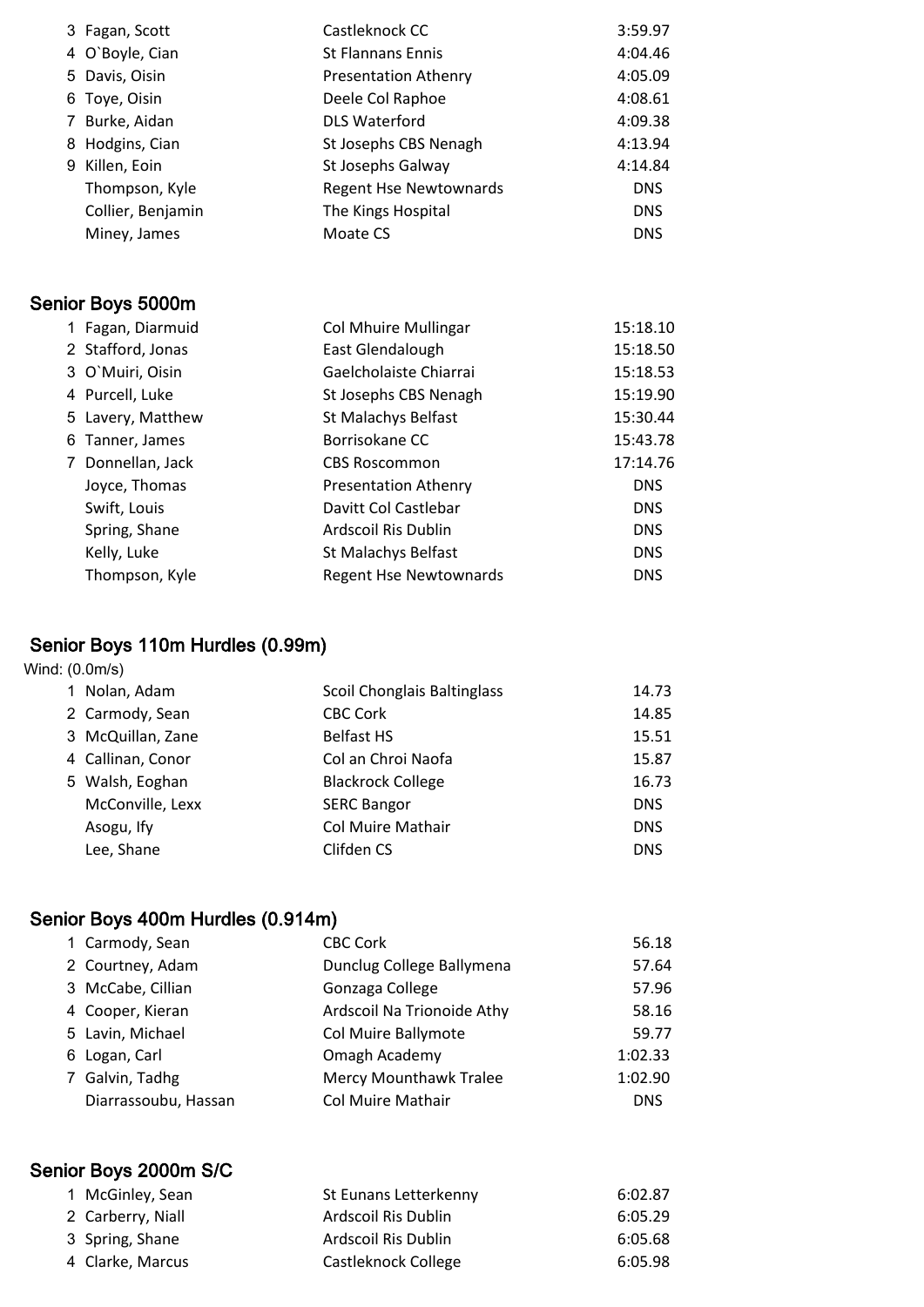|  | 5 Miney, James        | Moate CS                     | 6:40.68    |
|--|-----------------------|------------------------------|------------|
|  | 6 McDonagh, Calum     | <b>St Colmans Newry</b>      | 6:45.19    |
|  | 7 Hawkins, Timmy      | Rochestown College           | 6:47.20    |
|  | 8 Fares, Flobater     | North Monastery Cork         | 6:59.58    |
|  | 9 Duncan, Christopher | <b>Methodist Col Belfast</b> | 7:31.41    |
|  | Spratt, Edmond        | St Augustines Dungarvan      | <b>DNS</b> |
|  | Bradley, Mark         | Col Muire Mathair            | <b>DNS</b> |
|  | Flaherty, Luke        | <b>Col Muire Mathair</b>     | <b>DNS</b> |
|  |                       |                              |            |

# Senior Boys 3000m Walk

|  | 1 Glennon, Matthew | <b>St Finians Mullingar</b> | 12:28.26   |
|--|--------------------|-----------------------------|------------|
|  | 2 O'Brien, Jake    | <b>St Geralds Castlebar</b> | 13:14.52   |
|  | 3 O'Sullivan, Sam  | Rockwell College            | 13:51.39   |
|  | 4 Cody, James      | <b>Belvedere College</b>    | 18:26.15   |
|  | 5 Crowley, David   | <b>Blackrock College</b>    | 18:39.28   |
|  | Carey, Dan         | Col Muire Mathair           | <b>DNS</b> |
|  | Crehan, Daniel     | <b>CBS Roscommon</b>        | <b>DNS</b> |
|  |                    |                             |            |

# Senior Boys 4x100m Relay

| 1 Blackrock College       | <b>Blackrock College</b>                                            | 43.34 |
|---------------------------|---------------------------------------------------------------------|-------|
|                           | (Maxim Aschenbrenner, David Doyle, James O'Sullivan, Eoughan Walsh) |       |
| 2 The High School Rathgar | The High School Rathgar                                             | 44.13 |
| 3 Col Muire Crosshaven    | Col Muire Crosshaven                                                | 44.26 |
| 4 Ballyclare High School  | <b>Ballyclare High School</b>                                       | 44.54 |
| 5 St Brendans College     | <b>St Brendans College</b>                                          | 45.05 |
| 6 Ballymena Academy       | Ballymena Academy                                                   | 45.24 |
| 7 Col Muire Mathair       | Col Muire Mathair                                                   | 45.86 |
| 8 Summerhill Sligo        | Summerhill Sligo                                                    | 46.00 |

# Senior Boys 4x400m Relay

| 1 St Brendans College                                     | <b>St Brendans College</b> | 3:29.86    |
|-----------------------------------------------------------|----------------------------|------------|
| (Cian Lynch, Karl McCarhty, Jason O'Reilly, Jack Greaney) |                            |            |
| 2 Blackrock College                                       | <b>Blackrock College</b>   | 3:31.30    |
| 3 Ratoath College                                         | Ratoath College            | 3:32.64    |
| 4 St Colmans Newry                                        | <b>St Colmans Newry</b>    | 3:35.58    |
| 5 Summerhill Sligo                                        | Summerhill Sligo           | 3:35.67    |
| 6 Enniskillen Royal GS                                    | Enniskillen Royal GS       | 3:49.73    |
| 7 Col Chriost Ri Cork                                     | Col Chriost Ri Cork        | 3:54.60    |
| <b>Col Muire Mathair</b>                                  | <b>Col Muire Mathair</b>   | <b>DNS</b> |

# Senior Boys Long Jump

|    | 1 Little, Ben     | CP Rath Cairn Ath Bui         | 6.62 |
|----|-------------------|-------------------------------|------|
|    | 2 Darragh, Alex   | <b>Ballyclare High School</b> | 6.52 |
|    | 3 Thompson, Oisin | St Columbas Stranorlar        | 6.50 |
|    | 4 Cooper, Kieran  | Ardscoil Na Trionoide Athy    | 6.46 |
|    | 5 Looney, Daragh  | <b>St Brendans College</b>    | 6.42 |
|    | 6 Clarke, Jacob   | <b>Holy Family Rathcoole</b>  | 6.21 |
|    | 7 Carroll, Mark   | St Josephs CBS Nenagh         | 6.07 |
|    | 8 Hession, Jack   | <b>St Jarlaths Tuam</b>       | 5.96 |
|    | 9 McConway, Noah  | <b>St Flannans Ennis</b>      | 5.94 |
| 10 | Galvin, Cian      | Sc Mhuire Strokestown         | 5.34 |
|    |                   |                               |      |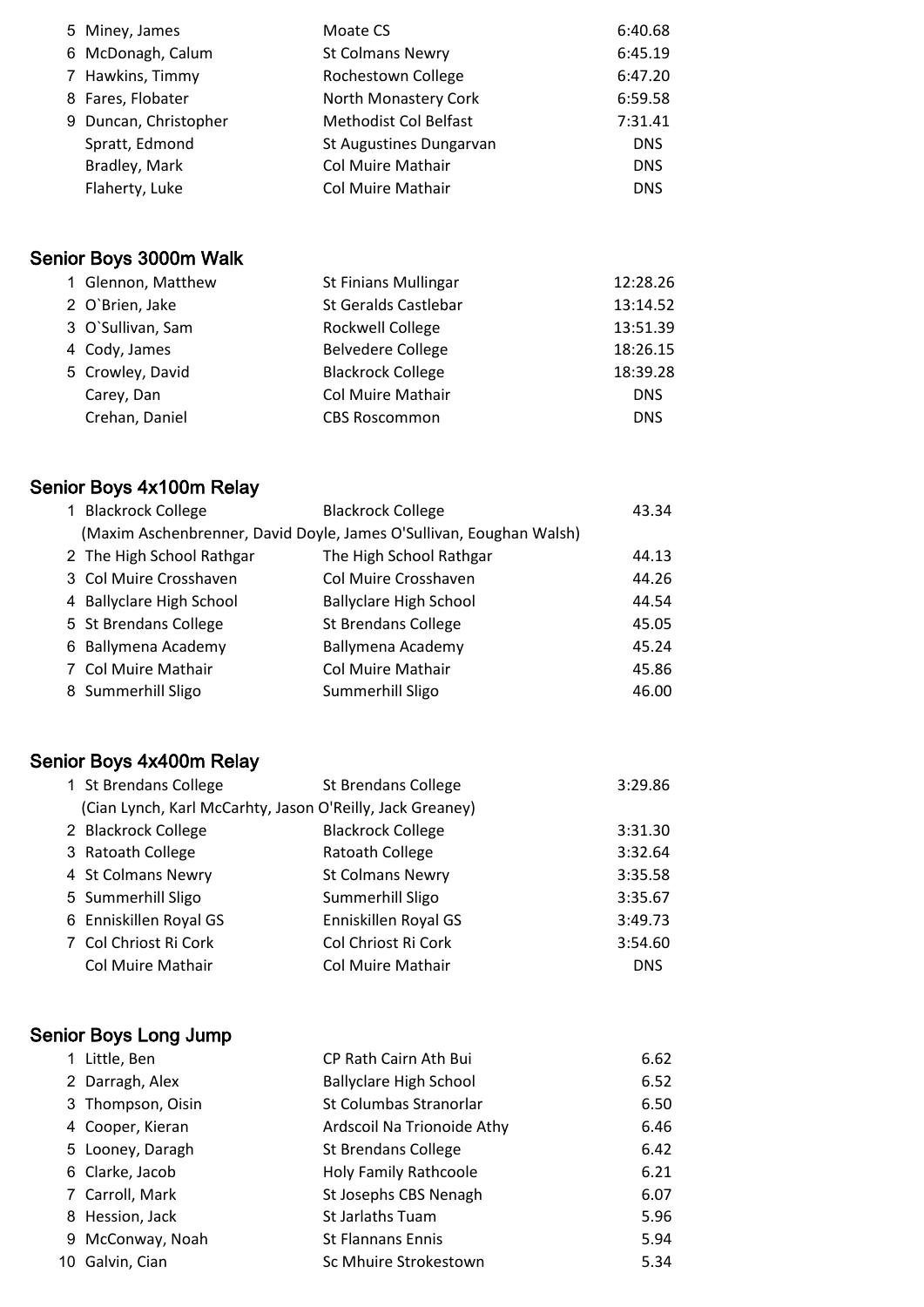| Dugan, Robbie     | Grosvenor GS Belfast | <b>DNS</b> |
|-------------------|----------------------|------------|
| Giaccone, Lorenzo | Clifden CS           |            |

# Senior Boys High Jump

| 1 Hallinan, Evan        | <b>Presentation Athenry</b> | 1.95       |
|-------------------------|-----------------------------|------------|
| 2 Nolan, Adam           | Scoil Chonglais Baltinglass | 1.90       |
| 3 Mahon, Daire          | St Kierans Kilkenny         | 1.80       |
| 4 Onafeso, Tioluwalashe | <b>St Pauls Waterford</b>   | 1.80       |
| 5 Earley, Declan        | Salesian Celbridge          | 1.75       |
| 6 Alamu, George         | Midleton CBS                | 1.70       |
| 7 Allen, Jack           | Dromore High School         | 1.60       |
| Ormsby, Ben             | Clifden CS                  | <b>DNS</b> |
| Griffin, Sam            | Pres Milltown               | <b>DNS</b> |
| McConville, Lexx        | <b>SERC Bangor</b>          | <b>DNS</b> |
| Young, Travis           | Dromore High School         | <b>NR</b>  |

# Senior Boys Triple Jump

| 1 Gillespie, Joseph | St Columbas Stranorlar        | 13.53      |
|---------------------|-------------------------------|------------|
| 2 Hallinan, Evan    | <b>Presentation Athenry</b>   | 12.95      |
| 3 Sweeney, Leon     | Naas CC                       | 12.80      |
| 4 Gillespie, Peter  | <b>Ballyclare High School</b> | 12.45      |
| 5 Thompson, Oisin   | St Columbas Stranorlar        | 12.29      |
| 6 Clarke, Jacob     | <b>Holy Family Rathcoole</b>  | 12.27      |
| 7 Casey, Peter      | Naas CBS                      | 11.94      |
| 8 Adai, Taiwo       | St Pauls Waterford            | 11.44      |
| 9 Looney, Daragh    | <b>St Brendans College</b>    | 11.16      |
| 10 Browne, Adam     | <b>Waterpark College</b>      | 10.91      |
| 11 John, Caleb      | Col Muire Mathair             | 10.63      |
| Bradley, Mark       | Col Muire Mathair             | <b>DNS</b> |
|                     |                               |            |

# Senior Boys Pole Vault

| 1 Callinan, Conor | Col an Chroi Naofa       | 4.10       |
|-------------------|--------------------------|------------|
| 2 Connolly, Ben   | St Josephs CBS Nenagh    | 4.10       |
| 3 Paul, Jamie     | Ballymena Academy        | 3.80       |
| 4 Flanagan, Conor | <b>Belvedere College</b> | 3.00       |
| 5 Hagan, Danny    | <b>DLS Waterford</b>     | 2.80       |
| Scanlon, Bailey   | <b>Belvedere College</b> | <b>DNS</b> |

# Senior Boys Shot Put (6kg)

| 1 Keating, Callum   | Hazelwood Col Dromcollogher   | 14.06      |
|---------------------|-------------------------------|------------|
| 2 O'Reilly, Michael | <b>St Michaels Dublin</b>     | 13.26      |
| 3 Adamski, Kacper   | Coláiste na Carraige          | 12.13      |
| 4 Spicer, Alan      | <b>Belvedere College</b>      | 12.07      |
| 5 Patchell, Ciaran  | <b>Blackrock College</b>      | 12.07      |
| 6 Breslin, Shane    | Abbey VS Donegal              | 12.03      |
| 7 McCarthy, Padraic | St Michaels Listowel          | 11.98      |
| 8 Bamidele, Joseph  | Nagle CC Cork                 | 11.85      |
| 9 Anderson, Alex    | Abbey VS Donegal              | 11.59      |
| 10 Walsh, Naoise    | <b>Col Muire Mathair</b>      | 10.77      |
| Gaughan, Ryan       | <b>Colaiste Bhaile Chlair</b> | <b>DNS</b> |
| Lynch, Darragh      | <b>Ballinrobe CS</b>          | <b>DNS</b> |
|                     |                               |            |